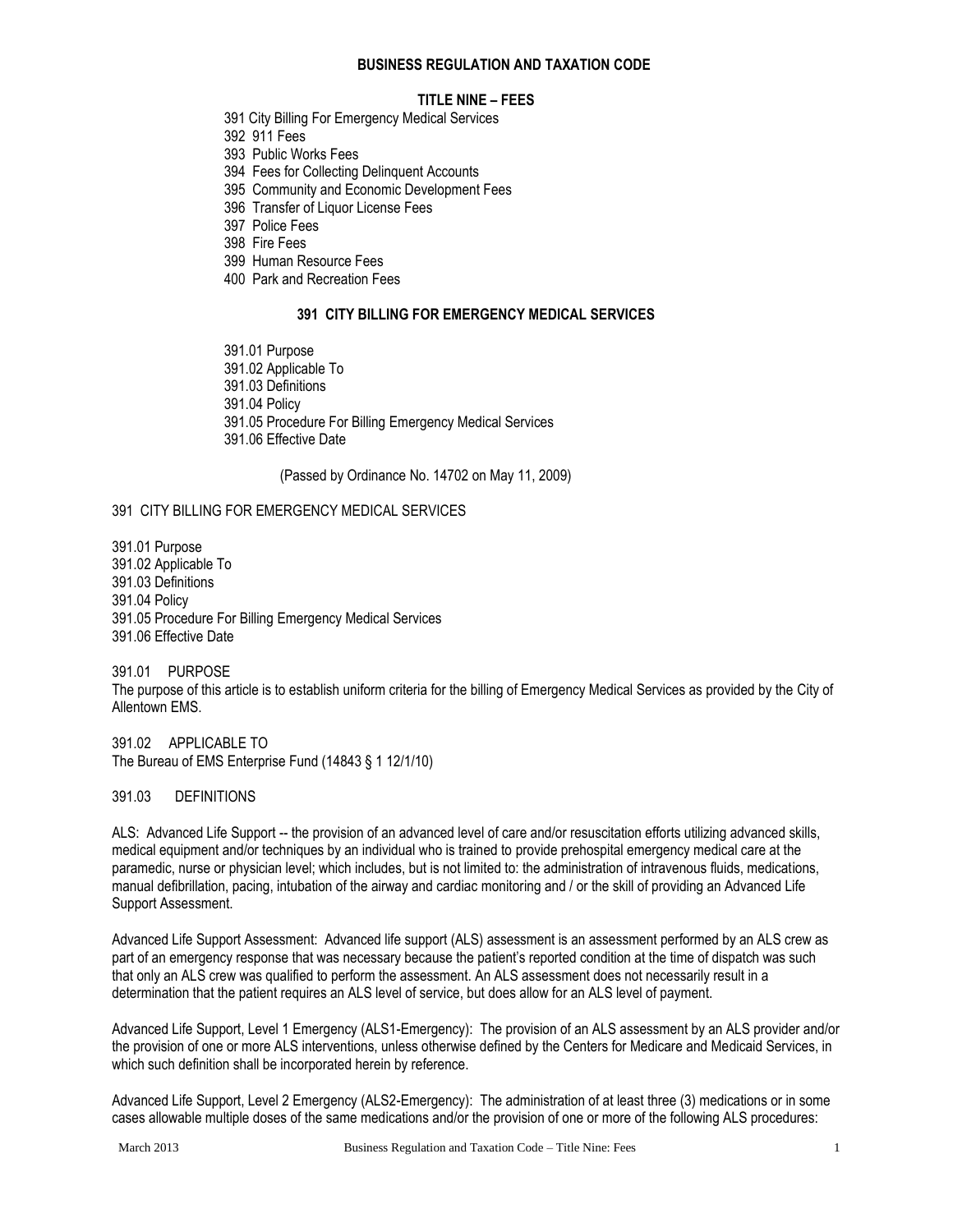Manual defibrillation, cardioversion, cardiac pacing, intubation of the airway, central venous line, chest decompression, surgical airway, or intraosseous line; unless otherwise defined by the Centers for Medicare and Medicaid Services, in which such definition shall be incorporated herein by reference.

BLS: Basic Life Support – the provision of a basic level of initial care and/or resuscitation efforts provided by an individual who is trained to provide emergency medical care which includes but is not limited to: CPR, opening and oxygenating the airway, attempting to control external bleeding, applying and operating an AED, bandaging, splinting and other basic skills of the First Responder, Emergency Responders or EMT. (Paramedics, nurses and physicians may also perform BLS skills even though they have a higher level of training)

Disposable Supplies: Disposable supplies utilized in excess of the customary amount and not exchanged/replenished from hospital stock or billed by the receiving hospital.

EMS: Emergency Medical Services -- the services utilized in responding to those persons presumed to be in need of immediate medical care within the jurisdiction of, and areas adjacent to the City of Allentown, provided by the City of Allentown bureau of Emergency Medical Services or those agencies operating in conjunction with the bureau of EMS.

EMS Provider: A person or persons who have been trained to any recognized level of competency as defined by the Pennsylvania Department of Health, including: Ambulance Attendant, First Responder, Emergency Responder, Emergency Medical Technician, Advanced Emergency Medical Technician – Paramedic, Critical Care Paramedic, Pre-Hospital Registered Nurse (PHRN), Nurse, Physician Extenders or Physician.

External Automated Defibrillation: The application of an automated external defibrillator (AED) used to attempt to convert lethal abnormal electrical heart rhythms.

Extra Attendant: An additional attendant required to adequately manage patient care on scene or during patient transport.

Mileage: Distance traveled by an ambulance from the point where the patient is picked up ending at the destination, facility, usually a hospital.

Non-Resident: An individual domiciled outside of the City limits of Allentown.

Oxygen Administration: The administration of oxygen for the treatment of conditions resulting from oxygen deficiency.

Patient: Person receiving emergency medical services.

Reasonable Collection Efforts: The issuance of a bill to the patient or to the party responsible for the patient's personal financial obligations, and subsequent billings, collection letters and telephone calls or personal contacts which constitute a genuine, rather than token, collection effort.

Resident: An individual domiciled within the City limits of Allentown.

Rescue: Active utilization of fire department or EMS rescue tools and equipment to facilitate extrication of a patient from an entrapped or access-limited area.

SCT: Specialty Care Transport. Inter/intrafacility transportation of a critically injured or ill individual at a level beyond the scope of an Paramedic; unless otherwise defined by the Centers for Medicare and Medicaid Services, in which such definition shall be incorporated herein by reference.

BLS Encounter Charge: A charge to a patient (which may be paid by the patient's insurance in some cases) who has received an assessment or a BLS level of treatment by an EMS Provider at a scene, through actual, implied or informed consent, but who has refused transport to a hospital for any reason.

Special Event Stand-By: The utilization of an ambulance or squad vehicle and one or more EMS Providers to stand-by at a planned and organized activity, event or contest, where a large group or gathering is expected, when the likely potential for the provision of emergency medical services may exist.

Third Party Payer: An insurance carrier or other coverage provider having a responsibility or other obligation to pay for medical services rendered to a patient as a result of that patient's accident, injury or illness.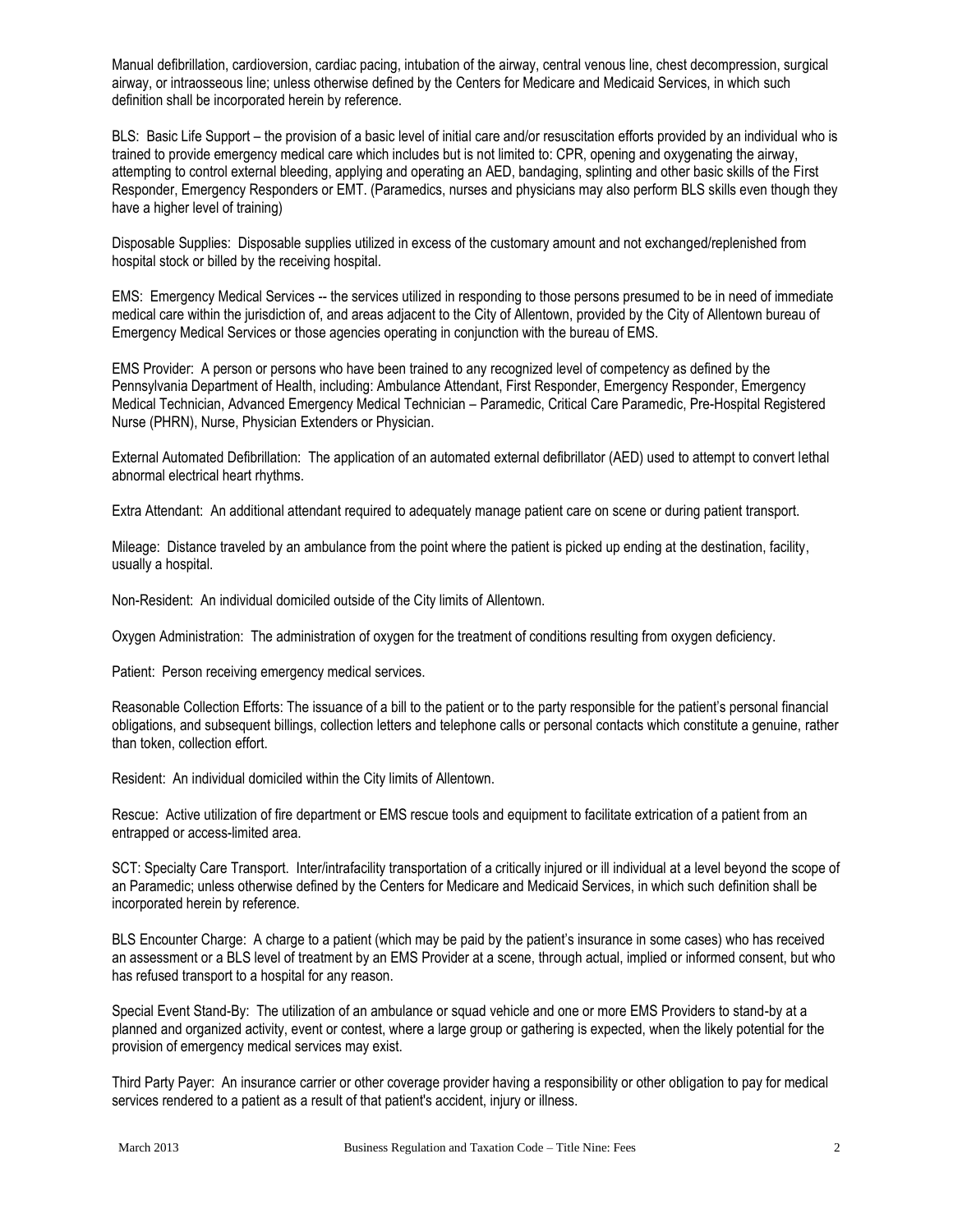ALS Treat, No Transport Charge: A charge to a patient (which may be paid by the patient's insurance in some cases) who has received an ALS assessment or an ALS level of treatment by an EMS Provider at a scene, through actual, implied or informed consent, but who has refused transport to a hospital for any reason.

## 391.04 POLICY

A. The City recognizes the need to bill for these services to aid in the provision of Emergency Medical Services.

B. No person requiring Emergency Medical Services shall be denied service due to a lack of insurance or ability to pay.

C. All patients, whether or not domiciled in the City, and/or their financially responsible parties, insurers or carriers will be billed for emergency medical services provided by the City according to the charges established in Section 391.05 or at rates established by the City from time to time.

D. The City shall make reasonable collection efforts, in some cases according to the most current rules or regulations set forth by the Centers for Medicare and Medicaid Services. The City may bill any applicable co-insurance carriers for such amounts not covered by primary insurances, as applicable by law. Exceptions include only those instances where the City has made a determination that the cost of billing and collecting such co-payments or deductibles exceeds or is disproportionate to the amounts collected.

E. City residents shall not be held responsible for any balance due that is not covered by an insurance carrier with the exception of the deductible as long as said resident complies within 30 days of the date of the encounter with any and all requests for insurance information or verification of insurance (or lack thereof) from the EMS billing department. If the resident does not respond to the requests within the time frame above, the resident shall be responsible for the amount owed. An exception to this is when City Ambulances are not available due to resource depletion based on heavy call volume and where mutual aid ambulances are substituted to provide EMS services within the City of Allentown. In those cases, City residents may have additional charges above and beyond those covered by insurance based on the billing practices of the mutual aid ambulance service. (14843 § 1 12/1/10)

F. The City shall not balance bill when prohibited by law.

G. The City will allow reasonable payment arrangements in the event a patient cannot pay a bill all at once. (14843 § 1 12/1/10)

H. A patient who received payment for City EMS bills from a third party payor is obligated to remit such monies to the City of Allentown (provided that the patient has not paid the bills directly). The City shall hold any patient who does not do so liable for any costs or fees related to the City's expenses of recovering the patient's EMS service fee.

## 391.05 PROCEDURE FOR BILLING EMERGENCY MEDICAL SERVICES

After a patient encounter, the responding EMS personnel will prepare a detailed patient record or chart describing the encounter through a computerized records management system that adheres to State reporting standards. The federal Health Insurance Portability and Accountability Act (HIPAA) shall govern the use, distribution and security of all patient records. This chart of information will be transmitted to the bureau or agency responsible for billing with the following information if available:

- Name and address of patient and guarantor
- Social Security Number of the patient and guarantor
- Name and address of patient and/or guarantor's insurance carrier (if applicable)
- Date, time and EMS run number
- Point of origin and destination
- Suspected illness or injury
- Signature of the patient (when possible)
- Description of service provided

The billing department will encode the charges as established below based on level of service provided, or by the patient's reported condition at the time of the dispatch:

| Ambulance Service |                 | Amount |
|-------------------|-----------------|--------|
|                   | BLS - Emergency | 600    |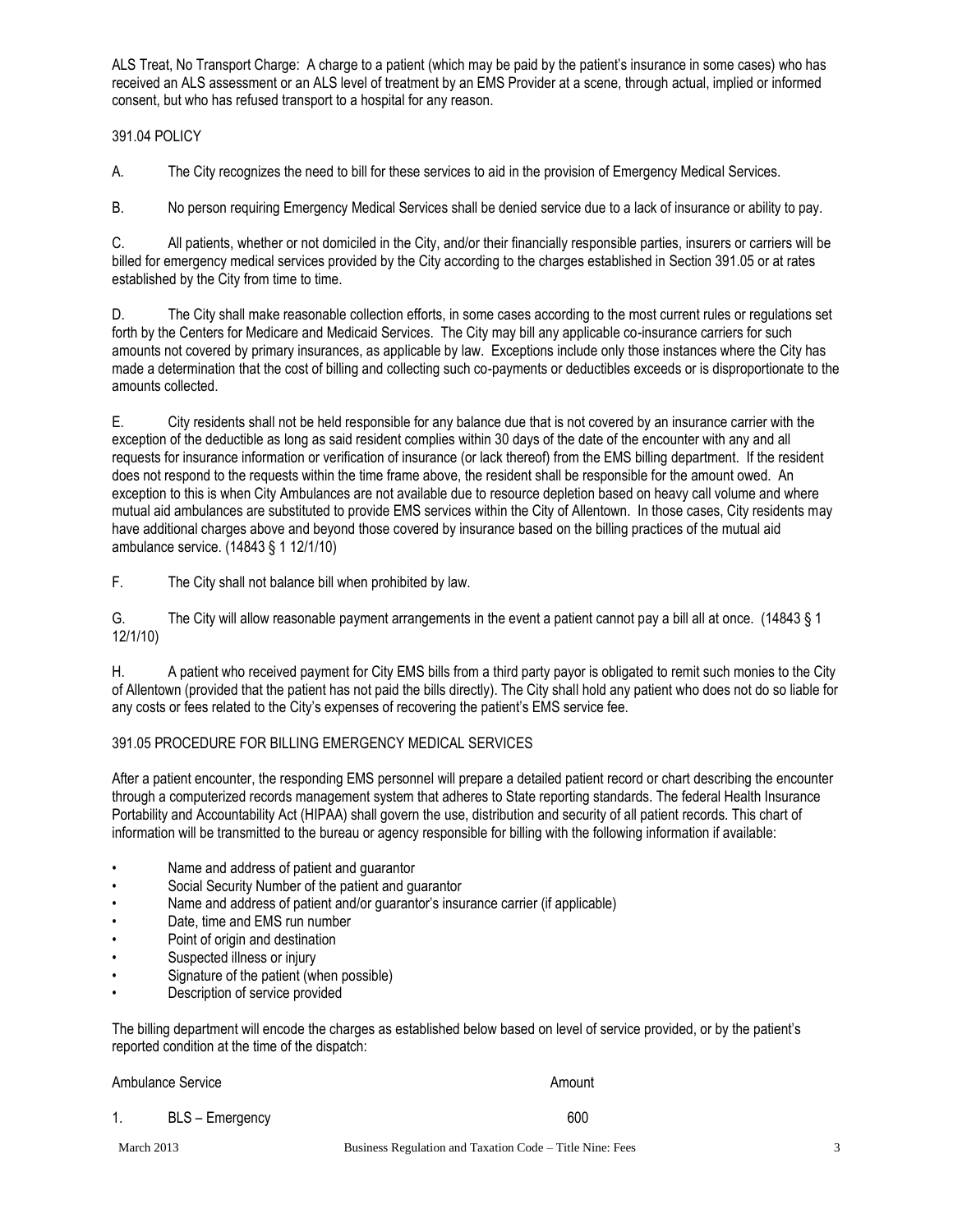| 2.  | ALS1 - Emergency                  | 920   |
|-----|-----------------------------------|-------|
| 3.  | ALS Treat No Transport            | 460   |
| 4.  | ALS2 - Emergency                  | 950   |
| 5.  | Specialty Care Transport (SCT)    | 1100  |
| 6.  | Mileage (Per Loaded Mile)         | 12.70 |
| 7.  | Rescue Service                    | 940   |
| 8.  | Special Event Stand-By (Per Hour) | 80    |
| 9.  | <b>BLS Encounter Charge</b>       | 100   |
| 10. | <b>Trip Sheet Fees</b>            | 25    |

11. Failure to provide or respond to a request for insurance information by the City shall result in an additional fifty (\$50) Dollar fee applied to the balance owed.

12. Failure to reimburse the City, as a result of an insurance provider paying the patient directly for EMS Services rendered, shall result in an additional fifty (\$50) dollar fee if reimbursement has not been received in sixty (60) days

#### 391.06 EFFECTIVE DATE

This regulation is effective January 1, 2012. (14951 December 2011)

## **ARTICLE 392 -- FEE FOR E911**

\_\_\_\_\_\_\_\_\_\_\_\_\_\_\_\_\_\_\_\_\_\_\_\_\_\_\_\_\_\_\_\_\_\_\_\_\_\_\_\_\_\_\_\_\_\_\_\_\_\_\_\_\_

392.01 Establishment of a Fee 392.02 Authorization of Collection of Fee 392.03 Non-Payment 392.98 Severability

## **392.01 ESTABLISHMENT OF A FEE**

**\_\_\_\_\_\_\_\_\_\_\_\_\_\_\_\_\_\_\_\_\_\_\_\_\_\_\_\_\_\_\_\_\_\_\_\_\_\_\_\_\_\_\_\_\_\_\_\_\_\_\_\_\_\_\_\_\_\_\_\_\_\_\_\_\_**

A fee of \$1.25 a month per telephone line is hereby assessed on every telephone line in the City of Allentown, Pennsylvania.

The aforesaid assessment shall commence on June 1, 1992.

#### **392.02 AUTHORIZATION OF COLLECTION OF FEE**

Bell of Pennsylvania and any other telephone companies who provide or may hereafter provide telephone service to subscribers in the City of Allentown are hereby authorized to assess, bill and collect the sum of \$1.25 a month from each telephone line in the City of Allentown. The money shall be forwarded on a monthly basis to the Allentown City Treasurer who shall deposit the funds in a restricted interest bearing account for approved expenses under Public Safety Emergency Telephone Act (Act 78 of 1990).

## **392.03 NON-PAYMENT**

The City of Allentown recognizes and hereby accepts the responsibility for any collection activity arising from nonpayment. In addition to the unpaid bill, the Administration may assess reasonable costs incurred in collecting the same.

## **392.98 SEVERABILITY**

The provisions of the Ordinance are severable and if any of its provisions shall be held invalid or unconstitutional, the decision of the Court shall not affect or invalidate any of the remaining provisions. It is hereby declared to be the legislative intent of the City Council of Allentown that this Ordinance would have been adopted if such illegal, invalid or unconstitutional provision had not been included herein. (13124 §1 5/7/92)

#### **393 FEES FOR PUBLIC WORKS**

**\_\_\_\_\_\_\_\_\_\_\_\_\_\_\_\_\_\_\_\_\_\_\_\_\_\_\_\_\_\_\_\_\_\_\_\_\_\_\_\_\_\_\_\_\_\_\_\_\_\_\_\_\_\_\_\_\_\_\_\_\_\_\_\_\_**

393.01 Purpose 393.02 Applicable to 393.03 Definitions 393.04 Streets Fee Schedule 393.05 Restoration 393.06 Utilities Fee Schedule 393.07 Waste Water Permits and Fee Schedule 393.08 Chemical Assessment and Evaluation Fee Schedule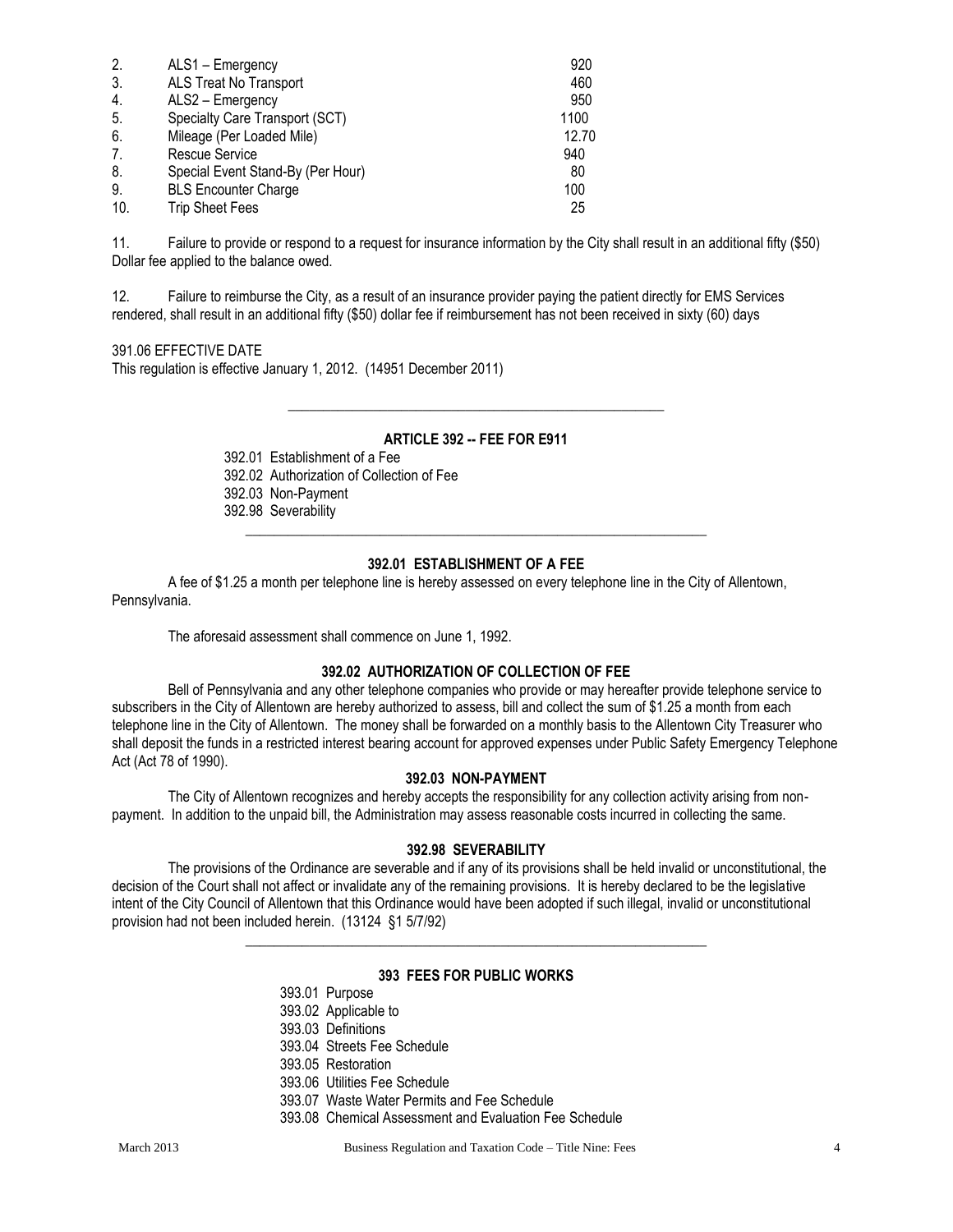393.09 Miscellaneous Fees

- 393.10 Payment of Fees
- 393.11 Effective Date

## **393.01 PURPOSE**

**\_\_\_\_\_\_\_\_\_\_\_\_\_\_\_\_\_\_\_\_\_\_\_\_\_\_\_\_\_\_\_\_\_\_\_\_\_\_\_\_\_\_\_\_\_\_\_\_\_\_\_\_\_\_\_\_\_\_\_\_\_\_\_\_\_**

This issuance establishes and updates the Department of Public Works fees, permits and licenses provided by City ordinance and administrative policy.

#### **393.02 APPLICABLE TO**

The Codified Ordinances of the City of Allentown.

- 2.1 Article 901, Excavations, Ordinance 10839, amended 11868.
- 2.2 Article 907, Sidewalks, Curbs and Gutters, Ordinance 12484.
- 2.3 Article 921, Water, Ordinance 12140.<br>2.4 Article 923. Water Service Pipes. Ordi
- 2.4 Article 923, Water Service Pipes, Ordinance 7945.<br>2.5 Article 925, Water Rates, Ordinance 11344.
- 2.5 Article 925, Water Rates, Ordinance 11344.
- 2.6 Article 927, Water Meters, Ordinance 6402.
- 2.7 Article 941, Sewage and Industrial Wastes, Ordinance 12003, amended 12423.<br>2.8 Article 912. Overhead Utility Permit. Ordinance 12510.
- Article 912, Overhead Utility Permit, Ordinance 12510.

#### **393.03 DEFINITIONS**

- 3.1 Inspection Fees. Rates charged for official examination of private projects by City personnel.
- 3.2 License Fees. Rates charged for officially authorizing certain businesses.
- 3.3 Permit Fees. Rates charged for officially authorizing certain activities.
- 3.4 Degradation Fees. Rates charged for officially authorized street excavation to defray a percentage of the costs for resurfacing and reconstruction of City streets resulting from the depreciation of streets associated with street openings.

All other terms in this Regulation remain constant with the definitions in the various City ordinances referenced above.

#### **393.04 STREETS FEE SCHEDULE**

4.1 Excavation Permits. A permit shall be applied for to dig any trench or excavate through or under the roadway or sidewalk or to cut into or open and remove any of the pavement surfaces of any street or avenue within the City. Permits shall be granted pending review and approval of the Department of Public Works.

The excavation permit fee is Fifty (\$50) Dollars per cut plus restoration costs, which will be calculated according to the following fee schedules (minimum two [2] square yards per cut). Fee or deposits must be in the form of either cash or check (personal or company). (14160 §1 3/18/04)

## **393.05 RESTORATION**

| <b>Pavement Structure</b>                                                  | Per Square Yard                                                           | <b>Amount of Bond</b> |
|----------------------------------------------------------------------------|---------------------------------------------------------------------------|-----------------------|
|                                                                            | Concrete foundation (10 inches or more in depth) with any asphalt surface | \$170                 |
|                                                                            | Concrete foundation (10 inches or less in depth) with any asphalt surface | \$165                 |
| Cement concrete surface streets 7" - 9" full depth                         |                                                                           | \$155                 |
|                                                                            | Bituminous concrete surface with bituminous or stone base                 | \$145                 |
| Unimproved surface (graded stone)                                          |                                                                           | \$ 50                 |
| $(14160 \text{ } $1 \text{ } 3/18/04; 14841 \text{ } $1 \text{ } 12/1/10)$ |                                                                           |                       |

4.1.1 The number of square yards of excavation shall be computed to the nearest whole square yard, rounded upward. This will include any pavement that must be removed to enable an overlap of the surface course and base course on the existing subgrade.

- 4.1.2 Minimum fee shall be equal to fee for two (2) square yards.
- 4.1.3 Additional square yards, if required during construction, shall be added to the original square yard computation to obtain an adjusted total. Additional fee shall be based on the adjusted total.
- 4.1.4 The City Treasurer will place collected restoration fees into the General Fund.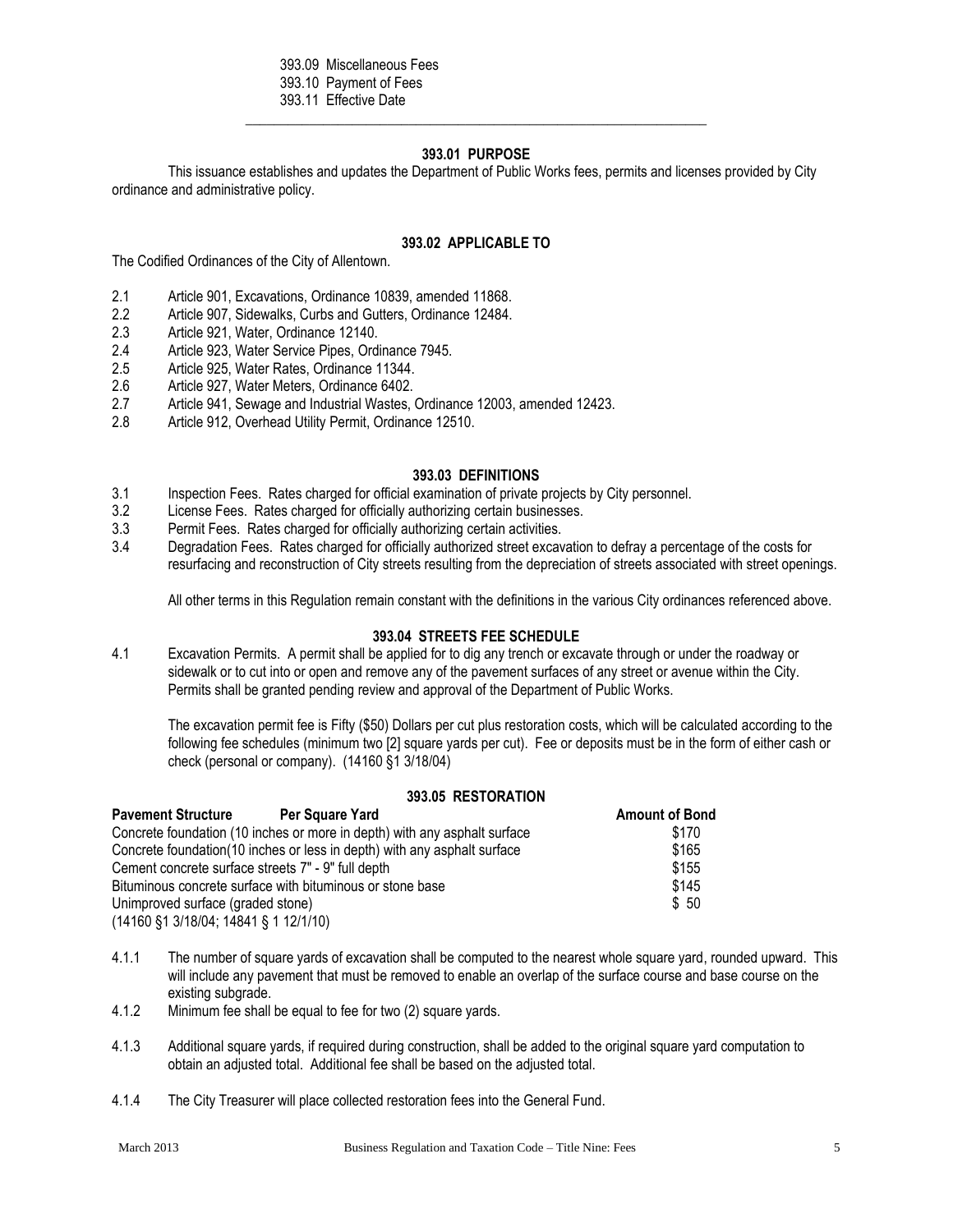4.2 **Degradation Fees.** A rate of fee in dollars per square yard charged for streets constructed,

reconstructed or resurfaced within the following number of years prior to issue date of permit. Rates associated with emergency situation or approved exceptions.

| <b>PAVEMENT</b>                                                                             | <b>LESS THAN</b> |       | <b>YEARS</b> |       |       |          |
|---------------------------------------------------------------------------------------------|------------------|-------|--------------|-------|-------|----------|
| <b>STRUCTURE</b>                                                                            | 1 YEAR           | 2     | 3            | 4     | 5     | $5 - 10$ |
| Concrete Foundation<br>(greater than 10" in depth)<br>with any asphalt surface              | \$170            | \$170 | \$160        | \$150 | \$140 | \$115    |
| Concrete Foundation<br>(less than 10" in depth)<br>with any asphalt surface                 | \$165            | \$155 | \$145        | \$130 | \$120 | \$110    |
| <b>Cement Concrete</b><br><b>Surface Streets</b><br><b>Bituminous</b>                       | \$160            | \$150 | \$140        | \$125 | \$115 | \$105    |
| Concrete Surface with<br>bituminous or stone base<br>$(14160 \text{ } $1 \text{ } 3/18/04)$ | \$145            | \$130 | \$120        | \$115 | \$105 | \$90     |

**Example:** Degradation fee for street with bituminous concrete surface and stone base four (4) years old, ten (10) square yards - - ten (10) square yards at \$115.00/sq. yd. = \$1,150.00. The number of square yards used in the computation of fees will be based on the nearest whole square yard figure. Minimum fee to be equal to the rate for one (1) square yard.

- 4.2.1 The degradation fee will be waived for openings made on streets maintained by the Pennsylvania Department of Transportation.
- 4.2.2. The number of square yards computed for the degradation fee will be based on the actual size of excavation disregarding any pavement that must be removed to enable an overlap of the surface course on the existing base course.
- 4.3 **Warrants of Survey.** Any owner of lots or real estate shall make application for a warrant or survey to fix the line and grade for the setting or resetting of curbing, the laying or relaying of sidewalks, crossovers or handicap ramps prior to commencing such work. Where such warrant has been granted, the following fee schedule shall apply:

| 10' or less               | No warrant necessary |                                                                                                             |
|---------------------------|----------------------|-------------------------------------------------------------------------------------------------------------|
| 11' to $45'$              |                      | \$105                                                                                                       |
| 46' to 120'               |                      | \$205                                                                                                       |
| Each additional Foot      |                      | $$0.55$ per foot                                                                                            |
| <b>Replacement Points</b> |                      | \$55 per point                                                                                              |
|                           |                      | If construction has not been completed within the calendar year, a new request of survey shall be obtained. |

4.4 **Work Orders.** Prior to commencing the work to construct or reconstruct curbing, sidewalks, crossovers or handicap ramps, a work order authorizing the job shall be obtained for a fee as listed below. If work has not begun within sixty (60) days of issue, a new work order shall be obtained.

| Curbing Only                           |      |
|----------------------------------------|------|
| $0'$ to $45'$                          | \$50 |
| 46' to 120'                            | \$60 |
| Over 120'                              | \$75 |
| (14160 §1 3/18/04)                     |      |
| Sidewalk Only                          |      |
| $0'$ to 225 s.f.                       | \$50 |
| 226' to 600 s.f.                       | \$60 |
| Over 600 s.f.                          | \$75 |
| $(14160 \text{ } $1 \text{ } 3/18/04)$ |      |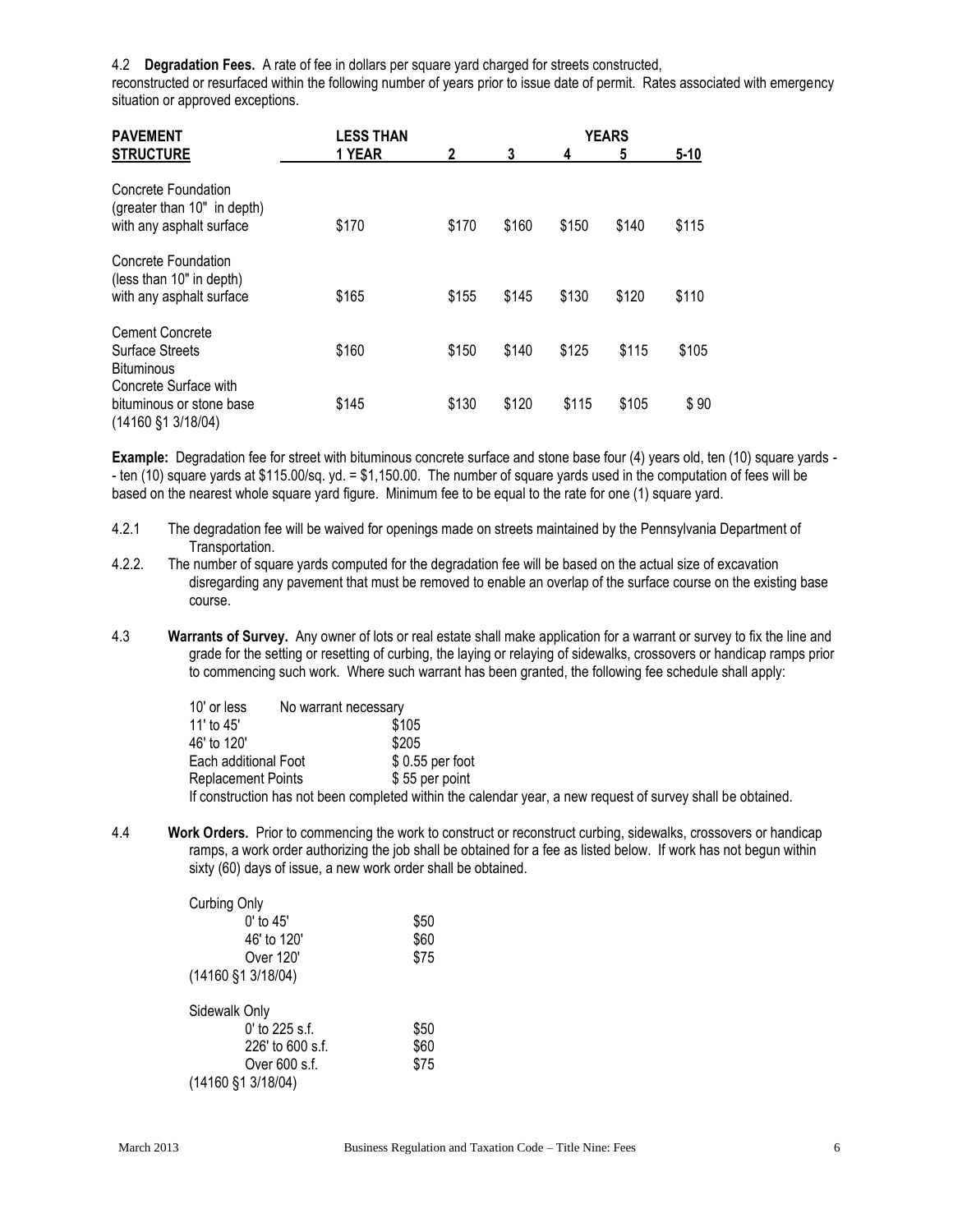4.5 **Crossover Permits.** Prior to construction of any crossover, the owner of the lots or real estate shall make application for a crossover permit. If the application is approved and the permit is issued all other required permits may be obtained by the owner.

| <b>Residential Crossover</b>           | \$55 |
|----------------------------------------|------|
| Commercial Crossover                   | \$75 |
| $(14160 \text{ } $1 \text{ } 3/18/04)$ |      |

#### **393.06 UTILITIES FEE SCHEDULE**

- 5.1 **Underground Utility Permits.** Private or quasi-public utilities shall make application and be granted a permit for review and inspection of street cuts prior to commencing work. The fee shall be Fifty (\$50) Dollars per cut of fifty (50) linear feet or less, plus Eleven (\$11) Dollars for each additional one hundred (100) linear feet or any portion thereof. For individual, private service connections or repair excavations, there shall be a charge of Forty-five (\$45) Dollars for each opening. (14160 §1 3/18/04; 14841 § 1 12/1/10)
- 5.2 **Overhead Utility Permits.** Private or quasi- public utilities shall make application and be granted a permit prior to commencing work, installing, replacing, resetting or removing poles and anchor guy wires.

## **Per Permit:**

| New Pole Installation (1-4 Poles)         | \$45 |
|-------------------------------------------|------|
| Pole Replacement or Resetting (1-4 Poles) | \$40 |
| New Anchor Guy Wire (1)                   | \$45 |
| Each Additional Pole or Guy Wire          | \$20 |
| Each Pole Removal                         | \$35 |
| $(14160 \text{ } $1 \text{ } 3/18/04)$    |      |

**5.3 Storm Sewer Hookup**. The owner shall make application for a storm sewer connection permit prior to making a residential or commercial connection to the storm sewer system. The connection permit fee will be paid in addition to required excavation permits for opening roadway or sidewalk areas.

| Residential Permit Fee                 | \$55 |
|----------------------------------------|------|
| <b>Commercial Permit Fee</b>           | \$80 |
| $(14160 \text{ } $1 \text{ } 3/18/04)$ |      |

5.4 **Water Taps.** The following rates shall be charged for furnishing and installing corporation stops:  $S<sub>1</sub>$ 

| oize         |       |
|--------------|-------|
| 3/4"         | \$215 |
| 1"           | 225   |
| $1 - 1/2"$   | 240   |
| 2"           | 290   |
| 1.0110101011 |       |

(14160 §1 3/18/04)

**Water Sleeve and Valve Connectors.** The following fees shall be charged for sleeve and valve connections that are attached to the water mains to which the service pipe is connected:

| Size               |         |
|--------------------|---------|
| 4" x 4"            | \$1,065 |
| 6" x 4"            | 1,070   |
| 6" x 6"            | 1,155   |
| 8" x 4"            | 1,180   |
| 8" x 6"            | 1,230   |
| 8" x 8"            | 1,560   |
| 12" x 4"           | 1,595   |
| 12" x 6"           | 1,620   |
| 12" x 8"           | 1,875   |
| (14160 §1 3/18/04) |         |

5.5 **Fire Hydrant Standby.** The fire hydrant standby charge shall be Three Hundred Eighty-five (\$385) Dollars a year for each fire hydrant owned by the City, privately owned or owned by any other municipality and serviced by the Department of Public Works whether located within or outside the City limits. (14160 §1 3/18/04)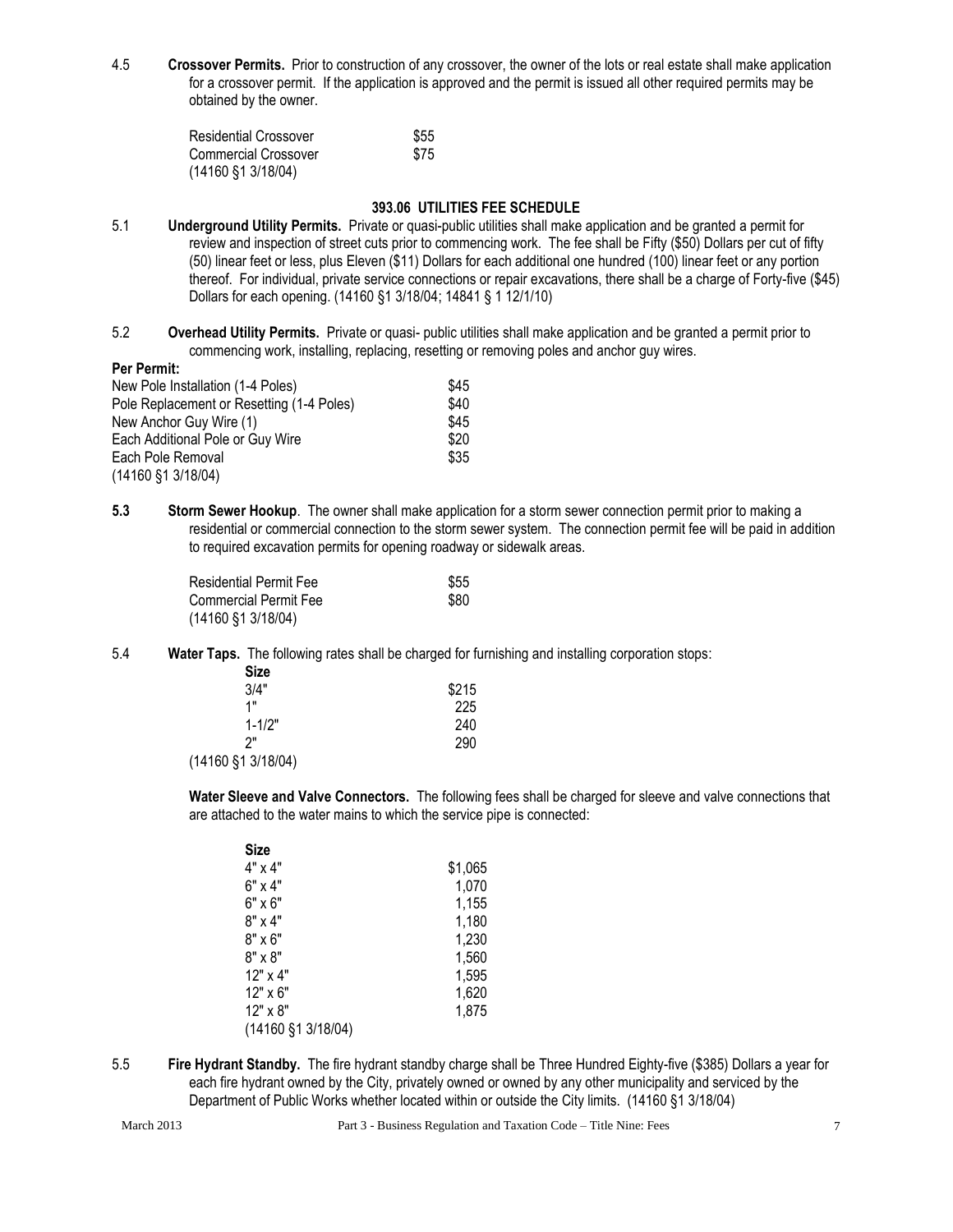- 5.6 **Loan of Fire Hydrant Adaptor and Wrench.** With the review and approval of the Department of Public works, contractors may borrow a fire hydrant adaptor and wrench after making an Eight-five (\$85) Dollars cash deposit for a 3/4" or 1" adaptor or a Five Hundred Fifty (\$550) Dollar cash deposit for a 2-1/2" adaptor. A flat fee of One Hundred ten (\$110) Dollars will be charged for use of water. The water use fee may be waived for contractors working for the City.
- 5.7 **Meter Repair.** The consumer shall be responsible for the cost of all repairs to any meters damaged by frost or any other actions. The service charge for repair of the matter is Ninety-five (\$95) Dollars.
- 5.8 **Meter Testing.** Should any consumer doubt the correctness of the meter measuring the water delivered to his premises, he may request to have the meter tested. Should the test show the meter in question to be correct within four (4%) percent, the consumer will be billed as follows:  $5/8"$  to 1" meter  $$100$ 1-1/2" to 2" meter \$115 (14160 §1 3/18/04)

On the other hand, should the test show the meter to be registering incorrectly beyond four (4%) percent, the City will bear the cost of testing.

- 5.9 **Temporary Meter Removal.** Meters temporarily removed and subsequently replaced at the request of the owner shall have a charge of Eighty-five (\$85) Dollars.
- 5.10 **Water to Build Permits.** It is necessary to obtain a permit for the use of water during construction. The consumer will be billed a flat rate for residential, commercial and industrial projects.

Residential projects \$55 Commercial and Industrial Projects \$90 (14160 §1 3/18/04)

- 5.11 **Sanitary Sewer Dye Test.** A property owner may request a dye test to determine if the property is connected to the City's sanitary sewer system. The charge for this service shall be One Hundred Sixty-five (\$165) Dollars. If the test shows that the property is connected, the fee shall be waived. (14160 §1 3/18/04)
- 5.12 **Bulk H20 Pickup.** Contractors, pool installers or other tradespeople who occasionally require water may have tank trucks filled at the Water Filtration Plant. The charge for the filling of a tank truck at Water Filtration shall be Fifteen (\$15) Dollars per load plus a volumetric charge equal to 125% of the current water consumption fee.

#### **393.07 WASTE WATER PERMITS AND FEE SCHEDULE**

- 6.1 **Permit Application.** New sources seeking a permit shall obtain forms from the Office of the City's Industrial Waste Manager or from the Office of Sewer Administration which shall be completed in detail as to the information requested that is applicable to the operations to be performed at the proposed site of the connection to the sewer system.
- 6.2 **Permit Application.** Existing sources seeking a permit to comply with requirements of the Industrial Waste Pretreatment Program shall obtain application forms from either of the above named offices and complete all applicable sections pertaining to the operations performed at the industrial complex. Where more than one connection exists, the characteristics of the waste water shall be delineated by chemical parameter and/or be addressed in the data to be submitted. All data to be submitted shall be current, and chemical tests performed more than ninety (90) days from the date of the application will require new tests to be made for review by the permitting agency.
- 6.3 **Permit Issuance and Schedule Fees.** The City shall charge fees for the issuance and renewal of waste water permits and other services based on the following schedules.
- 6.3.1 **Septage Wastes.** Any hauler, operator or person cleaning cesspools, septic tanks, privies or like containers shall have a license to dispose of domestic type wastes not contaminated by or mixed with industrial wastes. The cost of the license is Eighty-five (\$85) Dollars per year.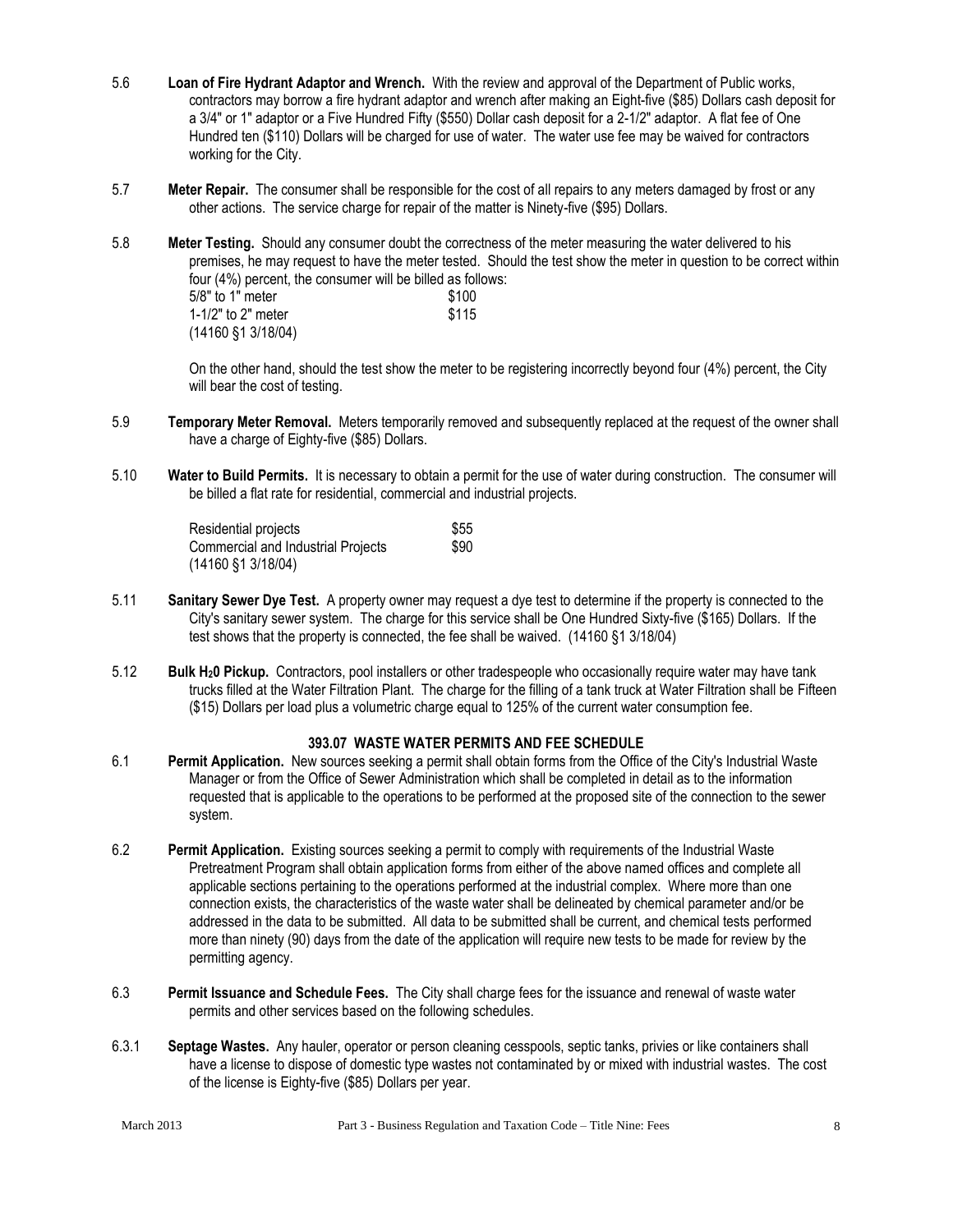The 1990 fee for disposal into the sewerage system at the location designated shall be calculated at the rate of Thirty-eight (\$38) Dollars per 1,000 gallons or a portion thereof. Beginning in 1991, the fee for disposal will increase by the inflation factor for the previous year rounded to the nearest whole dollar.

6.3.2. **Major Industrial User.** Persons seeking a permit shall make application on the forms to be provided by the City and shall complete, in detail, the required information thereon. Any such chemical analysis. No application will be considered complete without an accompanying chemical analysis of the waste to verify the characteristics of the material to be discharged. is shall not predate the date of the application by more than ninety (90) days. It shall be understood that each product line producing the waste must be identified as a separate point and shall be so indicated in the background information required by the application.

> (1) **Supportive Chemical Data.** Information on waste characteristics is not provided or furnished at the time of the application will be obtained by the permittee no less than sixty (60) days from the date that the application is received by the City. If the chemical data is not furnished to the City by the time indicated, the applicant will be notified to terminate any discharge and the application, as submitted, will be considered incomplete and shall be voided from any further consideration for a permit. If the applicant desires the City to determine and establish the waste water characteristics, the City shall perform such services in accordance with the fee schedule stated herein. The tests to be performed will be coordinated with the applicant applying for the permit before any work is done to obtain and analyze the wastes.

(2) **Permit Issuance and Renewal Fees.** The City Sewer Administration shall charge fees for the issuance and renewal of permits for major industrial users based on the following schedule:

1. Insider Corporate Limits of the City:

| i) The issuance of an initial five(5) year permit<br>ii)Permit Renewal Fee<br>iii) Review of monitoring reports required by Federal regulations<br>$(14160 \text{ } $1 \text{ } 3/18/04)$ | \$1,100<br>550<br>245 |
|-------------------------------------------------------------------------------------------------------------------------------------------------------------------------------------------|-----------------------|
| 2. Outside Corporate Limits of the City:                                                                                                                                                  |                       |
| i) The issuance or coordinated concurrence of an initial (3) year permit<br>ii) Permit Renewal Fee                                                                                        | \$1,100<br>550        |
| iii) Review monitoring reports required by Federal regulations<br>(14160 §1 3/18/04)                                                                                                      | 245                   |

6.3.3. **Singular Occurrence Review.** Whenever an entity seeks permission to discharge a waste to the sanitary sewer system which is extraordinary or significantly different from an existing discharge and the discharge will occur on a singular or limited time basis, the City will charge a fee of Three Hundred Thirty (\$330) Dollars to review submitted information. Submission of information and payment does not intimate authorization to discharge. The review may be waived for existing dischargers to the sanitary system at the discretion of the Manager-Water Resources. (14160 §1 3/18/04)

#### **393.08 CHEMICAL ASSESSMENT AND EVALUATION FEE SCHEDULE**

Any person, firm, establishment or public entity that requires the services of the City's laboratory for site studies and/or for chemical testing; such services shall be based on the following schedule. Chemical parameters not listed shall be assessed at the rate charged by the current subcontracted laboratory.

| 7.1<br><b>Monitoring Requirements:</b>       |       |
|----------------------------------------------|-------|
| Site Visitations                             | \$125 |
| <b>Monitoring Reports Preparation</b>        | 125   |
| 7.2<br><b>Chemical Sampling and Testing:</b> |       |
| <b>Placement of Chemical Samplers</b>        | 100   |
| Sample Collection and Preparation            | 50    |
| $(14160 \text{ } $1 \text{ } 3/18/04)$       |       |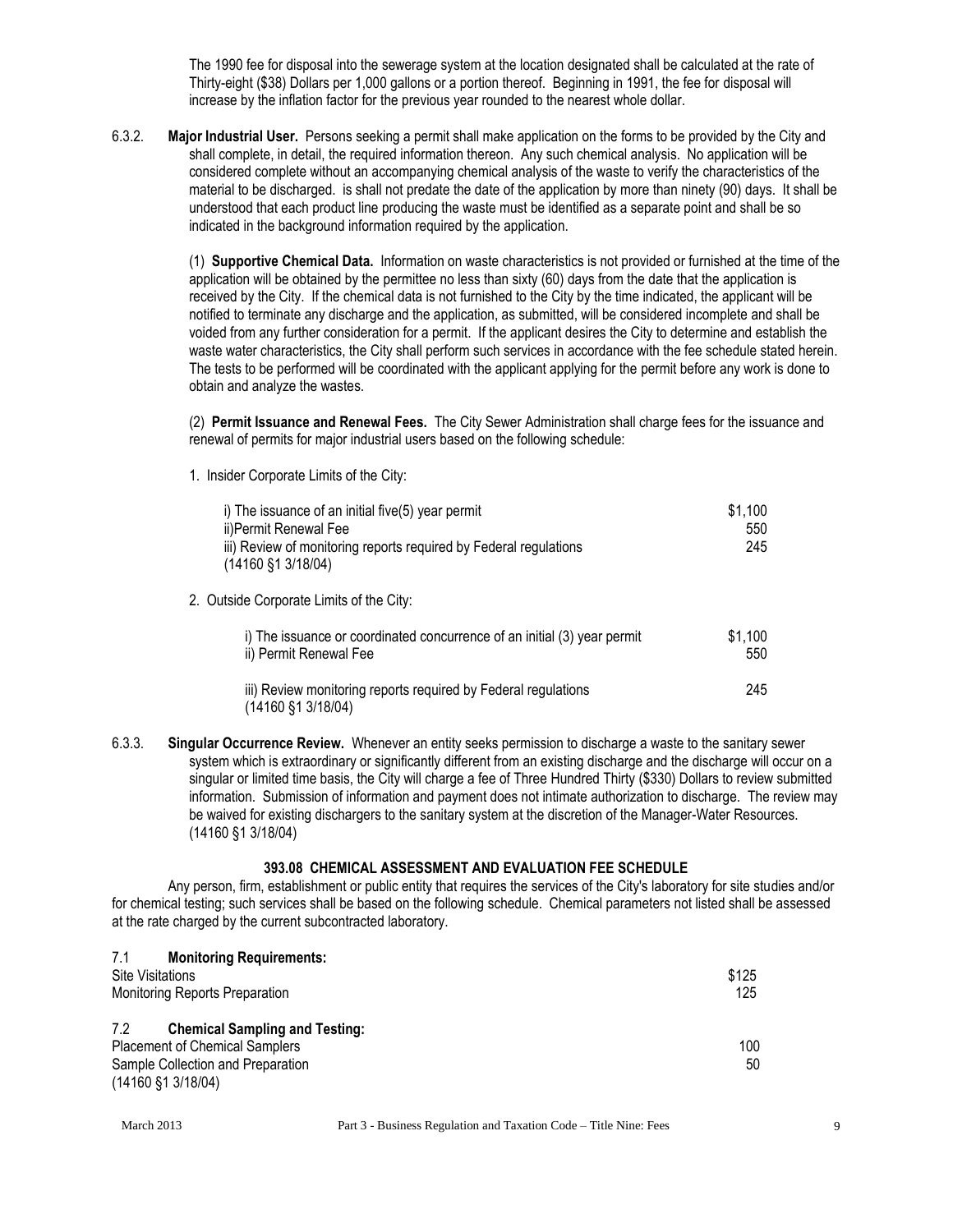| 7.3<br><b>Chemical Parameters:</b>           |          |
|----------------------------------------------|----------|
| Biochemical Oxygen Demand                    | 26       |
| Chemical Oxygen Demand (14484 §1 5/22/07)    | 23.80    |
| Chloride                                     | 28.90    |
| Cyanide (Total/Free)                         | 41       |
| Chlorine Residual (Free and Total)           | 11       |
| Color                                        | 24       |
| Dissolved Oxygen (Probe)                     | 7        |
| <b>Fecal Coliform</b>                        | 20       |
| Fluoride                                     | 24       |
| Hardness                                     | 17       |
| Metals Plasma Emission Scan                  | 72       |
| <b>Nitrates</b>                              | 30       |
| Nitrogen (Ammonia)                           | 28       |
| (Kjeldahl TKN)                               | 28       |
| pH                                           | 11.50    |
| Phenols (4AA)                                | 41       |
| Polychlorinated Bipheyls (PC-B)              | 220      |
| <b>Priority Pollutant Analysis</b>           | 1045     |
| <b>Acidity Fraction</b>                      |          |
| <b>Volatile Fraction</b>                     |          |
| <b>Base/Neutral Fraction</b>                 |          |
| Hazardous Waste Analysis                     |          |
| Fat, Oil and Grease                          | 46       |
| Metals by Frame AA - Each (14484 §1 5/22/07) | 22       |
| Solids (Total Dissolved)                     | 14<br>14 |
| Solids (Total)                               | 16.90    |
| Solids (Suspended)<br>Sulfides               | 24.60    |
| <b>Total Coliform</b>                        | 23       |
| <b>Threshold Odor</b>                        | 27       |
| Turbidity                                    | 13       |
|                                              |          |

*The prices of other parameters not listed will be determined by current subcontracted laboratory and will include an Ten (\$10) Dollar handling charge.* (14160 §1 3/18/07; 14484 §1 5/22/07)

#### **393.09 MISCELLANEOUS FEES**

- 8.1 **Fill Permits.** Contractors shall make application and be granted a fill permit prior to dumping clean fill on City controlled property. The type of fill and location of dumping site will be reviewed prior to approval. The cost of the permit is Fifty-five (\$55) Dollars.
- 8.2 **Municipal Improvement Certification.** For information regarding proposed accessible municipal improvements or work completed during the previous six (6) months at a particular location, consumer should send a Twenty-five (\$25) Dollar check along with a self-addressed, stamped envelope for each property involved to the Treasurer's Office, Room 110, City Hall, 435 Hamilton Street, Allentown, PA 18101-1699. Information will be recorded on a Municipal Improvements Certification Form and mailed to the inquiring party. (14160 §1 3/18/04)
- 8.3 **Curb and Sidewalk Administrative Costs.** Each year the City bids the contract for curb/sidewalk. Property owners who receive notice to replace curb/sidewalk as part of the City's Street Program may choose to use the City's contractor to have this work done.
- 8.4 **Sidewalk Construction Waiver.** A property owner requesting a postponement for the installation of sidewalk shall be charged Thirty (\$30) Dollars. This request is presented to the Allentown City Planning Commission. This fee is payable to the Bureau of Planning at the time of application. (14160 §1 3/18/04)
- 8.5 **Curb Construction Waiver.** A property owner requesting a postponement for the installation of curbing shall be charged Thirty (\$30) Dollars. The request is presented to the Allentown City Planning Commission. The fee is payable to the Bureau of Planning at the time of application. (14160 §1 3/18/04)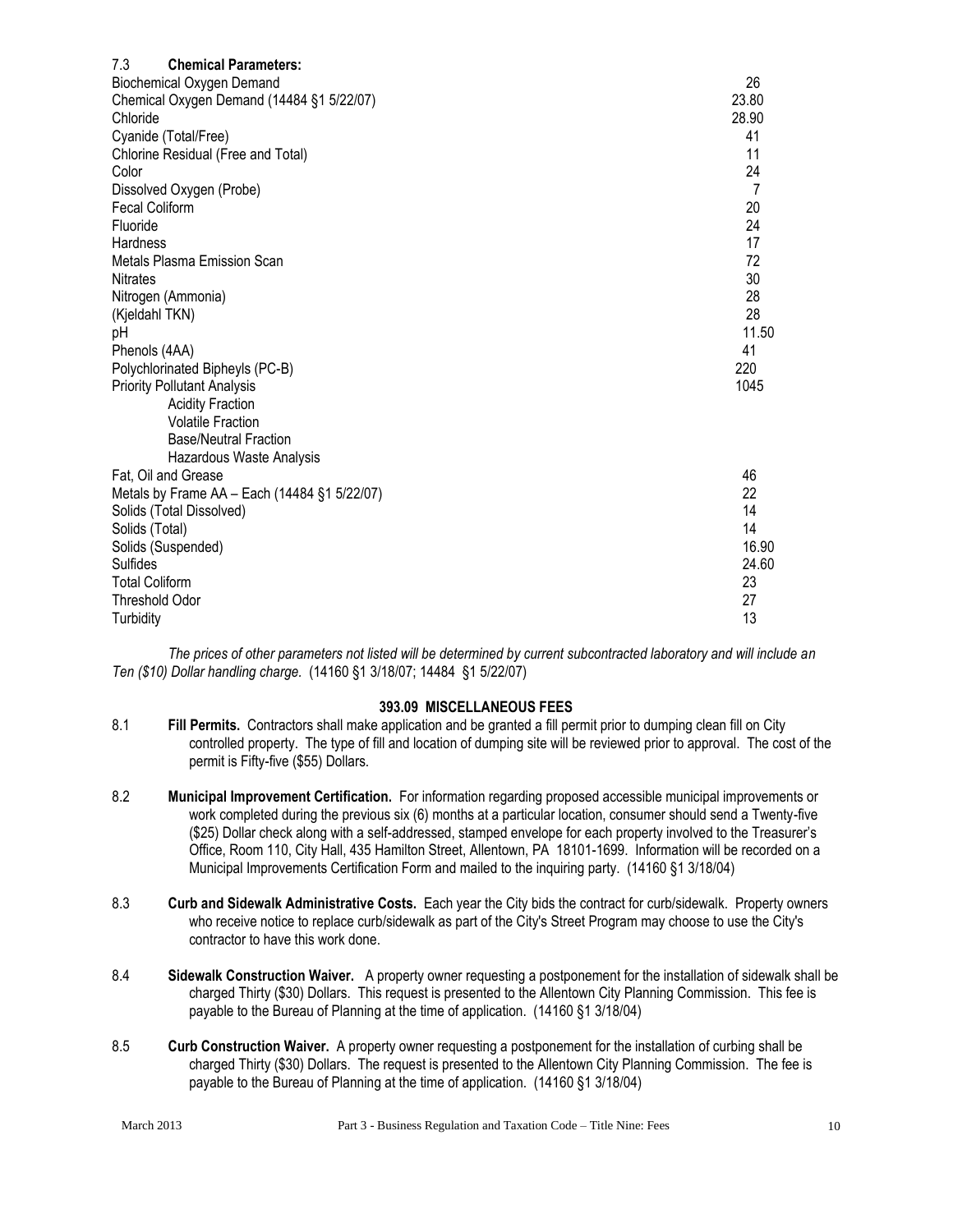#### **393.10 PAYMENT OF FEES**

When paid in full within sixty (60) days, the cost is simply the fee listed above. When paid beyond that time, the penalty charged will be in accordance with AIM Regulation 5-1-32.

## **393.11 EFFECTIVE DATE**

**\_\_\_\_\_\_\_\_\_\_\_\_\_\_\_\_\_\_\_\_\_\_\_\_\_\_\_\_\_\_\_\_\_\_\_\_\_\_\_\_\_\_\_\_\_\_\_\_\_\_\_**

This Regulation is effective January 1, 2011. (13680 §1 6/4/98)

## **ARTICLE 394 FEES FOR COLLECTING DELINQUENT ACCOUNTS**

394.01 Purpose 394.02 Schedule of Fees 394.03 Collection Procedures 394.04 Related Action 394.05 Fees Associated with Keystone Municipal Collection for the Collection of Delinquent Taxes of Act 511

#### **394.01 PURPOSE**

**\_\_\_\_\_\_\_\_\_\_\_\_\_\_\_\_\_\_\_\_\_\_\_\_\_\_\_\_\_\_\_\_\_\_\_\_\_\_\_\_\_\_\_\_\_\_\_\_\_\_**

A. To be fair to all taxpayers in this City, it is necessary for this City to recover promptly, the amount of delinquent unpaid taxes and other municipal charges, and if necessary, by legal proceedings; and

B. In the past, the amount recovered in such proceedings has been depleted by the cost of reasonable attorney fees incurred by the City in the proceedings, and in the case of smaller claims, making enforcement not financially feasible; and

C. The General Assembly of Pennsylvania has enacted, as an amendment to the Municipal Claims Act, Act No. 1 of 1996 (the "Act"), which authorizes the adding of the amount of reasonable attorney fees to the total payable with respect to unpaid taxes and other municipal claims, but only if the municipality involved has approved, by ordinance, a schedule of reasonable attorney fees; and

D. The City has determined that it is in the best interest of all taxpayers and other residents to have vigorous enforcement of all delinquent and other unpaid charges, utilizing the procedures set forth in the Act, except in the cases of serious hardship, which the City will address on a case-by-case basis pursuant to uniform policies; and

E. The City has reviewed the subject of attorney fees for collection matters and has determined that the fees set forth in the schedule hereby adopted are reasonable in amount for the services herein described. (13777 §1 9/3/99) **394.02 SCHEDULE OF FEES**

A. **Administrative Charge.** Any administrative fee incurred for mailing the notice of delinquency, not to exceed Fifty (\$50) Dollars, being a cost of collection under the Municipal Claims and Tax Liens Act, shall be assessed. (14279 §1 4/22/05)

B. **Interest.** Interest will be assessed upon all delinquent real estate taxes and/or municipal claims at a rate of ten (10%) percent per annum. (14279 §1 4/22/05)

#### C. **Assessment of Legal Fees.**

1. In accordance with Section One of the Municipal Claims and Tax Liens Act, the municipality hereby approves that the collection of delinquent real estate taxes and municipal claims shall be compensated for attorneys' fees in accordance with the fee schedule set forth below. (14279 §1 4/22/05)

2. The City hereby approves the following schedule of attorney fees for services in connection with the collection of accounts, which is hereby determined to be fair and reasonable compensation for the services set forth below, all in accordance with the principles set forth in Section 3(a.1) of the Municipal Claims Law as added by Act No. 1 of 1996 (the "Act"):

Initial review and sending first demand letter  $$160$ 

**Legal Services Fee for Services**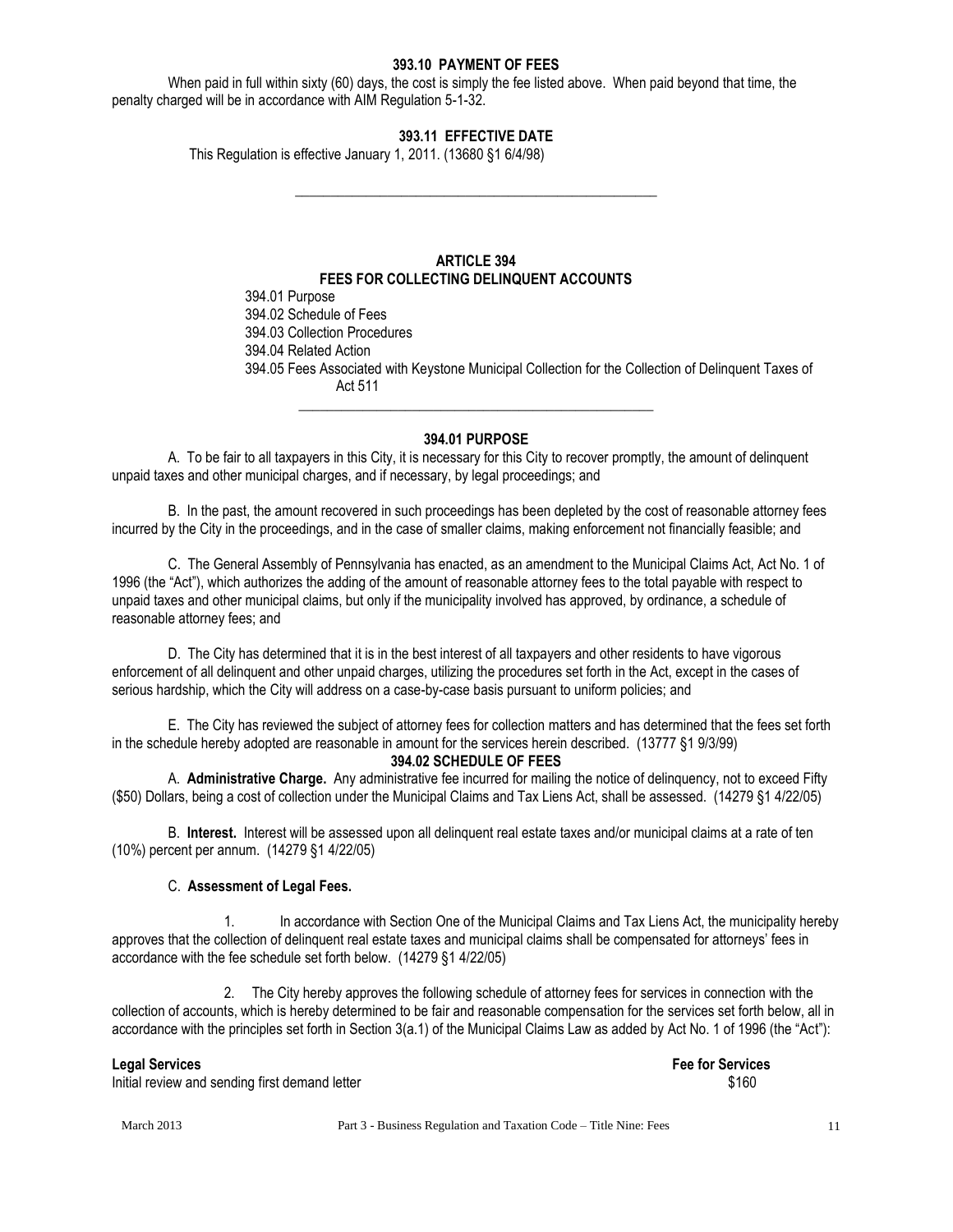| File lien and mailing second demand letter                                                      | 175 |
|-------------------------------------------------------------------------------------------------|-----|
| Prepare Writ of Scire Facias                                                                    | 175 |
| <b>Obtain Re-issued Writ</b>                                                                    | 30  |
| Prepare and mail letter under Pennsylvania R.C.P. §237.1                                        | 30  |
| Prepare Motion for Alternate Service                                                            | 175 |
| Prepare Motion for Summary Judgment and Related Judgment                                        | 175 |
| Prepare Writ of Execution                                                                       | 800 |
| Attendance at Sale; Review Schedule of Distribution and Resolve Distribution Issues             | 400 |
| <b>Continue Sheriff Sale</b>                                                                    | 50  |
| Petition to Assess Damages                                                                      | 50  |
| Petition for Free and Clear Sale                                                                | 400 |
| Prepare Bankruptcy Proof of Claim                                                               | 100 |
| Handling Fee for Returned Check                                                                 | 30  |
| Handling Fee to Issue Refund Check                                                              | 20  |
| Bookkeeping Fee for Payment Plan of more than three (3) payments<br>$(14279 \, \S1 \, 4/22/05)$ | 50  |

Services not covered above: An hourly rate ranging from \$60 to \$225 per hour

3. There shall be added, to the above amounts, the reasonable out-of-pocket expenses of counsel in connection with each of these services, as itemized in the applicable counsel bills, which shall be deemed to be part of the fees.

4. The amount of fees determined, as set forth above, shall be added to the City's claim in each account. (13777 §1 9/3/99)

#### **394.03 COLLECTION PROCEDURES**

The following collection procedures are hereby established in accordance with Act No. 1:

A. At least thirty (30) days prior to assessing or imposing attorney fees in connection with the collection of an account, the City shall mail or cause to be mailed, by certified mail, return receipt requested, a notice of such intention to the taxpayer or other entity liable for the account (the "Account Debtor").

B. If the certified mail notice is undelivered, then, at least ten (10) days prior to the assessing or imposing such attorney fees, the City shall mail or cause to be mailed, by first class mail, a second notice to such Account Debtor.

C. All notices required by this ordinance shall be mailed to the Account Debtor's last known post office address as recorded in the records or other information of the City, or such other address as it may be able to obtain from the County Office of Assessment and Revision of Taxes.

D. Each notice, as described above, shall include the following:

(i) The type of tax or other charge, the date it became due, and the amount owed, including penalty and

interest;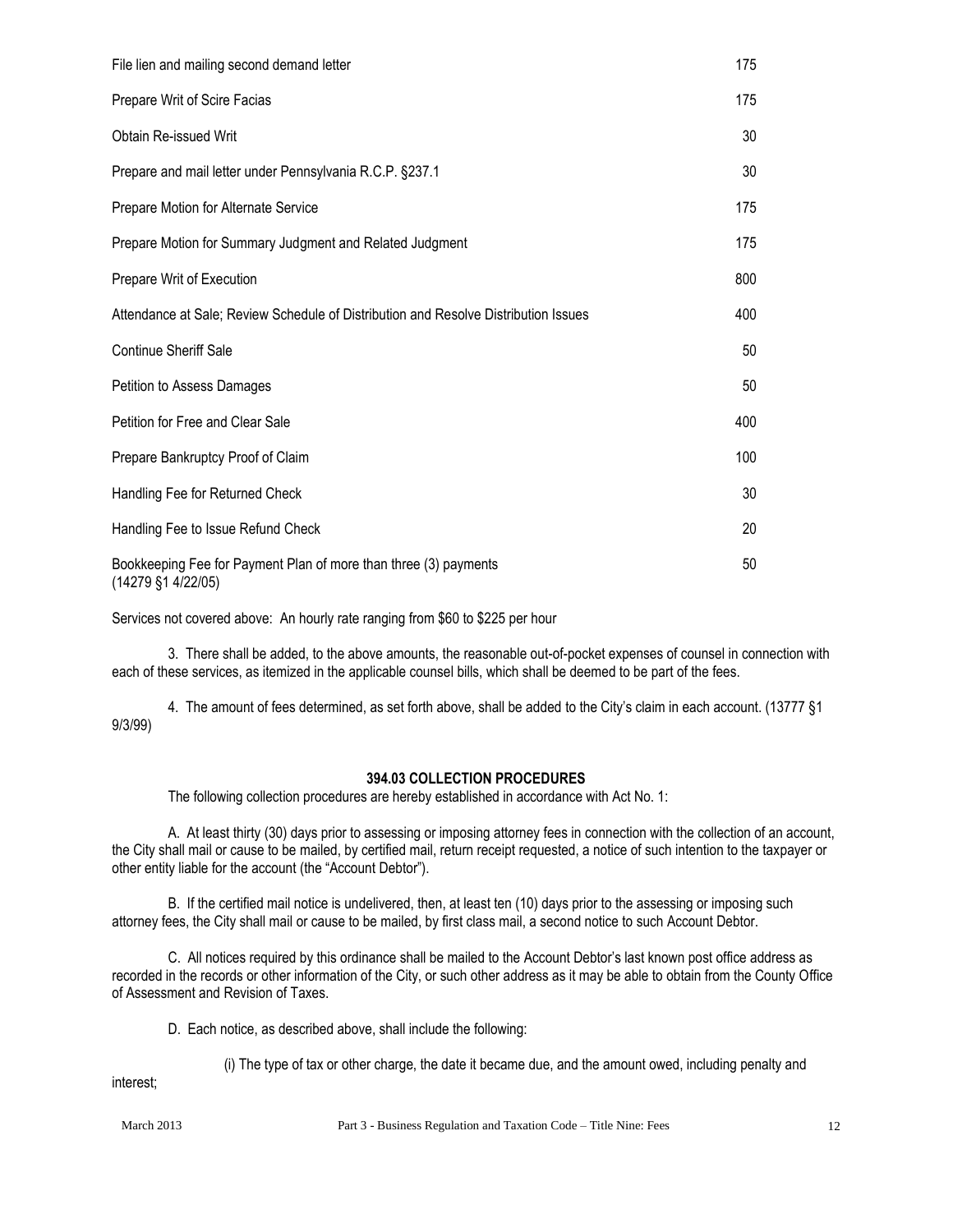(ii) A statement of the City's intent to impose or assess attorney fees within thirty (30) days after the mailing of the first notice, or within ten (10) days after the mailing of the second notice;

(iii) The manner in which the assessment or imposition of attorney fees may be avoided by payment of the

Account; and

(iv) The place of payment for accounts and the name and telephone number of the City representative designated as responsible for collection matters. (13777 §1 9/3/99)

#### **394.04 RELATED ACTION**

The proper officials of the City are hereby authorized and empowered to take such additional action as they may deem necessary or appropriate to implement this ordinance. (13777 §1 9/3/99)

1997 additions to Part III include the following: 13383 changed the tax year to a calendar year and extracted the business privilege license from the business privilege tax, making it a separate article, 313. 13398 amended the business privilege tax by changing the definition of exemption. 13410 clarified the collection for delinquent earned income accounts. 13423 amends the Administrative Code and Part Three - dovetailing the code with the home rule charter. Article 350 is the charter requirements on the land value tax, fees, increases in taxes, etc.]

13562 amends Part Three by establishing a section for user fees and establishing increases in certain EMS Fees for more uniform criteria for billing as provided by the City of Allentown

13564 amends Part Three by establishing a section for Municipal Golf Course user fees and establishing a rate for non-resident senior cities. (13777 §1 9/3/99)

[HISTORICAL ED NOTE: 13143 deleted the following obsolete sections from the codified: Circuses and Shows; Badge required for Taxicab Driver's License; Taxicab and Business Tax and removed the Industrial and Commercial from the same. 13352, Special Events, was passed on September 22, 1995. The legislation provided regulations for special events, requiring a permit and setting certain administrative charges. Ord. 13383, passed and signed by the Mayor on March 7, 1996, changed the tax year to a calendar year and extracted the business privilege license from the business privilege tax, making it a separate Article, 313.

#### **394.05 Fees Associated with Keystone Municipal Collection for the Collection of Delinquent Taxes of Act 511**

Ordinance No. 14670 passed on December 8, 2008 created Article 394.05

#### **Taxpayer Notification and Administration**

1) Taxpayer late filing or underpayment notice for annual earned income of per capita tax return.

\$10

- $2$  Employer late filing notice or underpayment penalty notice for quarterly or annual earned income tax, Local Services Tax or occupational privilege tax return – 10% of the tax, penalty and interest due.
- 3) Delinquent account servicing fee, including records imaging or other detailed recordkeeping, office staffing, computer equipment and software, office space, telephone, printing and imaging equipment, supplies and postage used to generate delinquent notices and to establish monthly payment plans – 10% of tax, penalty and interest due.

| <u>4)</u>              | Notice of intent to file civil suit.                                                                                      | \$50                   |
|------------------------|---------------------------------------------------------------------------------------------------------------------------|------------------------|
| <b>Wage Attachment</b> |                                                                                                                           |                        |
| 1)<br>2)               | Taxpayer notice prior to wage attachment.<br>Employer wage attachment notice.                                             | \$25<br>\$25           |
| Litigation             |                                                                                                                           |                        |
| 1)<br>$\binom{2}{3}$   | Prepare District Justice complaint.<br>Prepare for District Justice hearing.<br>Attend District Justice trial or hearing. | \$75<br>\$100<br>\$150 |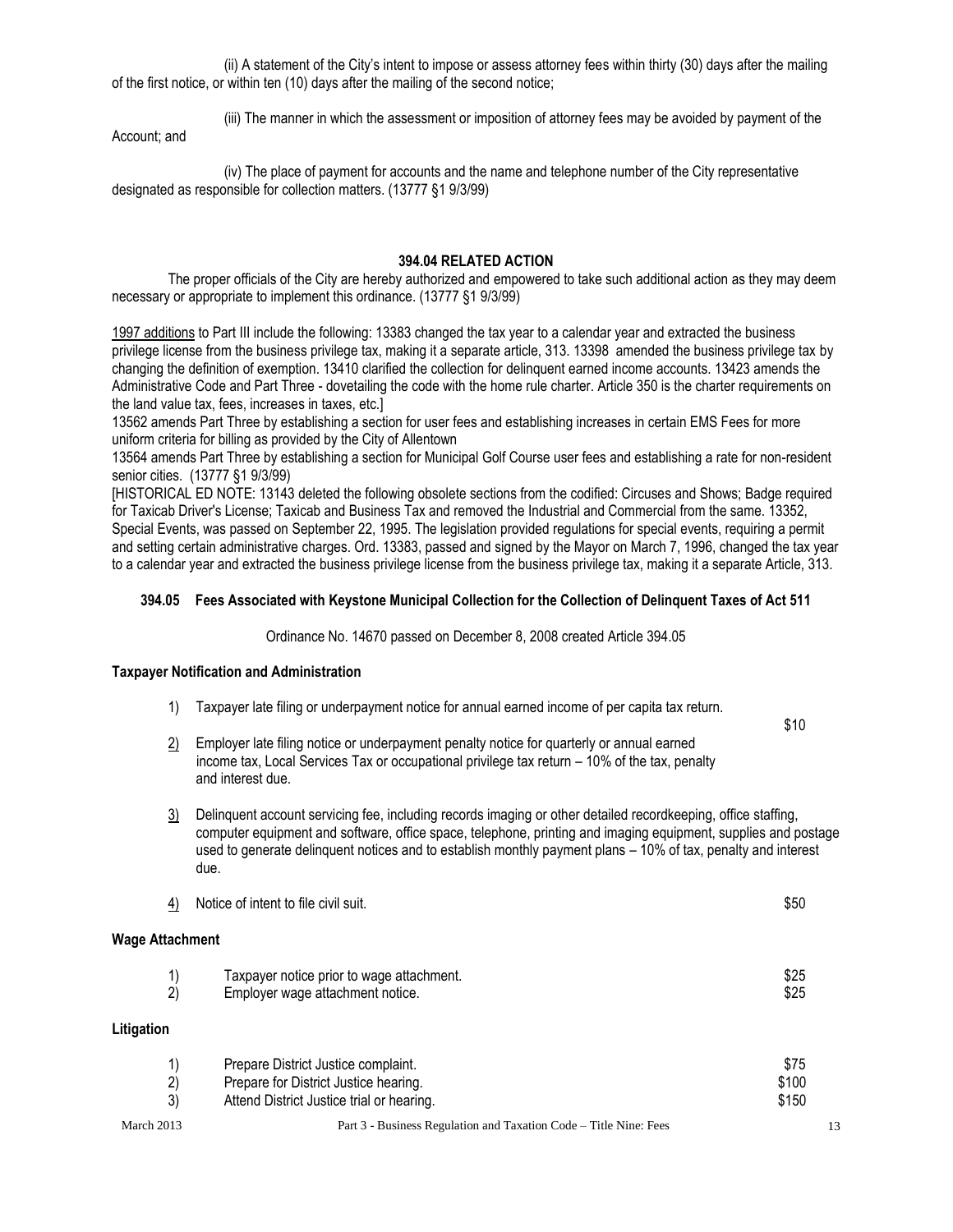| 4)  | Attend Constable execution sale.                      | \$350 |
|-----|-------------------------------------------------------|-------|
| 5)  | Prepare Arbitration complaint/appeal.                 | \$150 |
| 6)  | Attend Arbitration Trial.                             | \$350 |
| 7)  | Enter default judgment.                               | \$150 |
| 8)  | Issue Sheriff Writ of Execution.                      | \$250 |
| 9)  | Attend Sheriff Sale.                                  | \$250 |
| 10) | Non-litigation legal work, per hour.                  | \$70  |
| 11) | Litigation legal work, per hour.                      | \$80  |
| 12) | All other clerical work not itemized above, per hour. | \$50  |

## **394.06 Fees Associated With Berkheimer For The Collection Of Delinquent LST And Per Capita Taxes Of Act 511.**

Ordinance No. 14996 passed on May 16, 2012 created Article 394.06

## **A. TAXPAYER NOTIFICATION AND ADMINISTRATION**

1) Taxpayer late filing, Failure to File, Underpayment or Failure to Pay notice

\$25.00

- 2) Employer late filing notice or underpayment penalty notice for quarterly or annual earned income tax or local services tax return or reminder notice 10% of the tax, penalty and interest due‐minimum charge \$50.00 \$50.00
- 3) Delinquent account servicing fee, including records imaging or other detailed recordkeeping, office staffing, computer equipment and software, office space, telephone, printing and imaging equipment, supplies used to generate delinquent notices and to establish payment plans. 10% of tax, penalty and interest due-minimum charge \$50.00
- 4) Establishment of Payment Plan (per planned payment) \$5.00
- 5) Fee for check returned from bank or failed electronic payment (NSF, Acct. Closed, etc).  $$29.00$
- 6) Notice of intent to file suit.  $$50.00$
- 7) Certified Taxpayer notice prior to wage attachment \$25.00
- 8) Employer wage attachment notice. \$25.00 9) Paid before Service  $\sim$  \$10.00

# **B. LITIGATION**

1) Prepare Magisterial District Court complaint. \$75.00 2) Prepare for hearing.  $$100.00$ 3) Attend Magisterial District Court trial or hearing. \$150.00 4) Attend Constable Execution sale. \$350.00 5) Prepare Arbitration complaint/appeal. \$150.00 6) Attend Trial. \$350.00 7) Enter default judgment. \$150.00

March 2013 Part 3 - Business Regulation and Taxation Code – Title Nine: Fees 14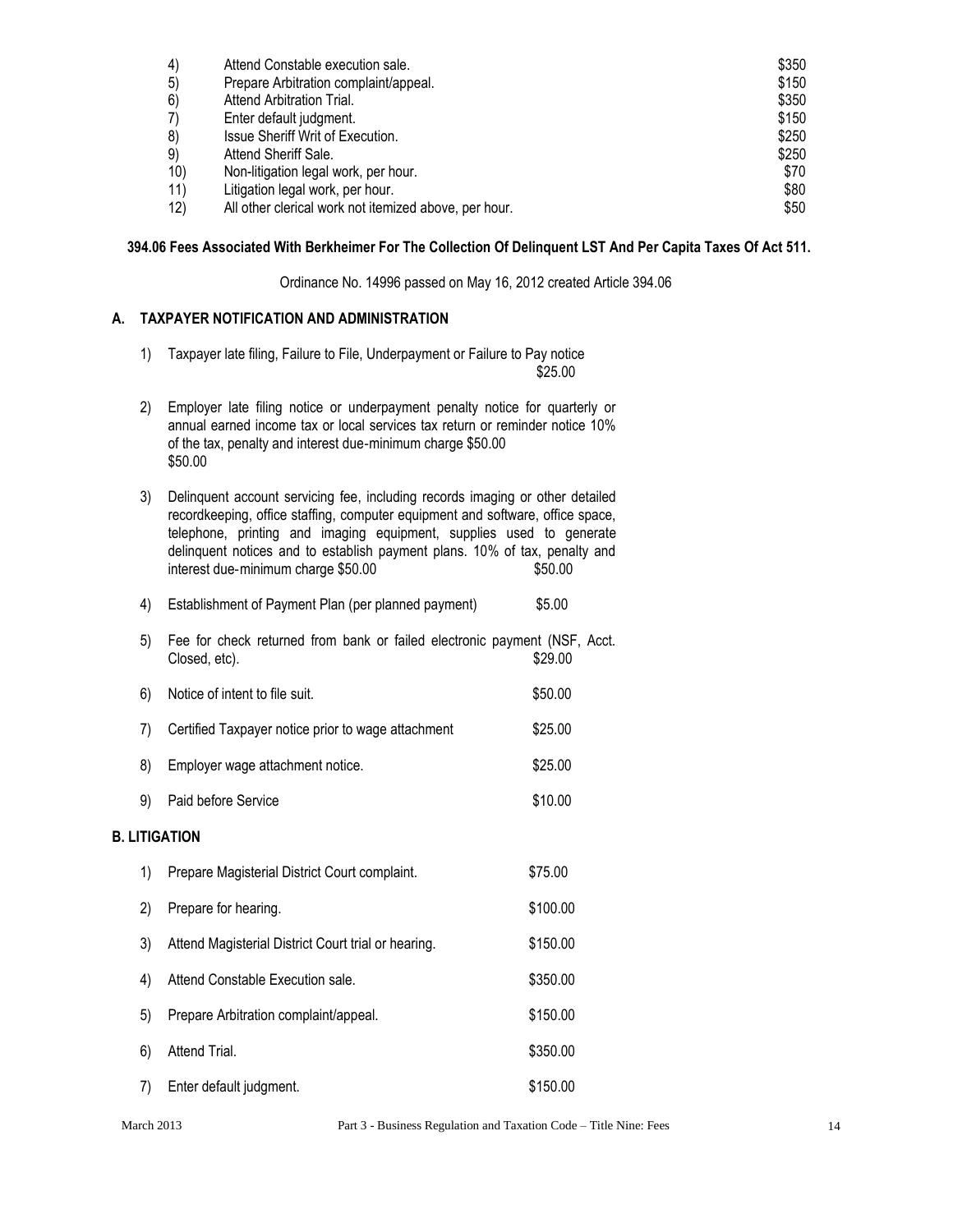| 8) | Issue Sheriff Writ of Execution.                | \$250.00   |
|----|-------------------------------------------------|------------|
| 9) | Attend Sheriff Sale.                            | \$250.00   |
|    | 10) Non-litigation legal work.                  | \$70,00/hr |
|    | 11) Litigation legal work.                      | \$80,00/hr |
|    | 12) All other clerical work not itemized above. | \$60.00/hr |

## **C. AUDIT OF EMPLOYERS HOLDING TAXES IN TRUST**

| 1) | Tax Assessed Cost:     |            |
|----|------------------------|------------|
|    | $$40.00 - 100.00$      | \$31.25    |
|    | $$101.00 - 500.00$     | \$62.50    |
|    | $$501.00 - 1,000.00$   | \$125.00   |
|    | $$1,001.00 - 5,000.00$ | \$312.50   |
|    | Over \$5,000.00        | \$1,000.00 |

**Civil Complaint:** Court cost is advanced by Berkheimer and billed on a monthly basis to the taxing body. This cost is recovered at the time judgment is issued in favor of the taxing body and is reimbursed to the taxing body when paid by the taxpayer.

**Judgment Execution:** Cost for either lien filing fee or actual Sheriff Sale is advanced by Berkheimer and billed to the taxing body on a monthly basis. Once the cost is recovered from the taxpayer it is reimbursed to the taxing body. All mechanics in either case are handled by Berkheimer.

Notices, which are in most cases used mutually exclusive from one another, may be sent in any order depending on collection efforts required and associated charges are not listed in order of mailing or use. The fees and cost for notices may be cumulative based upon the number and type of notices that Berkheimer must send to successfully collect the delinquency.

All Costs also pertain to electronic tax returns, payments etc.

#### **ARTICLE 395 COMMUNITY AND ECONOMIC DEVELOPMENT FEES**

**\_\_\_\_\_\_\_\_\_\_\_\_\_\_\_\_\_\_\_\_\_\_\_\_\_\_\_\_\_\_\_\_\_\_\_\_\_\_\_\_\_\_\_\_\_\_**

| 395.01 Purpose                                      |
|-----------------------------------------------------|
| 395.02 Applicability                                |
| 395.03 Definitions                                  |
| 395.04 Authorization                                |
| 395.05 Zoning Fees                                  |
| 395.06 Land Development and Subdivision Fees        |
| 395.07 UNIFORM CONSTRUCTION CODE STATE MANDATED FEE |
| 395.08 Building Fees                                |
| 395.09 Electricians License Fee                     |
| 395.10 Electrical Permits Fees                      |
| 395.11 Plumbers' License Fees                       |
| 395.12 Plumbing and Sewer Fees                      |

March 2013 Part 3 - Business Regulation and Taxation Code – Title Nine: Fees 15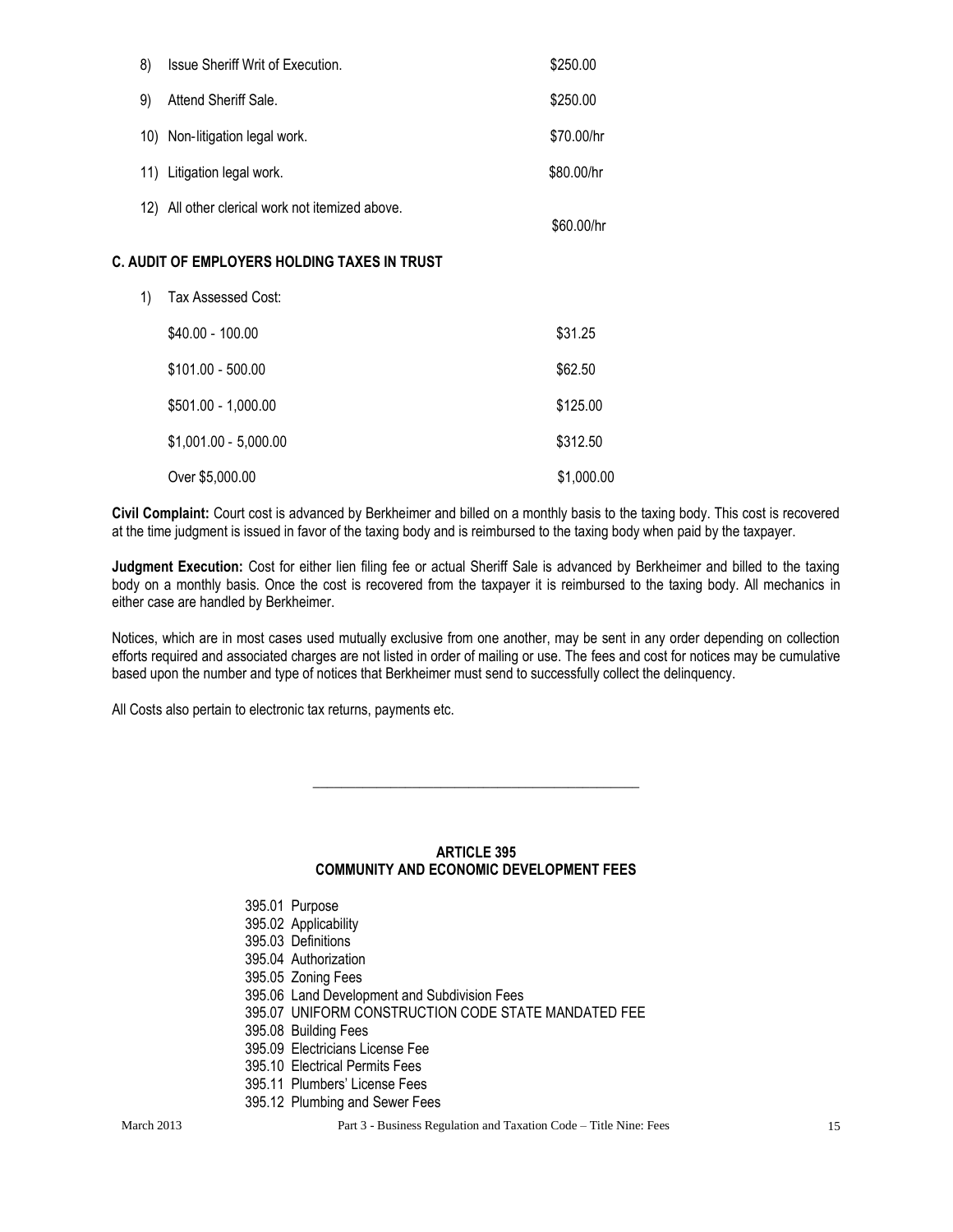395.13 Sheet Metal Technician Fees

- 395.14 Penalty Fees (14678 §1 12/18/08)
- 395.15 Corrective Action Administrative Fee
- 395.16 Housing Rehabilitation Financing Application Fee

395.17 Signs

- 395.18 Mechanical Fees
- 395.19 Fire Suppression Systems
- 395.20 Tanks
- 395.21 Encroachments
- 395.22 Weed Cutting
- 395.23 Health License, Operational, Inspection and Plan Review Fees
- 395.24 Cigarette Vending Machine Fees
- 395.25 Street Vacation Fees
- 395.26 Subordination Fees

#### **395.01 PURPOSE**

The purpose of this section is to establish a fee schedule for permits, licenses and inspections. (14012 §1 8/01/02; 14558 §1 12/7/07)

#### **395.02 APPLICABILITY**

This section shall be applicable to the Department of Community and Economic Development, the Bureau of Planning and Zoning and the Bureau of Building Standards and Safety. (14012 §1 8/01/02)

#### **395.03 DEFINITIONS**

#### 1. Inspection Fees

Rates charged for official examination of private projects by City personnel.

#### 2. License Fees

Rates charged for officially authorizing certain businesses and tradesmen.

3. Permit Fees

Rates charges for officially authorizing certain activities.

All other terms in this Regulation remain constant with the definitions in the various City Ordinances pertaining to such fees. (14012 §1 8/01/02)

#### **395.04 AUTHORIZATION**

The Director of the Department of Community and Economic Development and the Director of Finance of the City of Allentown shall recommend to City Council reasonable fees from time-to-time as required for the operations of the Community Development Department. Fees for permits and the requiring of licenses shall be sufficient to reimburse the City for costs involved in issuing permits, licenses and the inspections and administration thereof. All fees, license payments and other monies received shall be paid over to Finance as directed or required by the Director of the Department of Finance. (14012 §1 8/01/02; 14558 §1 12/20/07)

#### **395.05 ZONING FEES**

#### **Zoning:**

1. Permit. The Bureau of Planning and Zoning shall charge a fee of Fifty (\$50) Dollars for the issuance of a zoning permit. (14372 §1 3/16/06)

2. Appeals. Any appeal to the Zoning Hearing Board, whether for a variance, special exception, non-conforming use or structure, ordinance interpretation or otherwise shall be subject to a fee of Four Hundred Fifty (\$450) Dollars except, however, that the fee shall be One Hundred Twenty-five (\$140) Dollars for an appeal related to premises used solely as a single family dwelling unit and occupied or to be occupied solely by the legal or equitable owner thereof and members of the owner's household. (14067 §1 3/6/03; 14372 §1 3/16/06)

3. Continuances. An applicant and/or interested party who requests a continuance of an appeal before the Zoning Hearing Board, after said appeal was duly advertised, shall be subject to a fee of Three Hundred (\$300) Dollars, except, however, that the fee shall be One Hundred Forty (\$140) Dollars for a continuance related to premises used solely as a single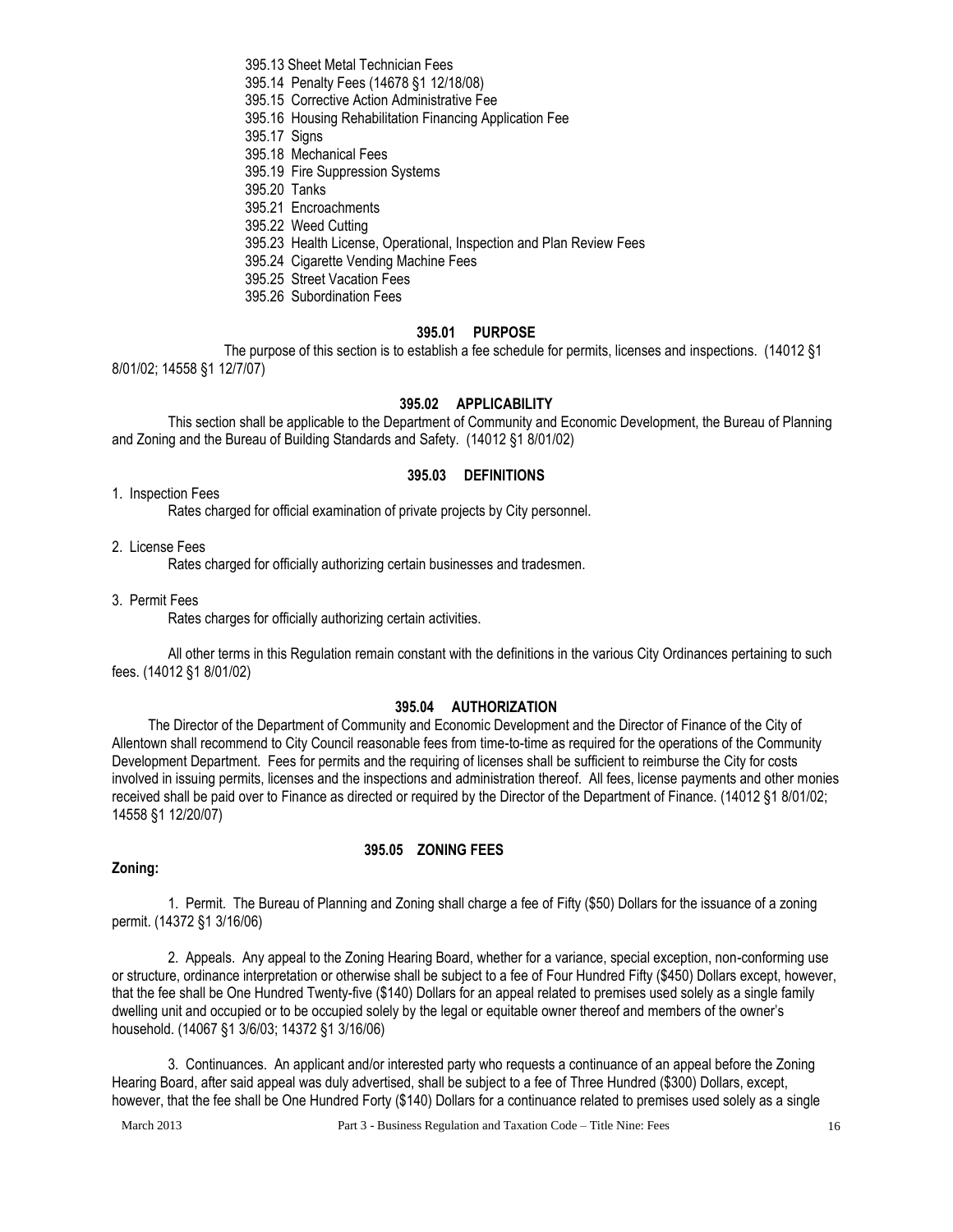family dwelling unit and occupied or to be occupied solely by the legal or equitable owner thereof and members of the owner's household. (14067 §1 3/6/03; 14372 §1 3/16/06)

4. Preliminary Opinion. An applicant and/or interested party who requests a Preliminary Opinion of the Zoning Officer shall be subject to a fee in the amount of Four Hundred Fifty (\$450) Dollars. (14845 § 1 12/1/10)

5. Temporary Signs (ten or more). For ten (10) or more signs to be posted, a permit must be obtained in the Zoning Office stating the name, address, telephone number and purpose of the sign and must be accompanied by a fee of Thirty-five (\$35) Dollars. (14067 §1 3/6/03; 14372 §1 3/16/06)

6. Zoning Certifications. Requests for written certificates as to the zoning compliance of a property shall be accompanied by a fee of Fifty (\$50) Dollars. (14012 §1 8/01/02; 14067 §1 3/6/03; 14372 §1 3/16/06; 14845 12/3/2010)

7. Rezoning. Requests for rezonings shall be subject to a Five Hundred (\$500) Dollar fee. (14273 §1 3/3/05)

## **395.06 LAND DEVELOPMENT AND SUBDIVISION FEES**

#### **Major Subdivisions:**

1. Sketch Plan. The application fee for review of a sketch plan for major subdivisions shall be One Hundred (\$100) Dollars. (14067 §1 3/6/03)

2. Preliminary Plan. The application fee for review of a preliminary plan shall be Two Hundred Ninety (\$290) Dollars plus Forty (\$40) Dollars for each lot. (14067 §1 3/6/03)

3. Final Plan. The application fee for review of a final plan for major subdivisions shall be one-half of preliminary plan. (14067 §1 3/6/03; 14845 § 1 12/1/10)

#### **Minor Subdivisions:**

The application fee for review of final plans for a minor subdivision shall be One Hundred Forty (\$140) Dollars plus Forty (\$40) Dollars per lot. (14067 §1 3/6/03; 14845 § 1 12/1/10)

#### **Major Land Developments:**

1. Sketch Plan. The application fee for review of a sketch plan for major land developments shall be One Hundred (\$100) Dollars. (14067 §1 3/6/03; 14845 § 1 12/1/10)

2. Preliminary Plan. The application fee for review of a preliminary plan shall be Three Hundred Fifty (\$350) Dollars plus One Hundred Fifteen (\$115) Dollars per acre or partial acre. (14067 §1 3/6/03; 14845 § 1 12/1/10)

3. Final Plan. The application fee for review of a final plan for major land development plans shall be one-half of preliminary plan. (14067 §1 3/6/03; 14845 § 1 12/1/10)

#### **Minor Land Developments:**

The application fee for review of final plans for minor land development shall be Three Hundred Fifteen (\$350) Dollars. (14845 12/3/2010)

#### **395.07 UNIFORM CONSTRUCTION CODE STATE MANDATED FEE**

The State Mandated Uniform Construction Code Permit Fee authorized under the Pennsylvania Construction Code Act shall be Two (\$2) Dollars, and shall be assessed on all Pennsylvania Uniform Construction Code required permits.

#### **395.08 BUILDING FEES**

All fees are payable upon examination of plans and permit routing, regardless of timing of construction.

1. Type I and II Construction: For the inspection of each building classified as Type I and Type II construction, the fee shall be Eighty- five (\$85) Dollars for the first five hundred (500) square feet or less of floor area, plus Sixty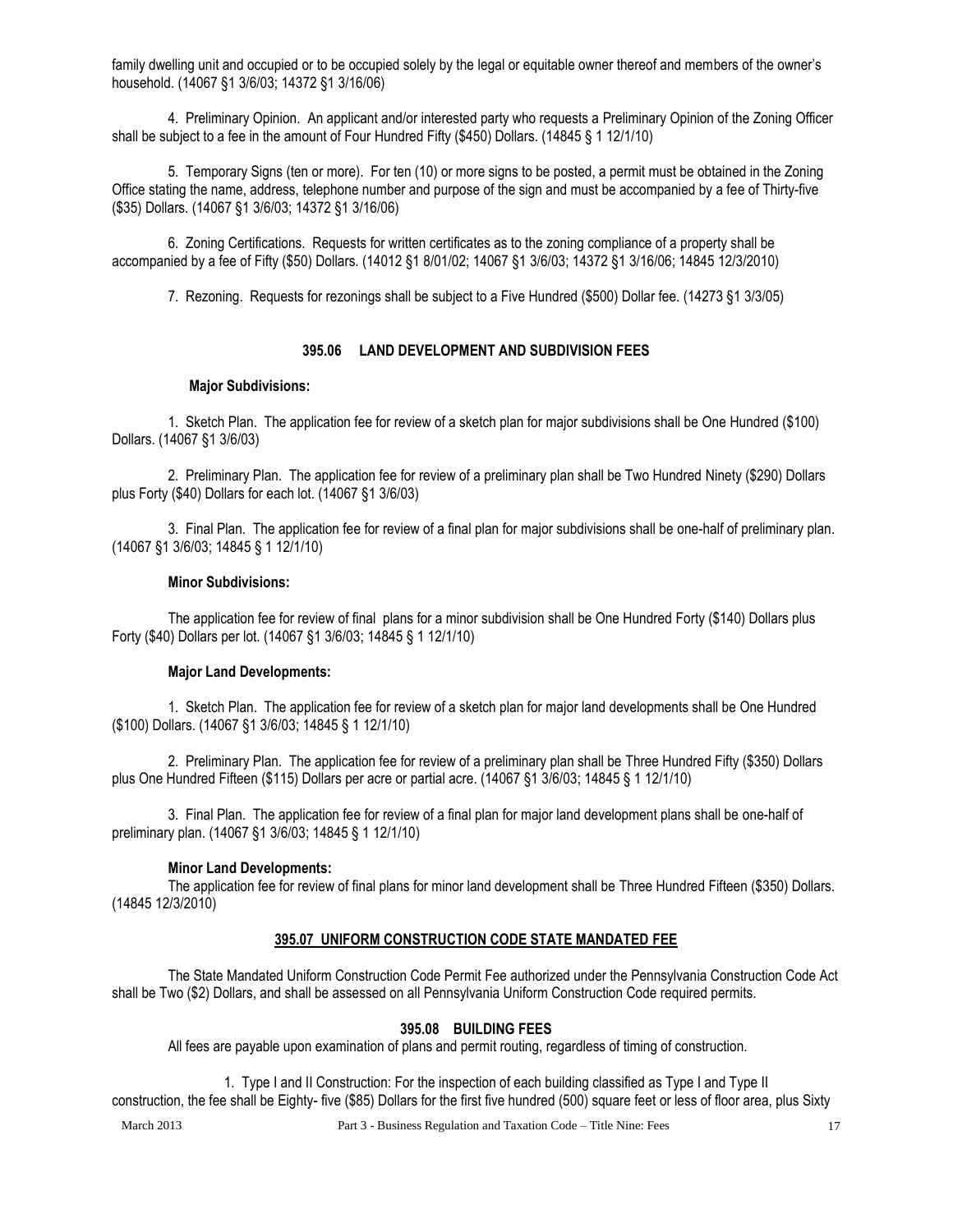(\$60) Dollars for each additional five hundred (500) square fee or less floor area. The fee for Open Parking Structures, four (4) stories or less in height or under two hundred thousand (200,000) square feet, shall be calculated at one-half ( $\frac{1}{2}$ ) of the calculated fee.

2. Type III Construction: For the inspection of each building classified as Type III construction, the fee shall be Twenty (\$20) Dollars for each one hundred (100) square feet or less of floor area up to and including five hundred (500) square feet. For an area in excess of five hundred (500) square feet or floor area, the fee shall be Eighty-five (\$85) Dollars, plus Fifteen (\$15) Dollars for each additional one hundred (100) square feet or less of floor area.

3. Type IV and V Construction: For the inspection of each building classified as Type IV or Type V construction, the fee shall be Fifty-five (\$55) Dollars up to and including five hundred (500) square feet. For each additional one hundred (100) square feet, the fee shall be Fifteen (\$15) Dollars.

4. Certificate of Occupancy Inspection Fee: The fee shall be charged per inspection passed or failed in the amount of Fifty (\$50) Dollars for each Residential Unit and One Hundred (\$100) Dollars for commercial buildings passed or failed. This fee shall be payable at the time the Building Permit is issued. Additional C.O. Inspection shall be paid for prior to each additional inspection as required. A Certificate of Occupancy Inspection Fee of Twenty-five (\$25.00) dollars for a residential, electrical, plumbing, mechanical inspection and Fifty (\$50.00) Dollars for a commercial electrical, plumbing, mechanical, inspection passed or failed will be charged at the time the permit is issued. In the event of multiple trade permits, only one fee of Twenty-five (\$25.00) will be charged. This fee will not be assessed if a Building Permit Certificate of Occupancy is paid for separately. (14558 §1 12/20/07; 14844 12/3/2010)

5. Alterations and Repairs: For the inspection of a building for alterations or repairs to existing structures, including the installation of signs and pools, the fee shall be Fifteen (\$15) Dollars for each One Thousand (\$1,000) Dollars with a minimum fee of Fifty (\$50) Dollars. The Inspections Division shall have the right to verify or correct the estimated value of any proposed building structure addition or alteration; additions include permanent encroachments, patios, car ports, etc. (14558 §1 12/20/07; 14678 §1 12/18/08)

6. Building Evaluation: On site inspections and review of a building or structure for the purpose of building code evaluation or application shall require fee of Two Hundred (\$200) Dollars, which includes the first floor and basement. Additional floors shall be charged at the rate of One Hundred (\$100) Dollars per floor within the same addressed building or structure. (14844 12/3/2010)

7. Moving Buildings: A permit shall be granted for the moving of a building upon payment of a fee of One Hundred (\$100) Dollars for a dwelling or larger building and a fee of Fifty-five (\$55) Dollars shall be added for each day a street, road, alley or lane is occupied by a building or moving equipment. In addition, thereto, a permit shall be secured for the structure at the new location in accordance with the permit fee schedule established for new construction.

8. Demolition: The permit fee for all buildings or structures shall be Seventy-five (\$75) Dollars for the first one thousand (1,000) square feet of floor area including basement plus Forty-five (\$45) Dollars for each additional one thousand (1,000) square feet or fraction thereof.

9. Plans Examination: The following shall be charged upon submission of all required drawings or preliminary plans for plans examination.

| Residential: | 1 & 2 Family Additions - \$85/1,000 square feet or fraction thereof (14844 §1 12/1/10)<br>1 & 2 Family Homes - \$150 for 1,500 square feet or less<br>\$250 for more than 1,500 feet                                                                         |
|--------------|--------------------------------------------------------------------------------------------------------------------------------------------------------------------------------------------------------------------------------------------------------------|
|              | Commercial: \$100 up to 500 square feet (14678 §1 12/18/08; 14844 §1 12/1/10)<br>\$200 between 501 and 1,500 square feet. Above 1,500 square feet<br>to Must go to a 3 <sup>rd</sup> Party Review<br>(14558 §1 12/20/07; 14678 §1 12/18/08; 14844 12/1/2010) |

A City Review Fee shall be assessed for all 3rd Party Plans to be processed by the City as follows: (14844 12/1/2010) \$100 up to 500 square feet \$200 between 501 and 1,500 square feet \$250 above 1500 square feet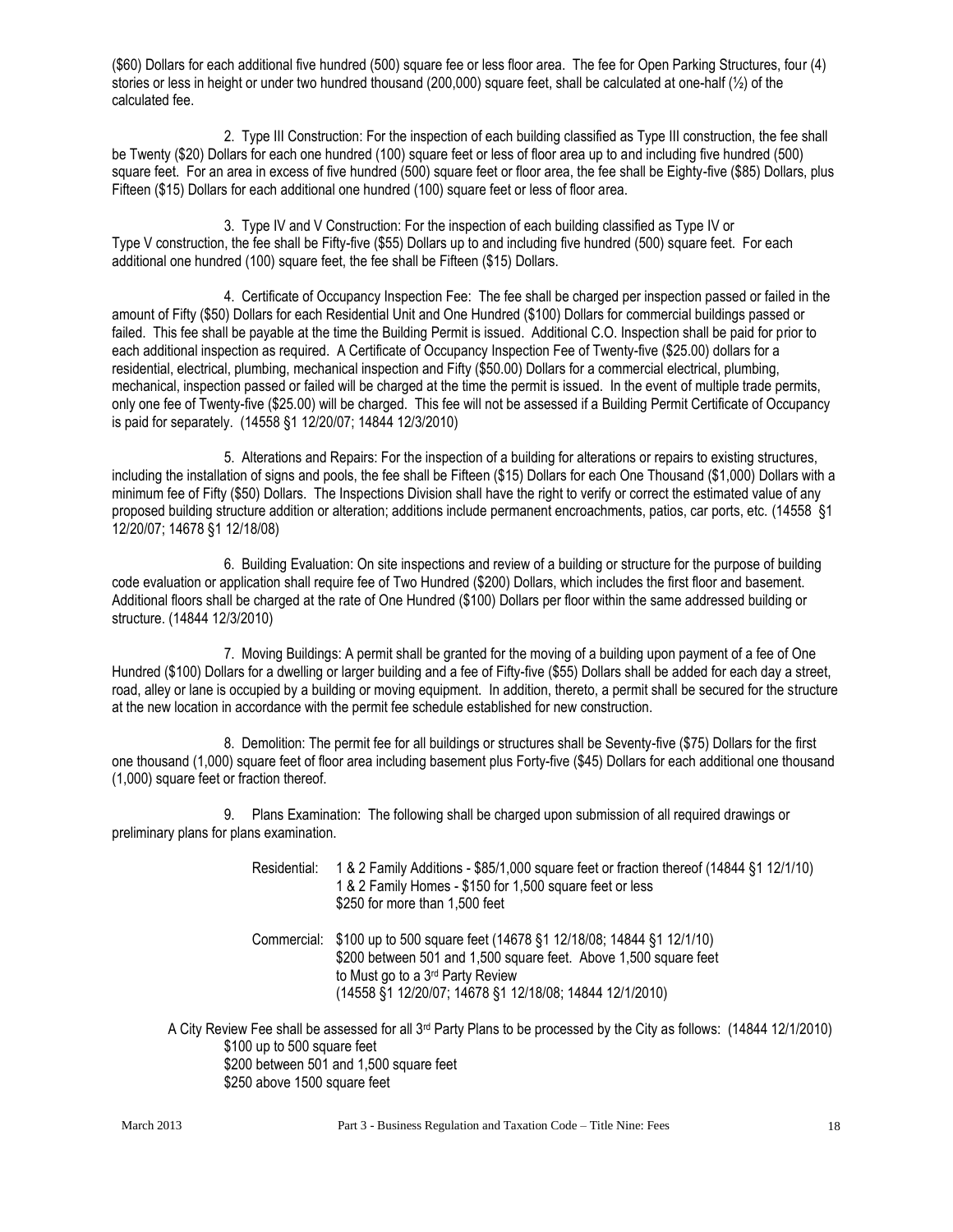There shall be a re-submission fee of Twenty-five (\$25.00) Dollars per Residential and Seventy-five (\$75.00) for Commercial drawings or plans that are re-submitted for examination. (14844 12/3/2010)

10. Roof Covering or Replacement: The permit fee shall be one and one tenth (1.1%) of the total cost of the project but no less than Sixty-five (\$65) Dollars for non-residential structures.

The fee for residential structures shall be Two Dollars (\$2.00) a square (one square is equal to 100 square feet) but no less than Twenty (\$20) Dollars with a maximum Sixty-five (\$65) Dollars. An additional Fifteen (\$15) Dollar fee for replacement of roof rafters, roof supports or sheathing on non-residential and residential structures shall be charged.

11. Parking Lots: for the inspection of parking lots, the fee shall be Fifteen (\$15) Dollars for each One Thousand (\$1,000) Dollars with a maximum fee of One Hundred Fifty (\$150) Dollars. The Bureau shall have the right to verify or correct the estimated value of any proposed parking lot. 14678 §1 12/18/08)

12. Archives: An Archive Fee of Ten (\$10) Dollars per permit shall be added to all permit application fees. (14558 §1 12/20/07)

13. PA State UCC: A fee of Four (\$4) Dollars per permit shall be added to every permit fee as mandated buy the PA State UCC (Bill N044-2004 Section 395.07). (14558 §1 12/20/07)

14. Appeals. Housing Appeals Board Fees shall be Fifty (\$50.00) Dollars per application. Building Appeals Board fees shall be One Hundred (\$100) Dollars for 1 and 2 Family residential, and Two Hundred \$200.00) Dollars for all others. Disruptive Conduct Board of Appeals shall be Twenty-five (\$25.00) dollars per application. (14558 §1 12/20/07; (14714 §1 04/01/09)

395.07, Uniform Construction Code State Mandated Fee, and that the remainder of the sections be numbered accordingly:

#### **395.09 ELECTRICIANS LICENSE FEE**

The yearly electrician license fee, renewable January 1 through January 31 each year, shall be:

- \$90 Master Electrician License;
- \$80 Residential Electrician License;
- \$60 Journeyman Electrician License;
- \$50 Special Electrician License;
- \$50 Electrical Appliance Installer License
- \$50 Telecommunications Installer (no test required) (14558 §1 12/20/07)

When an applicant fails to renew the license before January  $31^{st}$ , a surcharge shall be attached to the license

fee as follows:

| \$90 Master Electrician                                | Surcharge | \$45 |
|--------------------------------------------------------|-----------|------|
| \$80 Residential Electrician                           | Surcharge | 40   |
| \$60 Journeyman                                        | Surcharge | 30   |
| \$50 Special Electrician                               | Surcharge | 25   |
| \$50 Electrical Appliance/Installer                    | Surcharge | 25   |
| (14012 §1 8/01/02; 14558 §1 12/20/07; 14844 12/3/2010) |           |      |

There will be a fee of Ten (\$10) Dollars for a replacement license.

#### **395.10 ELECTRICAL PERMIT FEES**

1. Primary voltages for motors, transformers, vaults, enclosures and substations fees are as follows:

| \$90 Each  | Up to 150 KVA  |
|------------|----------------|
| \$100 Each | 200 - 400 KVA  |
| \$150 Each | 500 - 1000 KVA |
| \$180 Each | Over 1000 KVA  |
|            |                |

2. Motors, generators and transformers fees are as follows:  $$25$  Each  $\frac{1}{2}$  to 5 HP or KW \$40 Each 7-1/2 to 30 HP or KW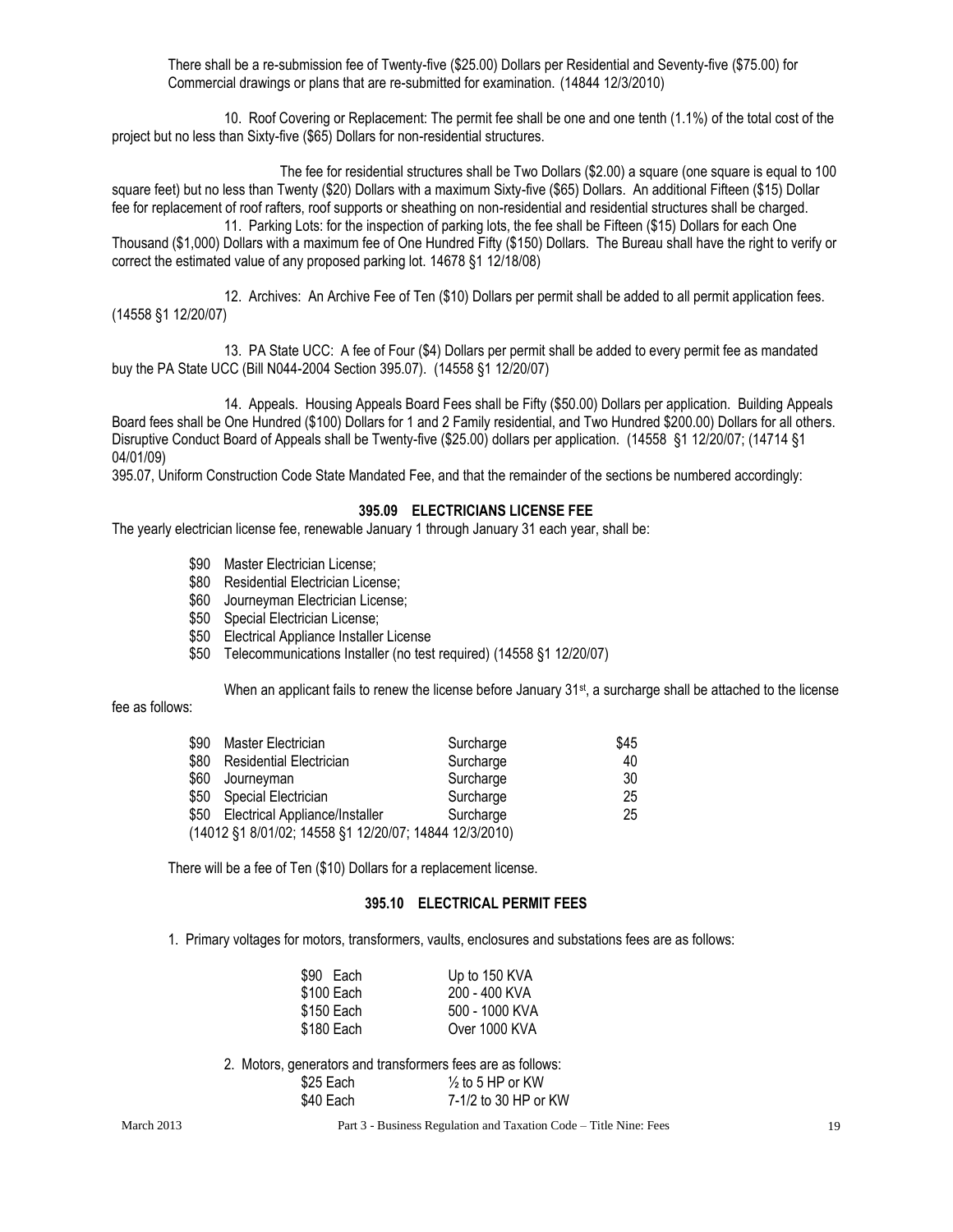\$50 Each Over 40 HP or KW

Note: Fractional motors below ½ HP are to be included in rough wiring schedule. (14558 §1 12/20/07)

3. Feeders and panel boards fees are as follows:

| \$30 Each | 100 - 200 amp  |
|-----------|----------------|
| \$40 Each | 225 - 350 amp  |
| \$50 Each | 400 - 1000 amp |
| \$90 Each | Over 1000 amp  |

4. Services: Permanent and construction fees are as follows:

| \$50  | up to 200 amp - including 1-6 outlets |
|-------|---------------------------------------|
| \$85  | 225 to 350 amp                        |
| \$95  | 400 to 1000 amp                       |
| \$160 | Over 1000 amp                         |
| \$15  | Each additional meter                 |
| \$45  | Owner's meter                         |
|       |                                       |

5. Rough wiring outlet fees are as follows:

| \$40 | 1 - 25 outlets     |
|------|--------------------|
| 10   | Each additional 25 |

6. Minor alterations and additions fees are as follows:

\$75 1 - 25 outlets, including service to 200 amps

For additional outlets, apply the rough wiring schedule.

7. Residential (new construction and rehabilitation flat rate schedule) fees are as follows:

| \$90 | Single Family Dwelling not over 100 amp service (heat additional) |
|------|-------------------------------------------------------------------|
| \$90 | Single Family Dwelling not over 200 amp service (heat additional) |
| \$40 | Two Family and over EACH UNIT, includes electric heat             |
|      | (plus charge for Service Entrance).                               |

- 8. Heating, air conditioning and similar equipment fees are as follows:
	- \$40 **Each installation of 30 KW or less**<br>\$50 **Each above 30 KW**
	- Each above 30 KW
- 9. Swimming pool fees are as follows:

| \$45  | Private - Single Family Dwelling              |
|-------|-----------------------------------------------|
| \$110 | Public - New Construction and Recertification |

- 10. Nursing and Convalescent homes (as requested by other Public Agencies) fees are:
	- \$60 Per hour or part thereof
- 11. Emergency alarm device fees are as follows:

A fee of Four (\$4) Dollars per device with a Fifty (\$50) Dollar Minimum:

12. Minimum fee is:

\$45 Minimum Charge

Note: Special conditions not provided in this schedule, apply for fee.

March 2013 Part 3 - Business Regulation and Taxation Code – Title Nine: Fees 20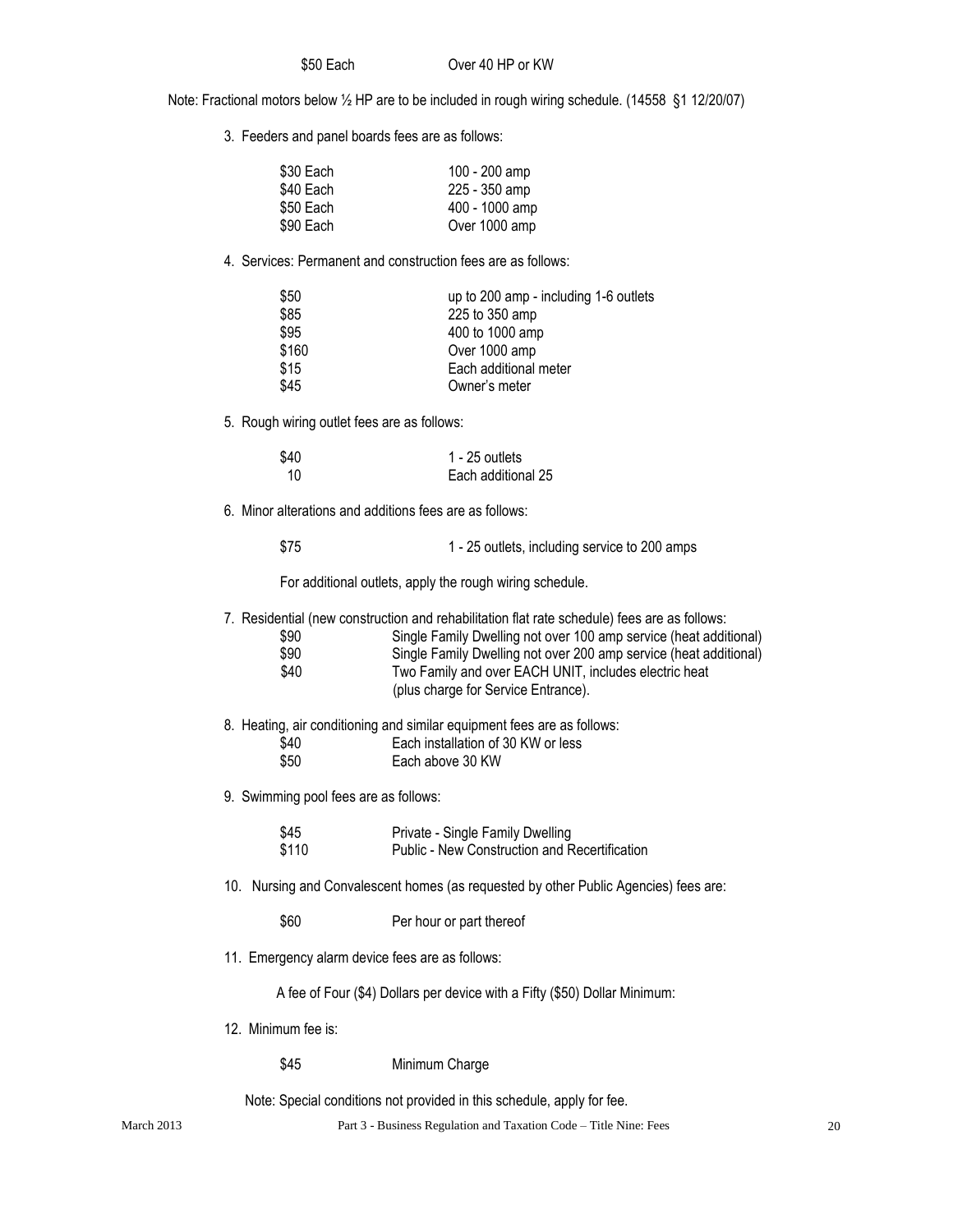13. Telecommunications: New installation and replacement in commercial and multi-family dwellings (each individual piece of equipment is considered a device) fees are as follows:

| \$35 | 1 - 25 devices            |
|------|---------------------------|
| \$45 | 25 -100 devices           |
| 10   | Every 25 devices over 100 |

14. Yearly Electrical Permits

\$270 Industrial, Commercial and Institutional Facilities Only (14012 §1 8/01/02)

15. If the work is to be performed by a contractor or subcontractor, that information should be provided on the application for permit. (14424 §2 10/6/06)

16. Licensing Application Fees: Shall be Fifty (\$50) Dollars.

(14844 12/1/2010)

## **395.11 PLUMBERS' LICENSE FEES**

1. The yearly plumbers license fee, due and payable January 1 and renewable through January 31, shall be:

| \$90 | Master Plumber     |
|------|--------------------|
| \$60 | Journeyman Plumber |

2. When a plumber fails to renew the license before January 31, a surcharge shall be attached to the licensing fee as follows:

| \$45 | Master Plumber     |                    |
|------|--------------------|--------------------|
| \$30 | Journeyman Plumber | (14012 §1 8/01/02) |

3. Plumber's License Test Fees: \$85 Master License \$50 Journeyman License

4. There will be a fee of Ten (\$10) Dollars for a replacement license. (14558 §1 12/20/07)

## **395.12 PLUMBING AND SEWER FEES**

1. New Installations and Replacements: The fee for residential plumbing installation up to and including three (3) stories for the first three (3) fixtures shall be Thirty (\$30) Dollars with a fee of Fifteen (\$15) Dollars for each additional fixture in excess. All other types of buildings or structures shall be charged a fee of Thirty-five (\$35) Dollars for the first three (3) fixtures with a fee of Fifteen (\$15) Dollars per fixture thereafter.

2. Water Line Replacements: The fee for installation for new water lines or the repair of water lines from the curb box shall be Forty (\$40) Dollars.

3. Sanitary Sewer: The permit fee for a new sanitary sewer hook up or repair or replacement shall be Forty (\$40) Dollars for each lateral from the building.

4. Storm Sewer: The inspection of storm sewer connections shall be Fifty-five (\$55) Dollars.

5. Appliance Permits: The permit fee for each water softener shall be Thirty-five (\$35) Dollars. (14012 §1

8/01/02)

1.If the work is to be performed by a contractor or subcontractor, that information should be provided on the application for permit. (14424 §3 10/6/06)

#### **395.13 SHEET METAL TECHNICIAN LICENSE FEES**

The Sheet Metal Technicians License Fee, due and payable January 1<sup>st</sup> and renewable through January 31<sup>st</sup>, every other year, shall be:

March 2013 **Part 3 - Business Regulation and Taxation Code – Title Nine: Fees** 21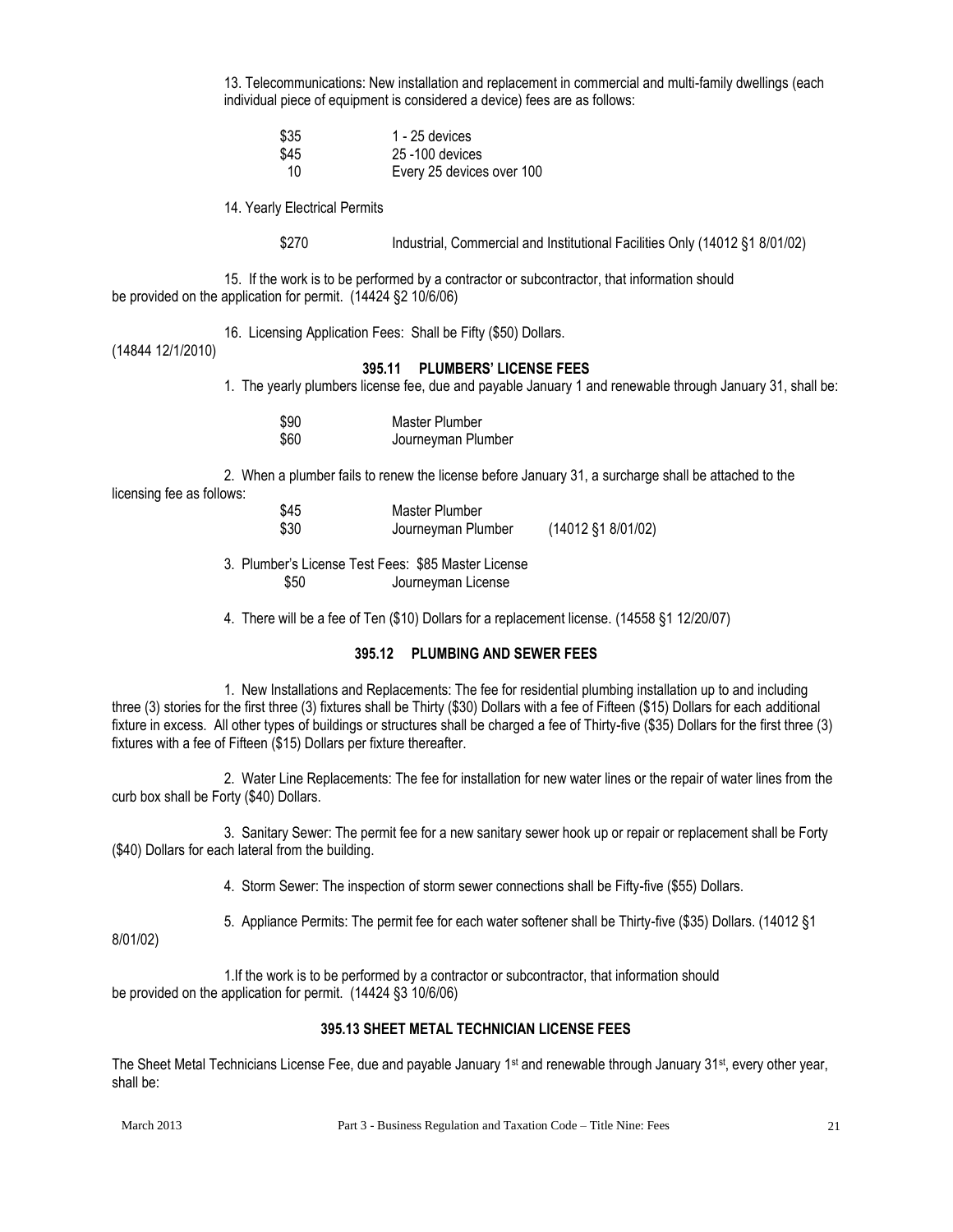| Sheet Metal Technician | \$180 |
|------------------------|-------|
| Sheet Metal Apprentice | \$120 |

When an applicant fails to renew the license before January 31<sup>st</sup> of the appropriate year, a surcharge shall be attached to the License Fee as follows:

| Sheet Metal Technician        | \$90 |
|-------------------------------|------|
| <b>Sheet Metal Apprentice</b> | \$60 |

There will be a fee of twenty (\$20) dollars for a replacement license. (14711§1 5/17/2009)

#### **395.14 PENALTY FEES**

1. Work without required permits. In addition to the Permit Fee set by this Schedule, a fee of One Hundred (\$100) Dollars per permit shall be charged for work in progress or completed without required permits.

2. Excessive inspections on the same issue. In addition to the Permit Fee set by this Schedule, the following fees will apply for inspections requested and required above and beyond two (2) footer/foundation and two (2) rough:

> Third Inspection  $$50$  for every permit reinspection Fourth Inspection  $$75$  for every permit reinspection Fifth Inspection or more \$100 for every permit reinspection (14678 §1 12/18/08)

#### **395.15 CORRECTIVE ACTION ADMINISTRATIVE FEE (AMENDS 1741.15e)**

1. Work without required permits. In addition to the Permit Fee set by this schedule, a fee of One Hundred (\$100) Dollars per permit shall be charged for work in progress or completed without required permits. (14558 §1 12/20/07; 14678 §1 12/18/08)

2. Excessive Inspections on the same issue. In addition to the Permit Fee set by this schedule, the following fees will apply for inspections requested and required above and beyond two (2) footer/foundation and two (2) rough:

> Third Inspection  $$50$  for every permit reinspection Fourth Inspection  $$75$  for every permit reinspection Fifty Inspection or more \$100 for every permit reinspection 914678 §1 12/18/08)

The City will add an Administrative Fee of Three Hundred (\$300) Dollars or 15% of the cost of abatement to each bill incurred, whichever is greater, as a result of non-compliance with a Public Nuisance Order. (14558 §1 12/20/07)

#### **395.16 HOUSING REHABILITATION FINANCIAL APPLICATION FEE**

An application fee of One Hundred Fifty (\$150) Dollars per project shall be paid at the time the Housing Rehabilitation Financing Application is approved. (14558 §1 12/20/07)

#### **395.17 SIGNS**

The Sign Erector fee shall be Ninety (\$90) Dollars.

1. Permit: For a sign of one hundred (100) square feet or less, the permit fee shall be Thirty (\$30) Dollars. For a sign over one hundred (100) square feet, the fee shall be Forty-five (\$45) Dollars. (14012 §1 8/01/02)

#### **395.18 MECHANICAL FEES**

All fees are payable upon examination of plans and permit routing regardless of the time of construction or remodeling. Mechanical fees are for heating, ventilation and air conditioning and other systems for Residential and Non-residential uses. 1. Residential Properties with three (3**)** or more units and Non-residential or Mixed-use Properties:

HVAC/Appliances: The fee for appliances utilizing gas, liquid or solid fuel, such as, but not limited to water heaters, boilers, furnaces; and, for chimneys, vents and mechanical refrigeration shall be Fifty (\$50) Dollars per unit. (14558 §1 12/20/07)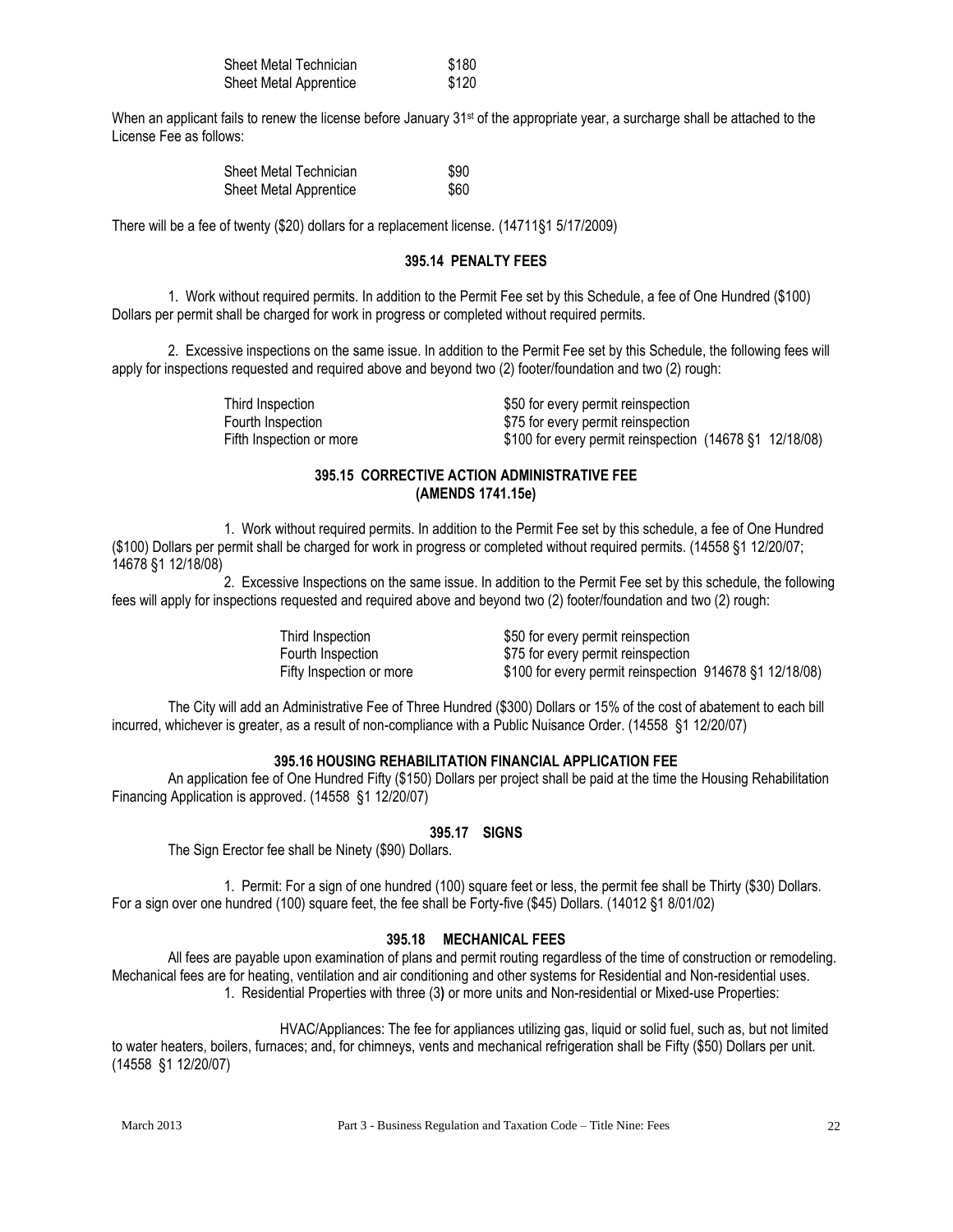Duct work and/or Connecting Piping: The fee shall be One Dollar and Fifty Cents (\$1.50) per One Thousand (\$1,000) Dollars of the total cost of construction with a minimum fee of Fifty (\$50) Dollars. (14558 §1 12/20/07)

2. Residential Properties with two (2) or Less Units:

The fee for centralized heating, ventilation and air conditioning systems, appliances such as, but not limited to, water heaters, boilers, furnaces; and, for duct work and/or connecting piping complete, shall be Forty (\$40) per unit. (14558 §1 12/20/07)

The fee for replacement of HVAC appliances connected to existing duct work or piping shall be Thirty (\$30) Dollars per appliance. (14558 §1 12/20/07)

The fee for chimneys shall be Fifteen (\$15) Dollars per One Thousand (\$1,000) Dollars of construction with a minimum of Forty-five (\$45) Dollars. (14012 §1 8/01/02; (14558 §1 12/20/07)

3. If the work is to be performed by a contractor or subcontractor, that information needs to be provided on the application for permit. (14424 §3 10/6/06)

## **395.19 FIRE SUPPRESSION SYSTEMS**

1. Sprinkler Systems: The fee for a sprinkler system for other than 1 and 2 family structures shall be based on the number of sprinkler heads; from 1 to 20 heads shall be One Hundred (\$100) Dollars; 21-200 Heads shall be Two Hundred Fifty (\$250) Dollars; and 201 plus head shall be Four Hundred (\$400) Dollars. (14558 §1 12/20/07)

- $\bullet$  The sprinkler system fee for a one (1) and two (2) family structure shall be one (1%) percent of the total cost of the construction but no less than Fifty (\$50) Dollars.
- For pipe and hydraulic calculated, the fee shall be Three Hundred Sixty (\$360) Dollars.
- Alterations to existing systems shall be charged Fifty-five (\$55) Dollars per 395.07 #5 Alterations and Repairs.
	- 2. Standpipe Systems: For the inspection of a standpipe system, the fee shall be Forty-five (\$45) Dollars per

floor.

3. Suppression Systems: For commercial cooking and frying systems, the fee shall be Forty-five (\$45) Dollars. (14012 §1 8/01/02; (14558 §1 12/20/07)

4. If the work is to be performed by a contractor or subcontractor, that information should to be provided on the application for permit. (14424 §5 10/6/06)

#### **395.20 TANKS**

All tanks installed, abandoned or removed for the use of volatile flammables, liquefied petroleum gas, fuel oil and other gases or liquids shall require permit fees for the installation of new tanks; as well as abandonment of tanks (temporary or permanent) and the removal of tanks shall be One Hundred (\$100) Dollars per tank for commercial property; Forty (\$40) Dollars per tank for residential property. (14012 §1 8/01/02)

#### **395.21 ENCROACHMENTS**

Fees for approved encroachments shall be:

1. Temporary Encroachments: Every approved temporary encroachment other than dumpsters, soda and/or other vending machines shall have a fee of Twenty (\$20) Dollars per year, plus a monthly fee of Twenty-five (\$.25) Cents per square foot.

2. Dumpsters: The fee for approved dumpsters placed within the public right-of-way, twenty (20) cubic yards or less shall be Thirty-five (\$35) Dollars per month. For dumpsters more than twenty (20) cubic yards, the fee shall be Fifty-five (\$55) Dollars per month.

3. Permanent Encroachments: The fee for approved permanent encroachments shall be Forty (\$40) Dollars. This fee is in addition to any construction or other permit fees the permanent encroachment is charged.

4. Sidewalk Cafes: The fee for approved sidewalk cafes shall be Forty (\$40) per year. (14012 §1 8/01/02)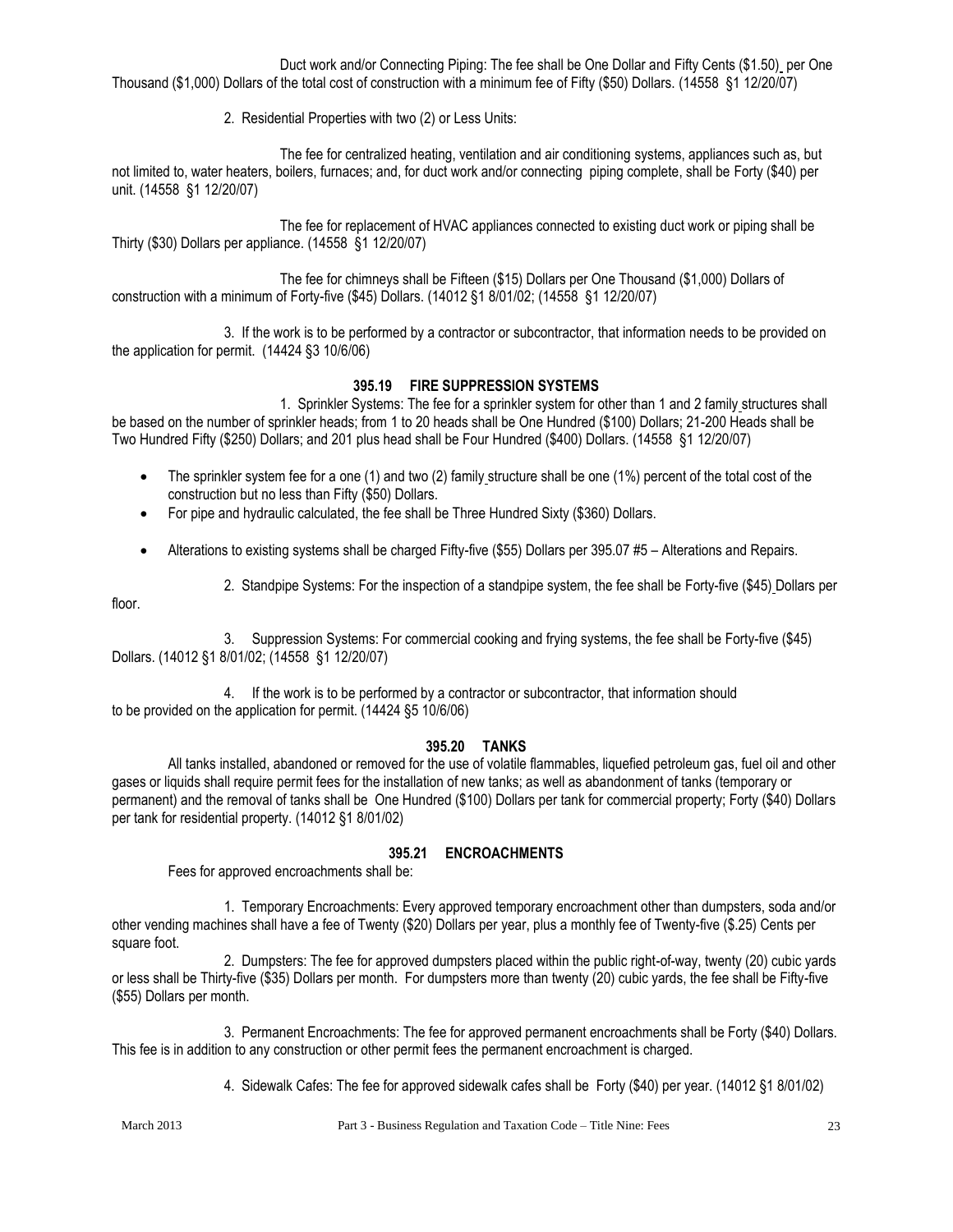#### **395.22 WEED CUTTING**

1. Inspectors shall be required to notify a property owner, only once per calendar year, that their property needs cutting before having the City cut the weeds and bill the owner. Said notice shall advise the property owner that the City will cut the weeds at the owner's cost if not correct within five (5) days of said notice.

2. Where the public office or the City takes corrective action to abate a public nuisance, the cost thereof, including any labor or materials supplied by the City plus an administrative fee of Three Hundred (\$300) Dollars added to each bill incurred shall be charged to the owner and shall constitute a municipal lien against the real property upon which said cost and fee were incurred. For nuisance abatements in excess of Two Thousand (\$2,000) Dollars, the administrative fee shall be fifteen (15%) percent of the actual cost incurred, including any labor or materials supplied by the City. (14558 §1 12/20/07)

#### **395.23 HEALTH LICENSE, OPERATIONAL, INSPECTION AND PLAN REVIEW FEES**

#### (A) CHILD CARE FACILITY OPERATIONAL CERTIFICATE FEES

An annual operational fee shall be charged to defray the costs of inspections, consultations and servicing child care facilities.

The annual operational fee for child care facilities shall be based upon the number of children in care and the type of facility as follows:

| <b>Type of Facility</b>   | <b>Number of Children</b> | <b>Operational Fee</b> |
|---------------------------|---------------------------|------------------------|
| Child Care Centers*       | 7 to 49                   | \$50                   |
| Child Care Centers*       | 50 to 99                  | 70                     |
| Child Care Centers*       | 100 or more               | 130                    |
| Family Child Care Home    | 4 to 6                    | 35                     |
| Group Child Care Home     | 7 to 11                   | 45                     |
| Other Child Care Programs | N/A                       | 25                     |
|                           |                           |                        |

\*Includes night care, drop-in care and extended child care programs.

The Bureau of Health may withhold issuing a Child Care Facility Operational Certificate if the facility is not in compliance with all City Ordinances. Examples include, but are not limited to, Fire Code and Building Code violations and tax or fee delinquencies. In this instance, the Bureau may issue a Conditional Certificate valid for up to sixty (60) days so that the facility's operation may continue until compliance is achieved. A fee of Thirty (\$30) Dollars shall be charged to defray the Conditional Certificate's associated administrative costs. (14188 §1 6/4/04; 14842 § 1 12/1/10)

#### (B) FOOD FACILITY LICENSING, OPERATIONAL, INSPECTION AND PLAN REVIEW FEES

Fees for licensing, inspection and plan review of food facilities shall be charged annually to defray the costs of inspections, plan reviews and services as follows:

Licensing and Operational Fees

| <b>Facility Type</b>                                                                               | <b>Number of Children</b> | <b>Operational Fee</b> |
|----------------------------------------------------------------------------------------------------|---------------------------|------------------------|
| 1. New of Change of Ownership Permanent<br>Food Facility 5000 sq. ft. or less -                    | \$1.00                    | \$225.00               |
| 2. New or Change of Ownership Permanent<br>Food Facility more than 5000 sq. ft.                    | \$1.00                    | \$325.00               |
| 3.<br>Renewal - Facility with food consumed by patrons<br>On the premises, 75 seats or less        | \$1.00                    | \$225.00               |
| 4.<br>Renewal – Facility with food consumed by patrons<br>On the premises, more than 75 seats      | \$1.00                    | \$325.00               |
| 5.<br>Renewal - Facility with no food consumed by patrons<br>On the premises, 5000 sq. ft. or less | \$1.00                    | \$175.00               |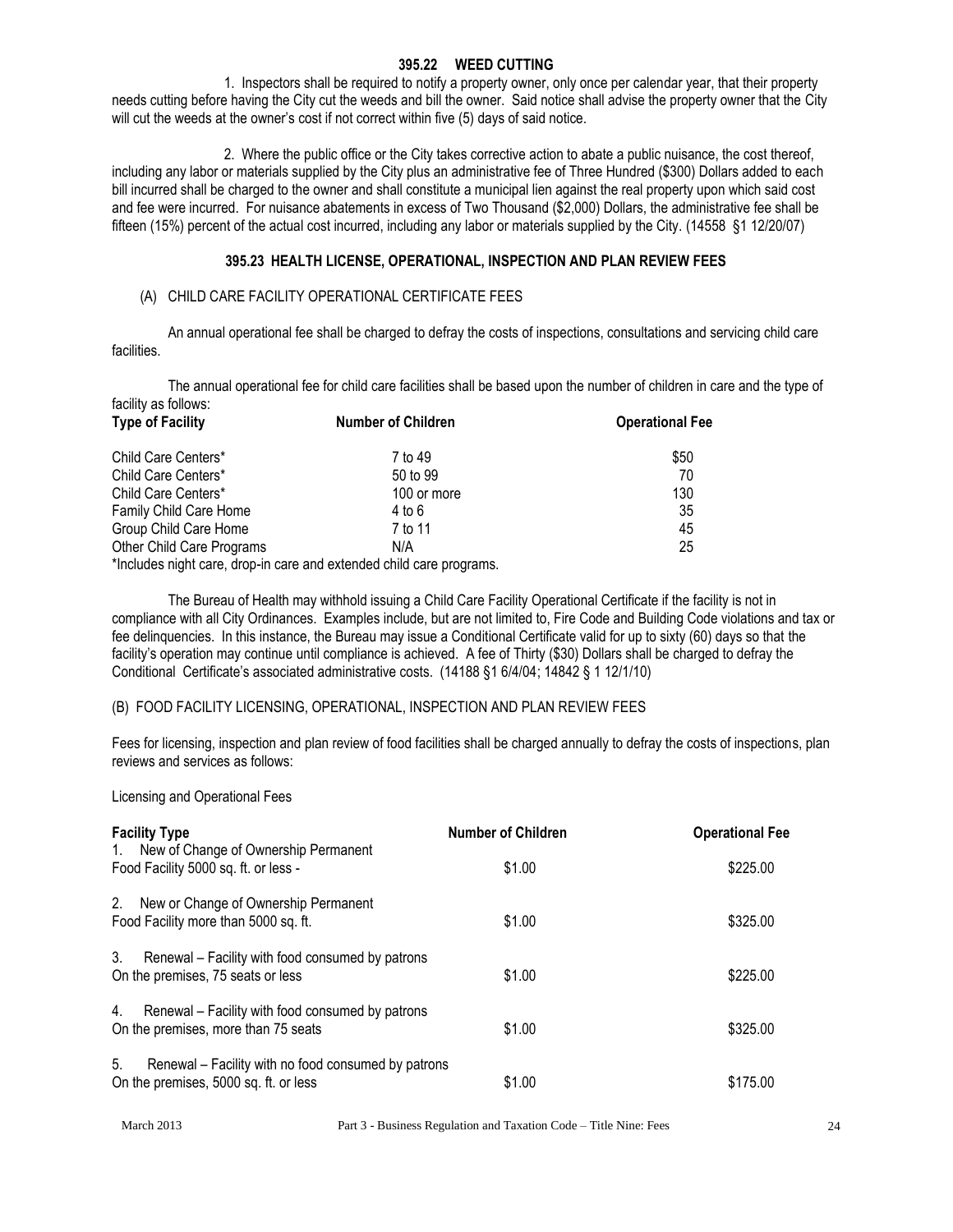| 6.  | Renewal – Facility with no food consumed by patrons<br>On the premises, more than 50000 sq. ft. | \$1.00 | \$275.00 |
|-----|-------------------------------------------------------------------------------------------------|--------|----------|
| 7.  | New or Renewal – Non-Profit Permanent Food Facility                                             | \$1.00 | \$49.00  |
| 8.  | Mobile Food Unit, New and Renewal                                                               | \$1.00 | \$225.00 |
| 9.  | Vending Machine, each                                                                           | \$1.00 | \$24.00  |
| 10. | Temporary Food Facility, For Profit                                                             | \$1.00 | \$24.00  |
| 11. | Temporary Food Facility, Non-Profit                                                             | \$1.00 | 9.00     |

The Bureau of Health may at its discretion issue a Conditional License valid for up to sixty (60) days where the operation of the facility constitutes a possible hazard to public health, or where an applicant requires additional time to comply with the City's Food Service Ordinance and/or any other applicable City ordinances. A fee of thirty dollars (\$30.00) shall be charged to defray the associated administrative costs.

A late fee of twenty-five dollars (\$25.00) per month shall be charged for overdue license renewals of permanent food facilities, as determined by the Bureau of Health.

A late fee of five dollars (\$5.00) shall be charged for temporary food facility licenses that are applied for less than five (5) days prior to the start of the event, as determined by the Bureau of Health.

Facilities Exempt from Licensing and Inspection Fees

Food facilities licensed by the Pennsylvania Department of Health, Department of Education, Department of Welfare or any other State, County or Municipal agency shall not be charged a food facility license or operational fee provided they are owned and operated by the licensee.

Permanent, temporary or mobile food facilities or vending machines that sell only fresh whole fruits and vegetables and/or only non-potentially hazardous pre-packaged food, as determined by the Bureau of Health shall be exempt from the licenses and operational fees.

#### Reinspection Fees

Food facilities shall be charged a reinspection fee for each reinspection that is required to verify the facility is in substantial compliance with the Food Service Ordinance as follows:

For the year 2011 – Fifty dollars (\$50.00) for the first reinspection; seventy-five dollars (\$75.00) for each subsequent reinspection through the end of the calendar year.

For the year 2012 – Seventy-five dollars (\$75.00) for the first reinspection; one hundred dollars (\$100.00) for each subsequent reinspection through the end of the calendar year.

For the year 2013 and each subsequent year thereafter – One hundred dollars (\$100.00) for each reinspection.

Plan Review Fees

Food facilities shall be charged a plan review fee whenever a plan review is required in accordance with Article 1123 of the Food Service Sanitation Ordinance as follows:

For plan review services as a result of a change of ownership where no alterations other than cosmetic changes to the existing facility take lace – One hundred twenty-five dollars (\$125.00).

For plan review services as a result of new construction, conversion, remodeling or alterations other than cosmetic changes – Two hundred fifty dollars (\$250.00).

#### **395.24 CIGARETTE VENDING MACHINE FEES**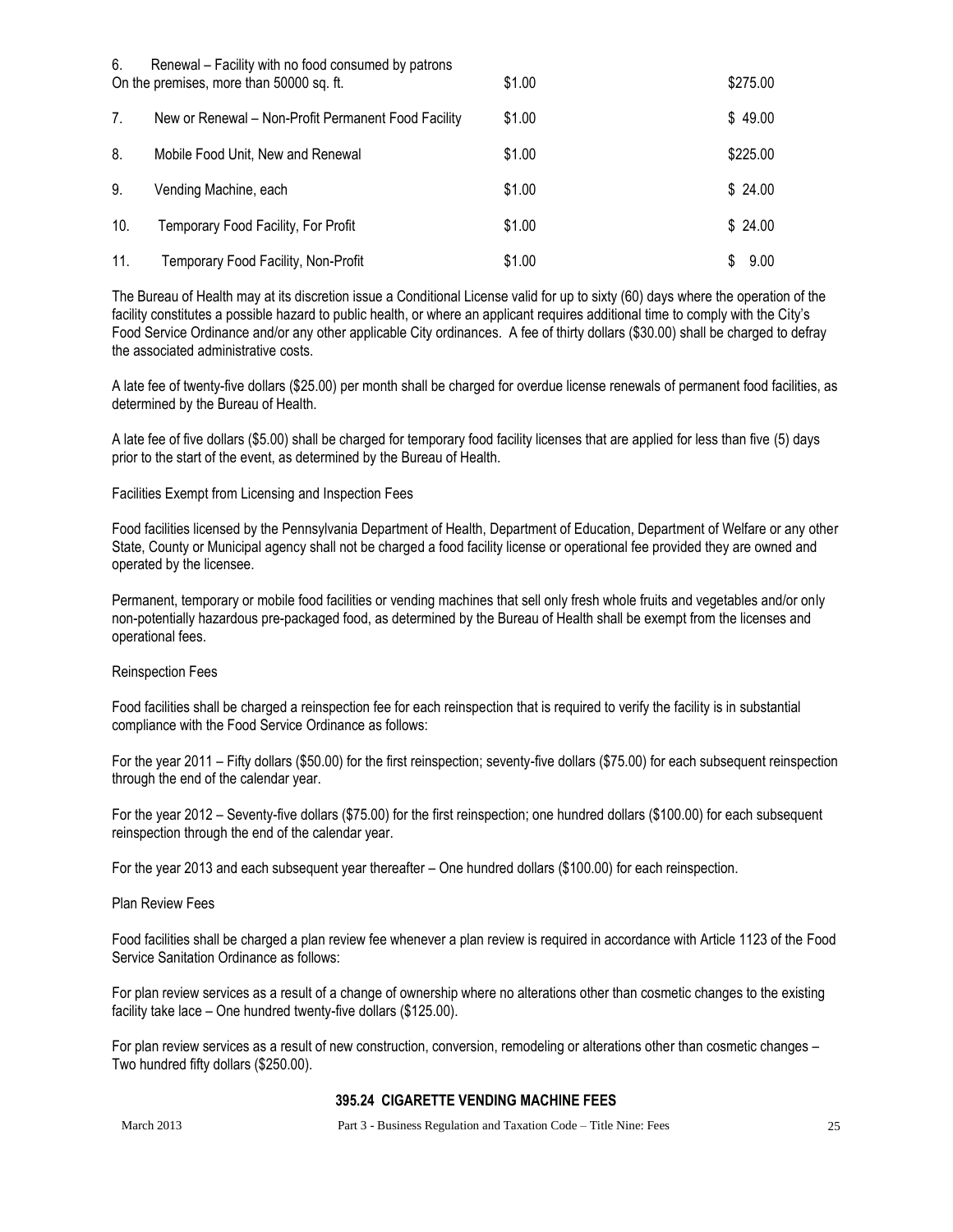The annual license fee for a license to operate one cigarette vending machine in compliance with Article 1160, Licensing and Regulation of Cigarette Vending Machines, shall be One Hundred (\$100) Dollars. (14225 §1 10/21/04; 14513 §1 8/2/07)

## **395.25 STREET VACATION FEES**

Requests for Street Vacations shall be subject to a Five Hundred (\$500) Dollar fee. (14273 §1 3/3/05)

## **395.26 SUBORDINATION FEES**

**\_\_\_\_\_\_\_\_\_\_\_\_\_\_\_\_\_\_\_\_\_\_\_\_\_\_\_\_\_\_\_\_\_\_\_\_\_\_\_\_\_\_\_\_\_\_\_\_\_\_\_**

The fee for all approved subordination agreements shall be Fifty (\$50) Dollars. (14255 §1 1/20/05)

## **396 TRANSFER OF LIQUOR LICENSE FEES**

#### **396.01 APPLICATION FEES**

The City of Allentown wishes to provide for the reimbursement of expenses incurred in the administration of the applications and hearings for transfer of liquor licenses into the City. In order for any application to be accepted by the City, the applicant must submit an application and a fee to defray the cost of public notices, secretarial costs, and administrative overhead. The initial application fee will defray these costs up to and including a maximum hearing of two (2) hours. Each additional two (2) hours of hearing, or any part thereof, will constitute an additional hearing day with the resulting additional fees as set forth below:

| А. | Initial Application Fee        | \$400 |
|----|--------------------------------|-------|
| B  | Fee for additional hearing day | 300   |

C. In addition to the application fee and additional hearing fees set forth above, if the applicant requests in writing, a stenographic record, all costs for providing a stenographic record, including appearance fees, will be the responsibility of the applicant.

D. All fees must accompany the application and are non-refundable.

E. The resolution approving said transfer shall not be issued unless all the fees for service have been paid in full. (14058 §1 2/6/03)

#### **LIQUOR TRANSFER REQUEST PETITION**

City Hall Allentown, PA 18101

City Council Date\_\_\_\_\_\_\_\_\_\_\_\_\_\_\_\_\_\_\_\_\_\_\_\_\_\_\_\_\_\_\_\_\_

Members of City Council:

We, the undersigned and interested parties, hereby request your honorable body to approve the transfer of said liquor license within the boundaries of the City.

\_\_\_\_\_\_\_\_\_\_\_\_\_\_\_\_\_\_\_\_\_\_\_\_\_\_\_\_\_\_\_\_\_\_\_\_\_\_\_\_\_\_\_\_\_\_\_\_\_\_\_\_\_\_\_\_\_\_\_\_\_\_\_\_\_\_\_\_\_\_

\_\_\_\_\_\_\_\_\_\_\_\_\_\_\_\_\_\_\_\_\_\_\_\_\_\_\_\_\_\_\_\_\_\_\_\_\_\_\_\_\_\_\_\_\_\_\_\_\_\_\_\_\_\_\_\_\_\_\_\_\_\_\_\_\_\_\_\_\_\_

Applicant's Name

Applicants LCB Number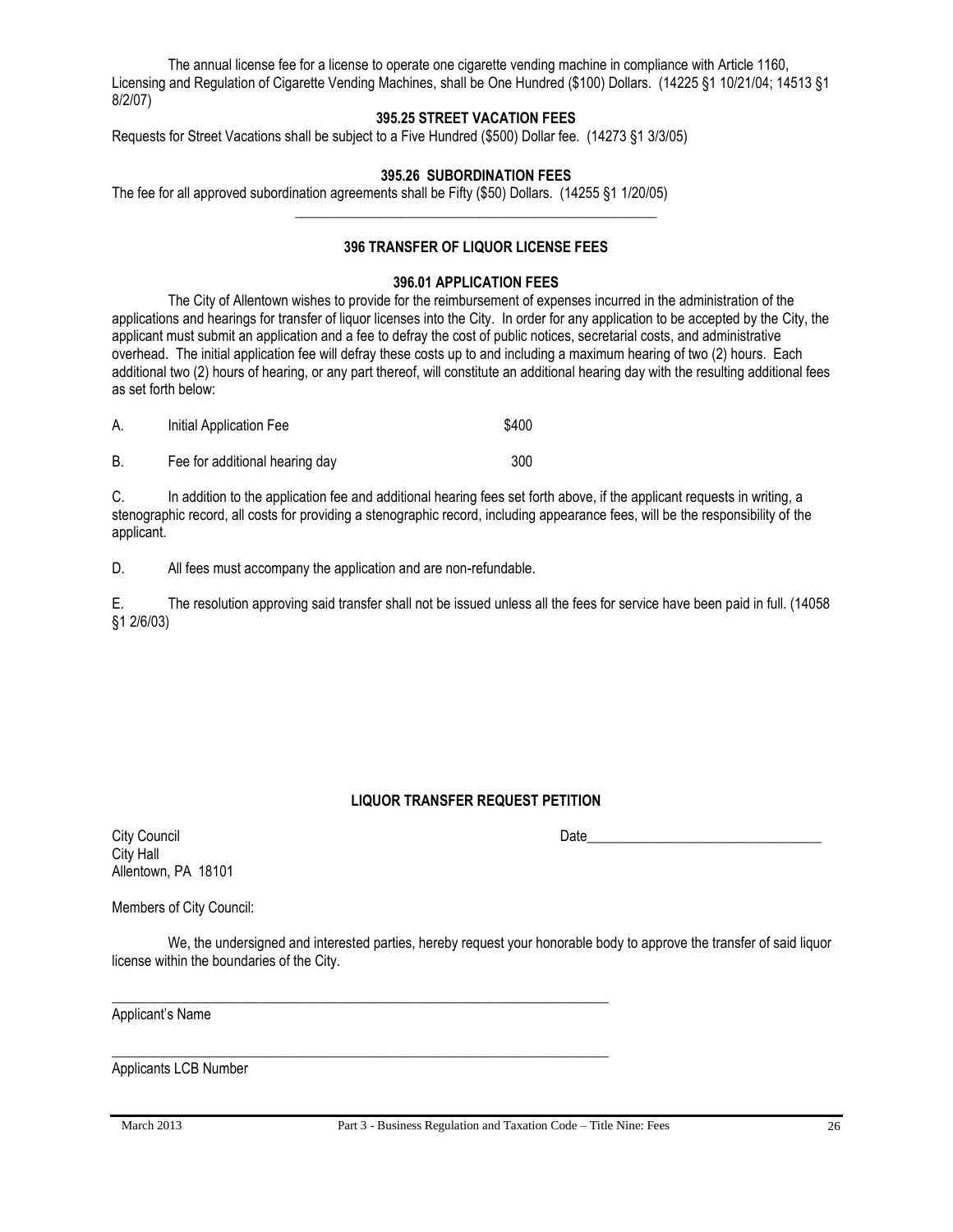Current Business name, Address and Telephone Number where license proposed to be transferred is located.

Current Business name, address, telephone number where the liquor license is proposed to be located within the City of Allentown.

Description of type of operation where proposed license is to be transferred to:

\_\_\_\_\_\_\_\_\_\_\_\_\_\_\_\_\_\_\_\_\_\_\_\_\_\_\_\_\_\_\_\_\_\_\_\_\_\_\_\_\_\_\_\_\_\_\_\_\_\_\_\_\_\_\_\_\_\_\_\_\_\_\_\_\_\_\_\_\_\_

\_\_\_\_\_\_\_\_\_\_\_\_\_\_\_\_\_\_\_\_\_\_\_\_\_\_\_\_\_\_\_\_\_\_\_\_\_\_\_\_\_\_\_\_\_\_\_\_\_\_\_\_\_\_\_\_\_\_\_\_\_\_\_\_\_\_\_\_\_\_

\_\_\_\_\_\_\_\_\_\_\_\_\_\_\_\_\_\_\_\_\_\_\_\_\_\_\_\_\_\_\_\_\_\_\_\_\_\_\_\_\_\_\_\_\_\_\_\_\_\_\_\_\_\_\_\_\_\_\_\_\_\_\_\_\_\_\_\_\_\_

**NAME ADDRESS**

**NOTE: Send or deliver this petition, along with \$400, to cover advertising, public hearing and public notification costs, to:**

\_\_\_\_\_\_\_\_\_\_\_\_\_\_\_\_\_\_\_\_\_\_\_\_\_\_\_\_\_\_\_\_\_\_\_\_\_\_ \_\_\_\_\_\_\_\_\_\_\_\_\_\_\_\_\_\_\_\_\_\_\_\_\_\_\_\_\_\_\_\_\_\_\_\_\_\_\_\_\_\_\_\_\_\_\_\_\_\_

**City Clerk City Hall Room 510 435 Hamilton Street Allentown, PA 18101 GENERAL LIQUOR LICENSE TRANSFER PROCEDURES**

- 1. Request submitted in writing to City Council, c/o City Clerk, signed by the owners and/or authorized agent on forms supplied by the City.
- 2. Upon receipt, the City Clerk refers the request to the following offices for their comments in regard to whether the proposed property to which transfer is being made to and the requestor is up to date on all bills, code compliance, and whether the office has any general objections to said transfer:

| Finance                              | Fire           |
|--------------------------------------|----------------|
| <b>Building Safety and Standards</b> | Health         |
| Zoning Office                        | Mayor's Office |
| Police                               |                |

- 3. After comments have been received from the appropriate Department Directors or their designee, the applicant will be notified of any deficiencies or concerns in their application.
- 4. If there are no deficiencies, the Council President will schedule a time for a public hearing and place the resolution seeking the liquor license transfer on Council agenda with a notification to the requestor as to whether Council plans to vote on the transfer on that agenda. Council must render a decision within 45 days of a request for approval.
- 5. Upon selection of the public hearing date, the Zoning Office shall post such property identified as the location of the proposed liquor license in a manner consistent with the requirements for posing a property for rezoning.
- 6. The Clerk's Office shall advertise the date, time and place of a public hearing to be conducted by the Council of the City of Allentown.

The requestor must pay \$400 for the costs of advertising the public meeting, conducting the public hearing and public notification procedures.

If a second hearing is needed, the requestor must pay \$300 for the additional hearing.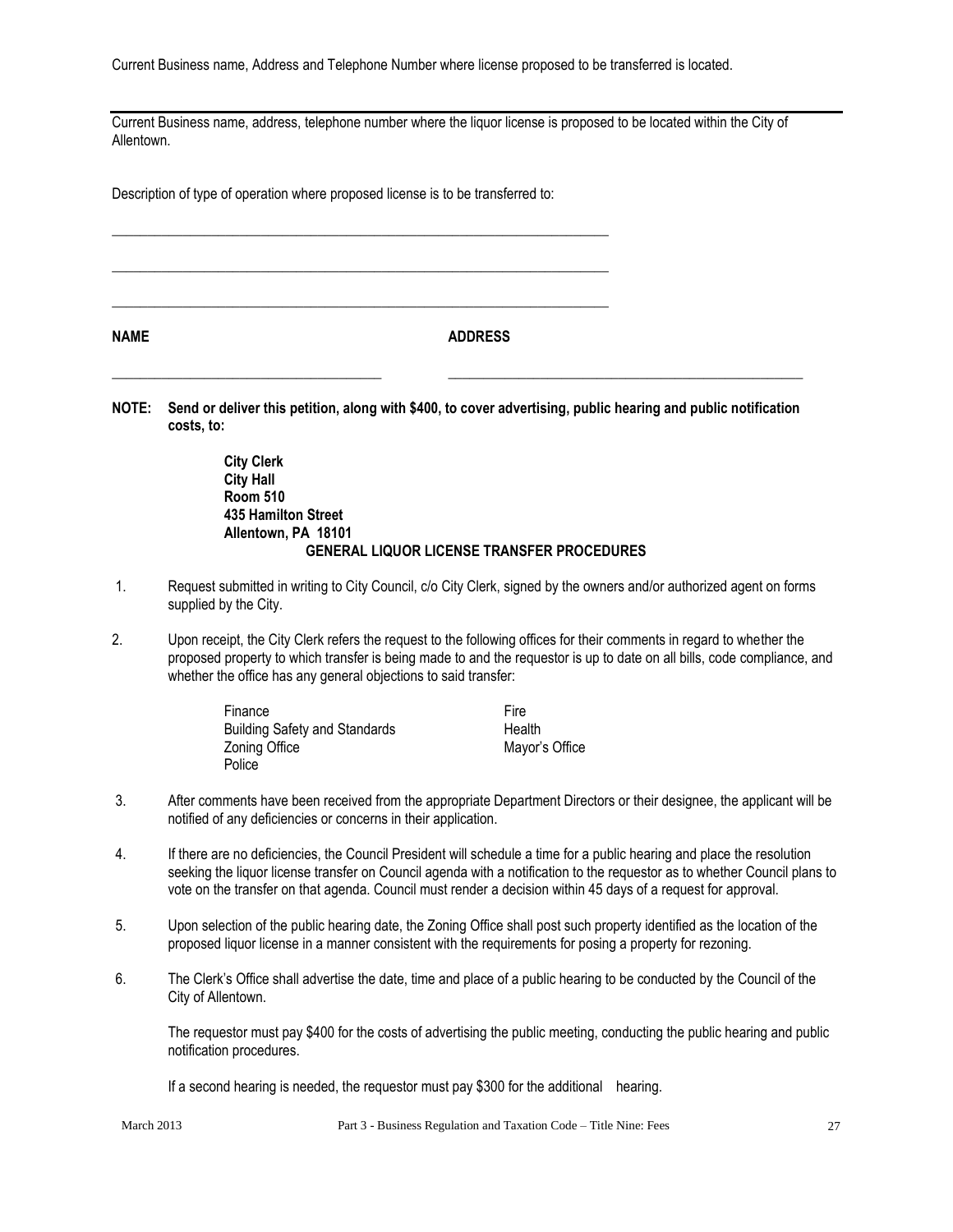- 7. In addition to the application fee set forth above, if the applicant requests in writing, a stenographic record, all costs for providing such a record including appearance fees shall be the responsibility of the applicant.
- 8. All fees are non-refundable and must be paid, including a retainer for the stenographic record, before City Council considers the transfer.

#### **397 POLICE FEES**

#### **397.01 Fees 397.02 Police Academy Fees**

**397.01 Fees**

#### **397.02 Police Academy Fees** (14778 § 1 2/9/10)

| Three Hour Training Session |  |  | \$14.85 per Officer |
|-----------------------------|--|--|---------------------|
| Classroom Fee               |  |  | $$50.00$ per day    |
| Range Fee                   |  |  | \$100.00 per day    |

#### **Exemptions**

1. These fees may be waived by the Mayor and/or the Mayor's designee. (14778 § 1 2/9/2010)

# **398 FIRE FEES**

**398.01 Payment and Collections of Fees 398.02 Fees 398.03 Bomb Square Response**

#### **398.01 PAYMENT AND COLLECTIONS OF FEES**

The payment and collection of all fees shall be in the manner established by the Director of Finance.

Permit and inspection fees not paid within thirty (30) days shall be subject to an added ten (10 %) percent late charges, to cover the added costs of collection.

A non-refundable fee of Fifty (\$50) Dollars shall be charged for all required plan reviews. (14509 §1 8/2/07)

Any billing for fire apparatus standby at any public or private location is to be at the rate of Forty (\$40) Dollars per hour, plus the actual hourly rate of any fire personnel. (14186 §1 6/4/04; (14509 §1 8/2/07)

#### **398.02 FEES**

The following fee list shall include the places or functions which shall require a Fire Department permit and/or certification. In most cases, the inspection shall be performed annually except where otherwise noted.

A consolidated permit may be issued in cases where occupancy has multiple fees and/or permits required

|    | Open Flames and Torches (105.6.32) |  |
|----|------------------------------------|--|
| Ζ. | Open Flames and Candles (105.6.33) |  |
|    | Bonfires/Open Burning (105.6.31)   |  |

March 2013 **Part 3 - Business Regulation and Taxation Code – Title Nine: Fees** 28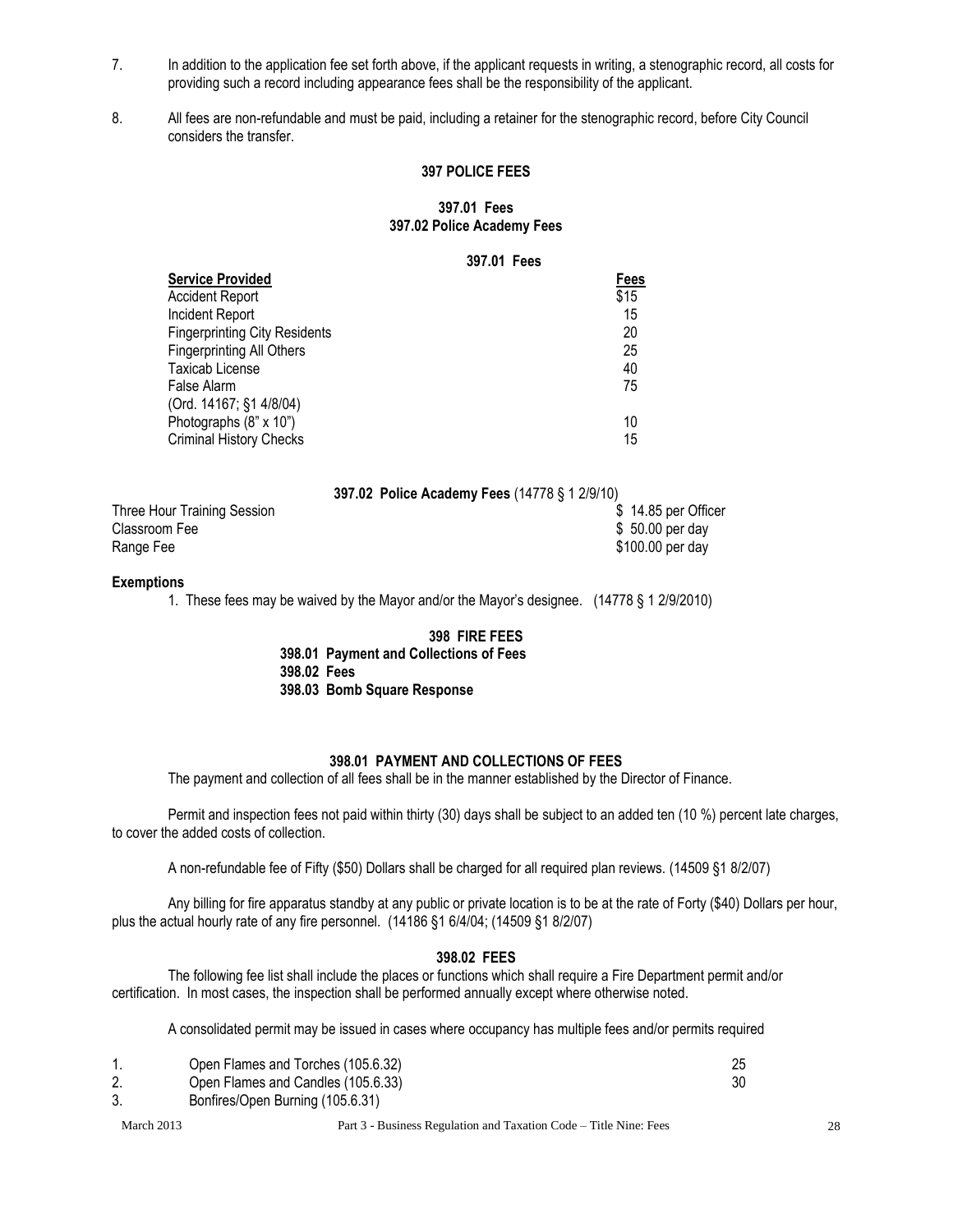|            | Bonfires for 1 Hour                                                         | 150  |    |
|------------|-----------------------------------------------------------------------------|------|----|
|            | Bonfires for 2 Hours                                                        | 225  |    |
|            | Other Open Burning (Plus Cost of Fire Department Standby)                   | 75   |    |
| 4.         | Recreational Fires and Outdoor Fires (105.6.55)                             |      |    |
|            | Campfires                                                                   | 30   |    |
|            | Other Recreational Fires and Outdoor Fires                                  | 30   |    |
|            | Annual Permit for Approved Appliance                                        | 100  |    |
| 5.         | Child/Adult Day Care (105.6.48)                                             |      |    |
|            | Class A - 100 and More                                                      | 130  |    |
|            | Class B - 13 to 99                                                          | 100  |    |
|            | Class C - 7 to 12                                                           | 45   |    |
|            | Class D - 1 to 6                                                            | 40   |    |
| 6.         | Places of Assembly (105.6.35)                                               |      |    |
|            |                                                                             | 350  |    |
|            | Class A - 1,000 Plus                                                        |      |    |
|            | Class B - 300 to 999                                                        | 240  |    |
|            | Class C - 50 to 299                                                         | 165  |    |
|            | Class D - Less than 50                                                      | 65   |    |
| 7.         | Educational Facilities - Post Secondary, Colleges, Universities, Business   |      |    |
|            | Schools, Specialty and Trade Schools (105.6.49):                            |      |    |
|            | Class A - 1,500 Students and up                                             | 1000 |    |
|            | Class B - 1,000 to 1,499                                                    | 500  |    |
|            | Class C - 1 to 999                                                          | 240  |    |
| 8.         | Hospitals, Nursing Homes, Rehabilitation Centers and Other I Use Groups     |      |    |
|            | Not Set Elsewhere (105.6.50)                                                |      |    |
|            | Class A - 601 and Up                                                        | 650  |    |
|            | Class B - 401 to 600                                                        | 550  |    |
|            | Class C - 201 to 400                                                        | 450  |    |
|            | Class D - 1 to 200                                                          | 300  |    |
| 9.         | Dormitories (off campus), Boarding Houses, Fraternity and Sorority Houses,  |      |    |
|            | Etc. (105.6.51)                                                             |      |    |
|            | Class A - Over 50                                                           | 150  |    |
|            | Class B - 6 to 50                                                           | 60   |    |
| 10.        | Hotels and Motels (105.6.52)                                                |      |    |
|            | Class B - 3 Floors or Less                                                  | 75   |    |
|            | Class A - More than 3 Floors                                                | 145  |    |
| 11.        | Aviation Facility (105.6.3)                                                 | 150  |    |
| 12.        | Rooftop Heliports (105.6.41)                                                | 80   |    |
|            |                                                                             |      |    |
| 13.        | Spraying or Dipping (105.6.42)                                              | 145  |    |
| 14.        | Storage of Tires and Tire By-Products (105.6.43)                            | 80   |    |
| 15.        | Tire Rebuilding Plants (105.6.45)                                           | 145  |    |
| 16.        | Repair Garages and Service Stations (105.6.40)                              | 50   |    |
| 17.        | High-Piled Storage (105.6.23)                                               | 165  |    |
| 18.        | Hot Work Operations (105.6.24)                                              |      |    |
|            | Per Use                                                                     | 15   |    |
|            | <b>Annual Permit</b>                                                        | 150  |    |
| 19.        | Industrial Ovens (105.6.25)                                                 | 55   |    |
| 20.        | Liquid or Gas Fueled Vehicles or Equipment in Assembly Buildings (105.6.27) | 30   |    |
| 21.        | Floor Finishing (105.6.18)                                                  | 55   |    |
| 22.        | Covered Malls (105.6.10)                                                    | 55   |    |
| 23.        | Exhibits and Trade Shows (105.6.14)                                         | 85   |    |
| 24.        | Explosives Use (105.6.15) Per 2 Week Period                                 | 80   |    |
| 25.        | Explosives (105.6.15)                                                       | 440  |    |
| 26.        | Flammable and Combustible Liquids (105.6.19)                                |      |    |
|            | All Operations                                                              | 100  |    |
|            | Up to 1,000 Gallons in Storage                                              | 30   |    |
|            | 1,000 to 10,000 Gallons                                                     | 110  |    |
|            | Greater than 10,000 Gallons                                                 | 440  |    |
| 27.        | Fruit and Crop Ripening Operations (105.6.19)                               | 150  |    |
| 28.        | Fumigation and Fogging (105.6.20)                                           | 40   |    |
|            |                                                                             |      |    |
| March 2013 | Part 3 - Business Regulation and Taxation Code - Title Nine: Fees           |      | 29 |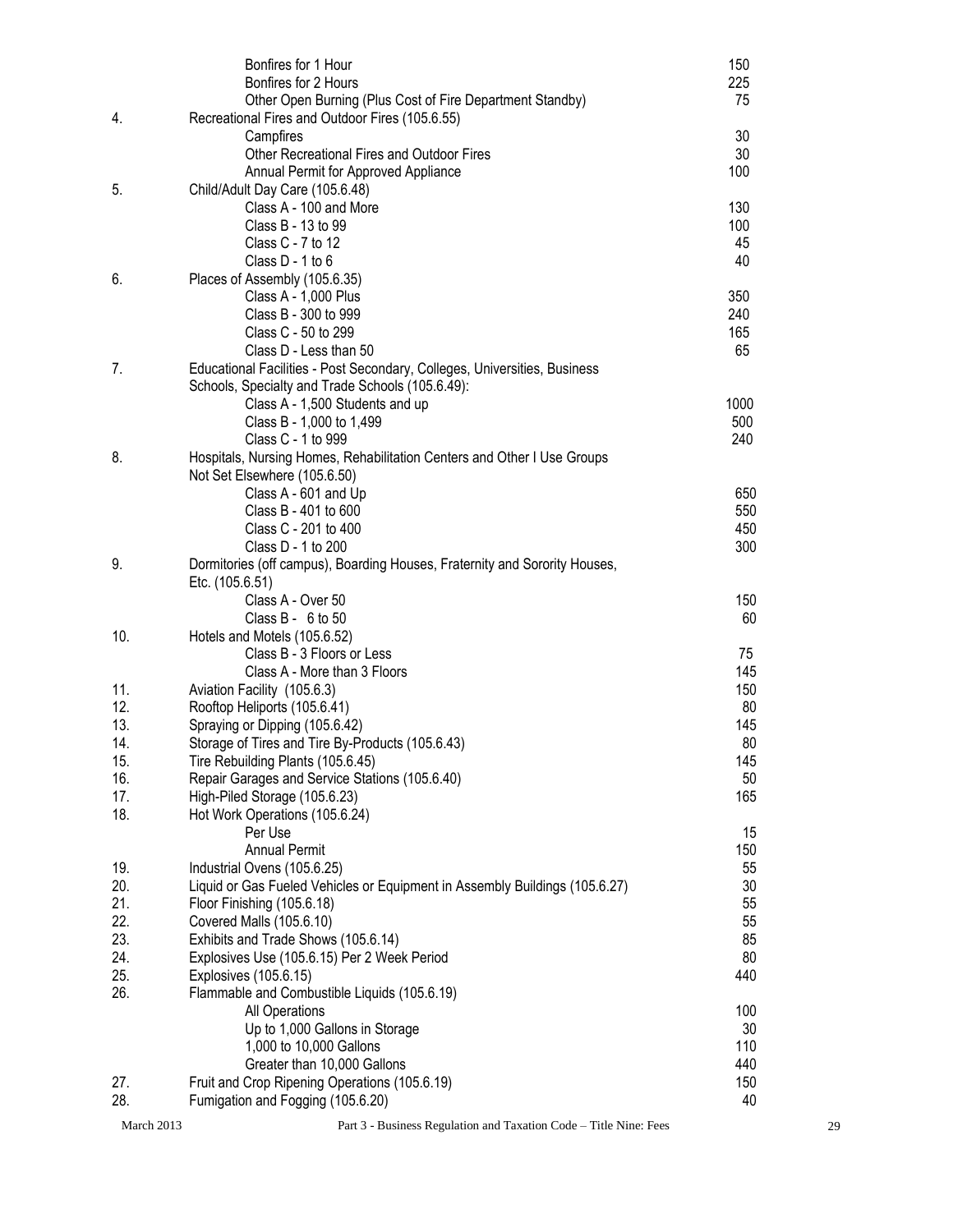| 29. | Drycleaning Plant (105.6.13)                                                        | 55  |
|-----|-------------------------------------------------------------------------------------|-----|
| 30. | Hazardous Production Material Facilities (105.6.22)                                 | 440 |
| 31. | Lumber Yards and Woodworking Plants (105.6.26)                                      | 80  |
| 32. | Organic Coatings (105.6.34)                                                         | 150 |
| 33. | Temporary Membrane Structures, Tents and Canopies (105.6.44)                        |     |
|     | Small - Less Than 50 Persons and 1,001 Square Feet                                  | 30  |
|     | Medium - More than 49 Persons and 1,000 Square Feet but Less Than                   |     |
|     | 15,000 Square Feet                                                                  | 65  |
|     | Large - 15,000 Square Feet and Above                                                | 110 |
| 34. | Carnivals and Fairs (105.6.4) (Tents not Included)                                  |     |
|     | Small - Under 100,000 square feet                                                   | 35  |
|     | Medium - Under 1 million square feet                                                | 65  |
|     | Large - Above 1 million square feet                                                 | 110 |
| 35. | Temporary Membrane Structures, Tents and Canopies at Carnivals and Fairs (105.6.44) |     |
|     | Small                                                                               | 5   |
|     | Medium                                                                              | 25  |
|     | Large                                                                               | 45  |
| 36. | Amusement Building (105.6.2)                                                        | 110 |
| 37. | Waste Handling (105.6.46)                                                           | 135 |
| 38. | Miscellaneous Combustible Storage (105.6.30)                                        | 135 |
| 39. | Welding and Cutting (105.6.12) Where Required                                       |     |
|     | Per Use                                                                             | 15  |
|     | <b>Annual Permit</b>                                                                | 150 |
| 40. | Refrigeration Equipment (105.6.39)                                                  | 110 |
| 41. | Hazardous Materials (105.6.21)                                                      | 440 |
| 42. | Aerosol Products (105.6.1)                                                          | 150 |
| 43. | Cellulose Nitrate Film (105.6.6)                                                    | 150 |
| 44. | Combustible Dust-Producing Operations (105.6.7)                                     | 150 |
| 45. | Combustible Fibers (105.6.8)                                                        | 150 |
| 46. | Compressed Gases (105.6.9)                                                          | 150 |
| 47. | Cryogenic Fluids (105.6.11)                                                         | 150 |
| 48. | Magnesium (105.6.29)                                                                | 150 |
| 49. | Pyrotechnic Special Effect Material (105.6.37) (Plus Cost of Fire Dept. Standby)    | 80  |
| 50. | Pyroxylin Plastics (105.6.38)                                                       | 150 |
| 51. | Wood Products (105.6.47)                                                            | 110 |
| 52. | Pesticide Storage and Display (105.6.53)                                            | 135 |
| 53. | Radioactive Materials (105.6.54)                                                    | 135 |
| 54. | Sale of Fireworks                                                                   | 110 |
|     | (14186 §1 6/4/04; 14509 §1 8/2/07)                                                  |     |

## **Fire Records Fee:**

|     | Copy of Photographs                                  |     |
|-----|------------------------------------------------------|-----|
|     | $8" \times 10"$                                      | 10  |
|     | $4" \times 5"$                                       |     |
| 2.  | Copy of Fire Operation Report                        | 15  |
| 3.  | Copy of Fire Investigation Report                    | 55  |
| 4.  | Record Search (per address)                          | 50  |
| -5. | Compact Disc of Fire Photos (per operation)          | 100 |
| -6. | Excessive Alarms (3 in a 30 Day Period)              | 200 |
|     | $(4A400 \text{ PA} C1A10A, AAF00 \text{ PA} B10107)$ |     |

## (14186 §1 6/4/04; 14509 §1 8/2/07)

## **398.03 BOMB SQUAD RESPONSE**

A fee of Three Hundred and Fifty (\$350) Dollars shall be charged for each Bomb Squad Response to any community that does not have a mutual aid agreement with the City of Allentown. (14186 §1 6/4/04; 14509 §1 8/2/07)

# **399 FINANCE AND HUMAN RESOURCE FEES**

Fire Civil Service Non-Refundable Applicant Fee \$5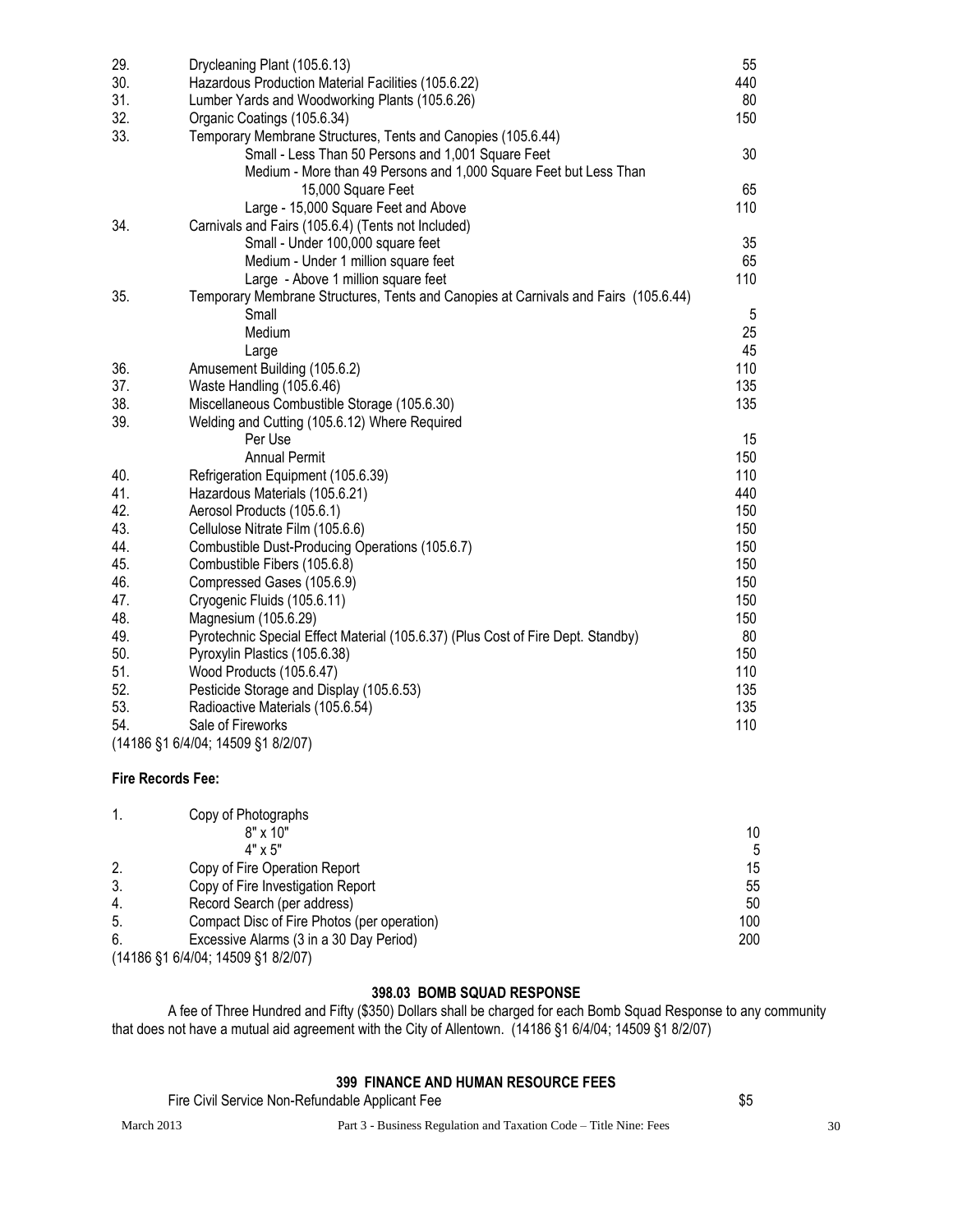## **ARTICLE 400 DEPARTMENT OF PARKS AND RECREATION FEES** 14758 (12/11/2010)

#### **400.01 PURPOSE 400.02 APPLICABILITY 400.03 AUTHORIZATION 400.04 GOLF COURSE FEES 400.05 SUMMER RECREATION FEES 400.06 TREE SURGEON LICENSE FEE**

#### **400.01 PURPOSE**

The purpose of this section is to establish a fee schedule for permits issued by the Department of Parks and Recreation.

## **400.02 APPLICABILITY**

This section shall be applicable to the Department of Parks and Recreation, the Bureau of Parks and the Bureau of Recreation and the Municipal Golf Course.

#### **400.03 AUTHORIZATION**

The Director of the Department of Parks and Recreation and the Director of Finance of the City of Allentown shall recommend to City Council reasonable fees from time-to-time as required for the operations of the Parks and Recreation Department. Fees for permits shall be sufficient to reimburse the City for costs involved in issuing permits and administration thereof. All fees and other monies received shall be paid over to Finance as directed or required by the Director of the Department of Finance.

## **400.04 GOLF COURSE FEES**

## **GOLF COURSE FEES Season Tickets**

| Adult Resident Season Pass (7 Day)                 | 950  |  |
|----------------------------------------------------|------|--|
| Adult Resident Season Pass (5 Day)                 | 700  |  |
| Adult Non-Resident Season Pass (7 Day)             | 1200 |  |
| Adult Non-Resident Season Pass (5 Day)             | 900  |  |
| Junior Resident (Monday – Friday)                  | 400  |  |
| Junior Non-Resident (Monday – Friday)              | 500  |  |
| (14063 §1 3/6/03; 14269 §1 3/305; 14386 §1 5/4/06) |      |  |

| <b>Daily Tickets</b>                                                                                                       |                                                                   |                             |
|----------------------------------------------------------------------------------------------------------------------------|-------------------------------------------------------------------|-----------------------------|
| Daily Tickets - Resident                                                                                                   | 21                                                                |                             |
| Daily Tickets - Non-Resident                                                                                               | 24                                                                |                             |
| Weekend/Holidays                                                                                                           | 30                                                                |                             |
| 9-Holes Weekday – Resident (10 AM to 3 PM)                                                                                 | 14                                                                | (14410 §1 8/3/06)           |
| 9-Holes Weekday - Non-Resident (10 AM to 3 PM)                                                                             | 17                                                                | $(14410 \text{ } $18/3/06)$ |
| 9-Holes Weekends and Holidays (1PM to 4 PM)                                                                                | 18                                                                | $(14410 \text{ } $18/3/06)$ |
| Twi-Lite Weekend (After 4:00 PM)                                                                                           | 19                                                                |                             |
| Senior Citizen/Weekday Resident (Before 11 AM)                                                                             | 14                                                                |                             |
| Senior Citizen/Weekday Non-Resident (Before 11 AM)                                                                         | 17                                                                |                             |
| $(14063 \overline{\S}1 \overline{3}/6/03; 14269 \overline{\S}1 \overline{3}/3/05; 14370 \overline{\S}1 \overline{5}/4/06)$ |                                                                   |                             |
| High School Student - Resident (After 11 AM)                                                                               | 13                                                                |                             |
| High School Student - Non-Resident (After 11 AM)                                                                           | 16                                                                |                             |
| Winter Golf Weekday (December, January & February)                                                                         | 15                                                                |                             |
| Winter Golf Weekend (December, January & February)                                                                         | 16                                                                |                             |
| Walkers                                                                                                                    |                                                                   |                             |
| $(14063 \xi1 \frac{3}{6}03; 14269 \xi1 \frac{3}{3}05; 14386 \xi1 \frac{5}{4}06)$                                           |                                                                   |                             |
| March 2013                                                                                                                 | Part 3 - Business Regulation and Taxation Code – Title Nine: Fees | 31                          |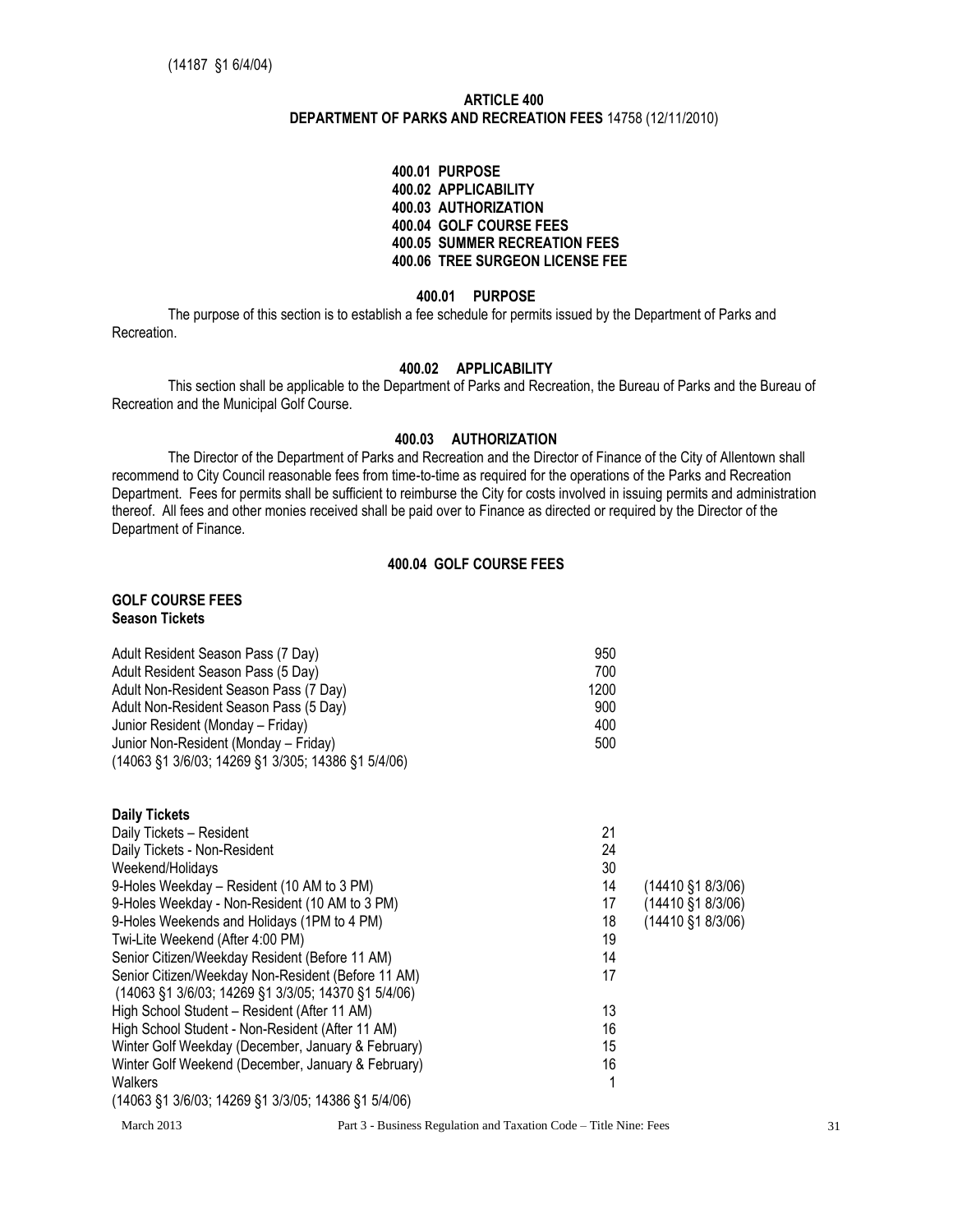| <b>Cart Rentals</b>                                   |    |
|-------------------------------------------------------|----|
| Cart Rental - 18 Hole (Per Person)                    | 14 |
| 9 Holes - Single (Per Person)                         |    |
| The Golf Course Special (2 Golfers/Cart) (Per Person) | 25 |
| $(14269 \text{ } $1 \text{ } 3/3/05)$                 |    |
| <b>Driving Range</b>                                  |    |
| Medium bucket                                         | 5  |
| Large bucket                                          |    |
| Jumbo bucket                                          | 10 |

(Municipal Golf Course Fees and Summer Recreation Fees were adopted by Ordinance Numbers 13817 §1 2/16/00;13893 §1 2/22/01; 13960 §1 2/22/02; 14063 §1 3/6/03; 14269 §1 3/3/05; 14386 §1 5/4/06; 14840 § 1 12/1/10)

#### **400.05 SUMMER RECREATION FEES**

### **SWIMMING POOLS RATES FOR 2010**

| Daily Rate at Cedar, Mack and Jordan Pools<br>Daily Junior Rate at Cedar, Mack and Jordan<br>Daily Rate at Fountain and Irving<br>Daily Junior Rate at Fountain and Irving<br>(14270 §1 3/3/05) | 5.50<br>3.50<br>1.00<br>1.00  |                      |
|-------------------------------------------------------------------------------------------------------------------------------------------------------------------------------------------------|-------------------------------|----------------------|
| Junior Season Ticket at Cedar, Mack and Jordan                                                                                                                                                  | 45                            | (14-17 years of age) |
| Adult Season Ticket at Cedar, Mack and Jordan<br>Children at same address at above pools                                                                                                        | 75<br>35                      | (6-14 years of age)  |
| <b>BASEBALL FIELDS</b><br>Game<br>Per Day Rental<br>2 Fields at Same Complex/Day<br>3 Fields at Same Complex/Day<br>4 Fields at Same Complex/Day<br>(14290 §1 6/6/05)                           | 25<br>90<br>130<br>195<br>260 |                      |
| <b>BASKETBALL COURTS</b><br>Game<br>Per Day Rental<br>2 Courts at Same Complex/Day<br>3 Courts at Same Complex/Day<br>4 Courts at Same Complex/Day<br>(14290 §1 6/6/05)                         | 20<br>80<br>160<br>230<br>290 |                      |
| FOOTBALL, SOCCER, LaCROSSE, FIELD HOCKEY FIELDS<br>Game<br>Per Day Rental<br>2 Fields at the Same Complex/Day<br>(14290 §1 6/6/05)                                                              | 25<br>120<br>210              |                      |
| LIGHTS - JORDAN 1 & 2<br>Hourly                                                                                                                                                                 | 25                            |                      |
| <b>LIGHTS - ALL OTHER FACILITIES</b><br>Hourly<br>(14290 §1 6/6/05)                                                                                                                             | 25                            |                      |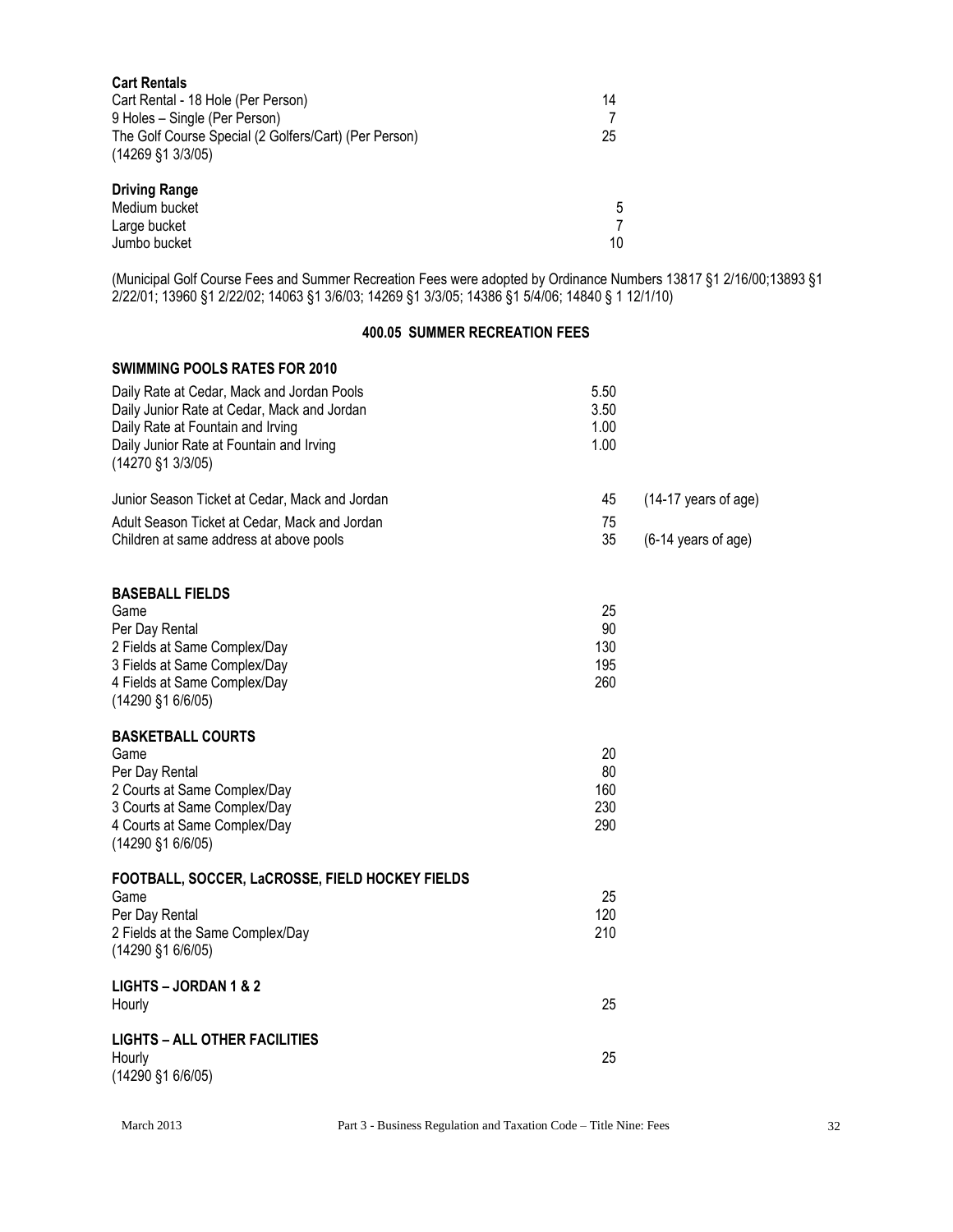| <b>TENNIS FEES</b><br>Junior Resident<br>Junior Non-Resident<br>Senior Resident<br>Senior Resident with Senior Citizen Card<br>Senior Non-Resident                                                                                                                                                                                                           | 30<br>50<br>50<br>30<br>70            |
|--------------------------------------------------------------------------------------------------------------------------------------------------------------------------------------------------------------------------------------------------------------------------------------------------------------------------------------------------------------|---------------------------------------|
| <b>NON-RESIDENT USER FEE</b><br>Basketball/Softball<br>Volleyball<br>Youth League Participants                                                                                                                                                                                                                                                               | 40<br>20<br>15                        |
| <b>PICNIC GROVES WITH PAVILIONS</b><br><b>Allentown Residents</b><br>Organization, Business, Non-residents<br>(14063 §1 3/6/03; 14290 §1 6/6/05)<br>Refundable Deposit                                                                                                                                                                                       | 60<br>110<br>100                      |
| PICNIC GROVES WITHOUT PAVILIONS<br>Allentown Residents<br>Organization, Business, Non-residents<br>$(14290 \, \text{S}1 \, 6/6/05)$<br>Refundable Deposit                                                                                                                                                                                                    | 60<br>90<br>100                       |
| RACQUETBALL/HANDBALL COURTS<br>Per Court/Day<br>2 Courts/Day at Same Complex<br>3 Courts/Day at Same Complex<br>4 Courts/Day at Same Complex<br>(14290 §1 6/6/05)                                                                                                                                                                                            | 25<br>35<br>55<br>70                  |
| <b>ROLLER HOCKEY - JORDAN MEADOWS</b><br>Game<br>Per Day Rental<br>(14290 §1 6/6/05)                                                                                                                                                                                                                                                                         | 25<br>65                              |
| <b>VOLLEYBALL COURTS</b><br>Per Court/Day<br>2 Courts at Same Complex/Day                                                                                                                                                                                                                                                                                    | 25<br>35                              |
| <b>VOLLEYBALL COURTS - LIGHTS</b><br>Hourly<br>(14290 §1 6/6/05)                                                                                                                                                                                                                                                                                             | 25                                    |
| <b>VOLLEYBALL LEAGUE FEES</b><br>(14458 §1 12/21/06)                                                                                                                                                                                                                                                                                                         | 250                                   |
| <b>TEAM ENTRY FEES</b><br>Team Entry Fee (Certified A-Youth Member)<br>Team Entry Fee (Independents/Inside Allentown)<br>Team Entry Fee (Independents/Outside Allentown)<br>Additional Team (Certified A-Youth Member)<br>Additional Team (Independents/Inside Allentown)<br>$(14268 \t{S}1 \t{3}/3/05)$<br>Additional Team (Independents/Outside Allentown) | 150<br>200<br>250<br>75<br>105<br>125 |

# **EXEMPTIONS**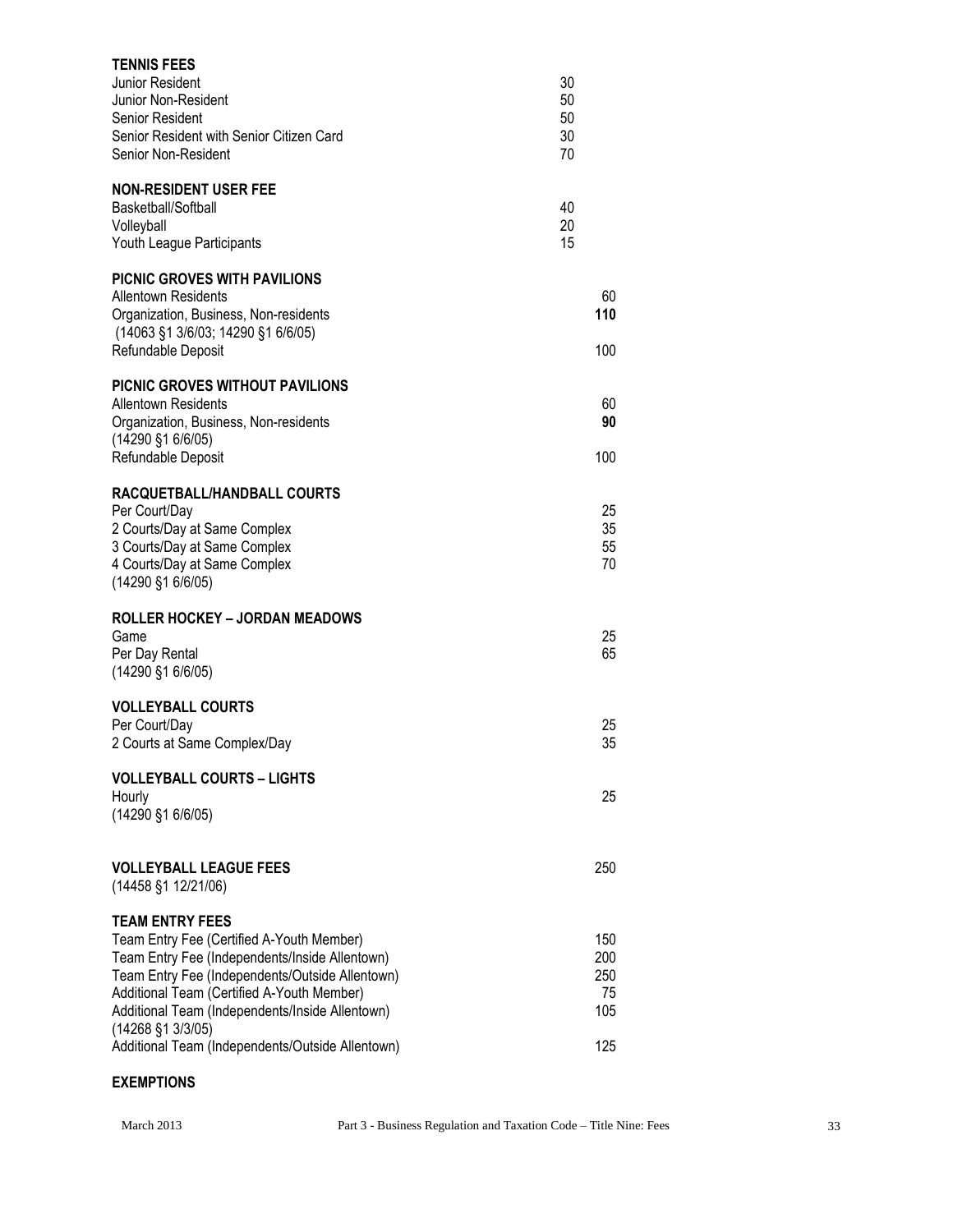1. These fees do not apply to youth groups and sports organizations who are certified members of A-Youth when they are engaged in practice or games relating to City Leagues, or to the Allentown School District.

2. These fees may be waived by the Mayor and/or the Mayor's designee.

## **400.06 TREE SURGEON LICENSE FEE**

The annual license fee for tree surgeons shall be Fifty (\$50) Dollars. (14185 §1 6/4/04: 14758 (12/11/2010))

## **400.07 RECREATION LEAGUE PENALTY FEES (14895 June 2011)**

|                                                  | Rate                           |
|--------------------------------------------------|--------------------------------|
| <b>FORFEITS</b>                                  |                                |
| <b>First Forfeit</b>                             | \$25                           |
| Second Forfeit (by same team)                    | \$75                           |
| Third Forfeit (by same team)                     | \$100 and league suspension    |
| <b>INELIGIBLE PLAYER(S)</b>                      |                                |
| Each game player participated                    | \$100 and forfeiting each game |
| <b>INCOMPLETE ROSTER</b>                         |                                |
| Each incomplete roster                           | \$25                           |
| MISSING LEAGUE MEETINGS                          |                                |
| All teams must be represented at league meetings | \$25                           |